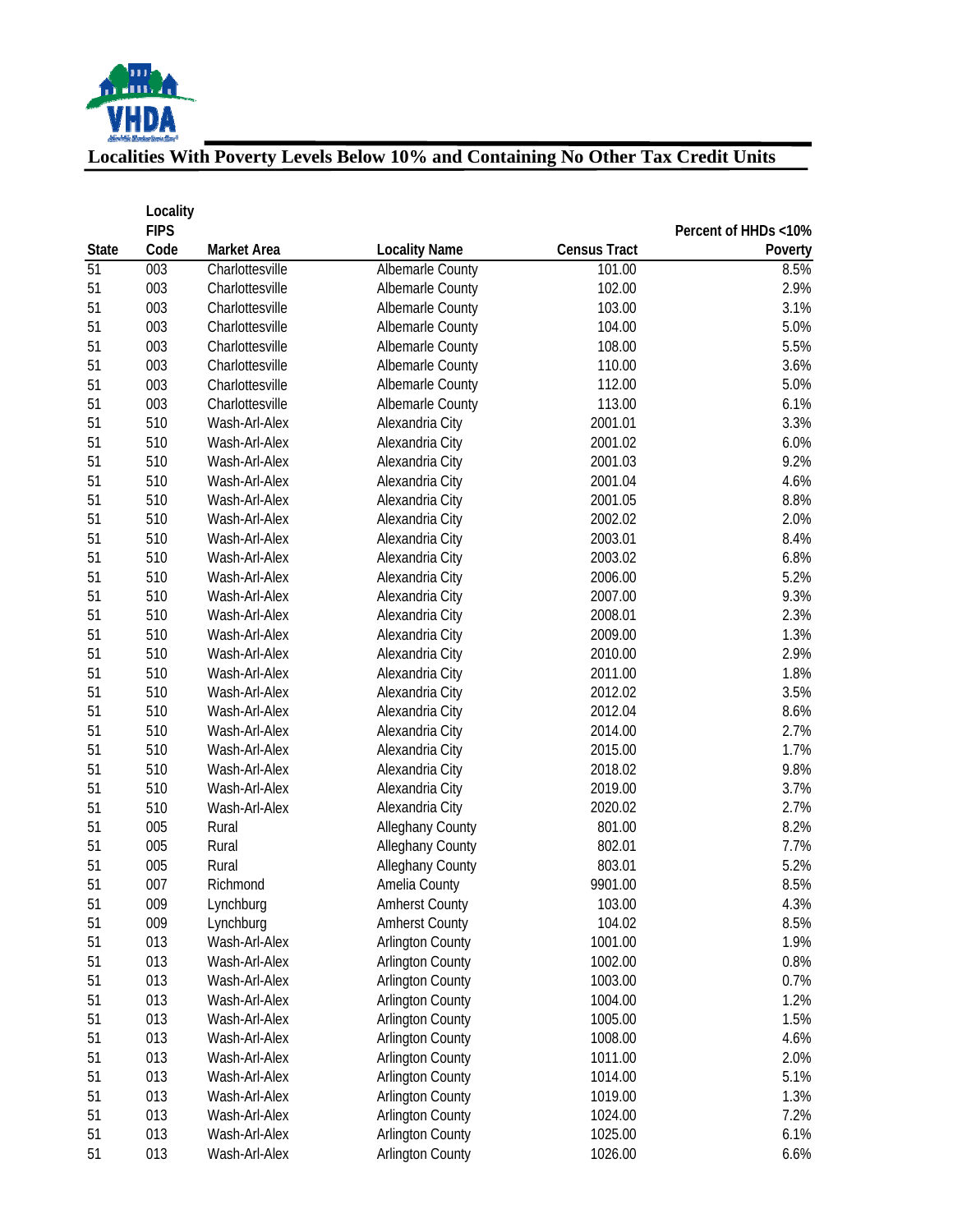|              | Locality         |                                            |                                           |                     |                      |
|--------------|------------------|--------------------------------------------|-------------------------------------------|---------------------|----------------------|
|              | <b>FIPS</b>      |                                            |                                           |                     | Percent of HHDs <10% |
| <b>State</b> | Code             | <b>Market Area</b>                         | <b>Locality Name</b>                      | <b>Census Tract</b> | Poverty              |
| 51           | $\overline{013}$ | Wash-Arl-Alex                              | <b>Arlington County</b>                   | 1028.00             | 5.9%                 |
| 51           | 013              | Wash-Arl-Alex                              | <b>Arlington County</b>                   | 1029.00             | 4.7%                 |
| 51           | 013              | Wash-Arl-Alex                              | <b>Arlington County</b>                   | 1030.00             | 1.7%                 |
| 51           | 013<br>013       | Wash-Arl-Alex                              | <b>Arlington County</b>                   | 1034.01             | 1.1%                 |
| 51           | 013              | Wash-Arl-Alex                              | <b>Arlington County</b>                   | 1034.02             | 5.4%                 |
| 51<br>51     | 013              | Wash-Arl-Alex<br>Wash-Arl-Alex             | <b>Arlington County</b>                   | 1036.00<br>1037.00  | 2.4%<br>1.5%         |
| 51           | 015              | Staunton-Waynesboro                        | <b>Arlington County</b><br>Augusta County | 702.00              | 7.8%                 |
| 51           | 015              | Staunton-Waynesboro                        | Augusta County                            | 703.00              | 5.1%                 |
| 51           | 015              | Staunton-Waynesboro                        | Augusta County                            | 704.00              | 7.4%                 |
| 51           | 015              | Staunton-Waynesboro                        | Augusta County                            | 705.00              | 6.0%                 |
| 51           | 015              | Staunton-Waynesboro                        | Augusta County                            | 706.00              | 8.0%                 |
| 51           | 015              | Staunton-Waynesboro                        | Augusta County                            | 707.00              | 1.7%                 |
| 51           | 015              | Staunton-Waynesboro                        | Augusta County                            | 708.00              | 6.4%                 |
| 51           | 015              | Staunton-Waynesboro                        | Augusta County                            | 709.00              | 8.4%                 |
| 51           | 015              |                                            | Augusta County                            | 710.00              | 7.6%                 |
| 51           | 015              | Staunton-Waynesboro<br>Staunton-Waynesboro |                                           | 711.00              | 4.4%                 |
| 51           | 015              | Staunton-Waynesboro                        | Augusta County                            | 712.00              | 4.6%                 |
|              |                  |                                            | Augusta County                            |                     |                      |
| 51           | 019              | Lynchburg                                  | <b>Bedford County</b>                     | 301.01              | 7.5%                 |
| 51           | 019              | Lynchburg                                  | <b>Bedford County</b>                     | 301.02              | 4.1%                 |
| 51           | 019              | Lynchburg                                  | <b>Bedford County</b>                     | 302.01              | 6.5%                 |
| 51           | 019              | Lynchburg                                  | <b>Bedford County</b>                     | 302.02              | 9.0%                 |
| 51           | 019              | Lynchburg                                  | <b>Bedford County</b>                     | 304.01              | 9.6%                 |
| 51           | 019              | Lynchburg                                  | <b>Bedford County</b>                     | 304.02              | 9.0%                 |
| 51           | 019              | Lynchburg                                  | <b>Bedford County</b>                     | 305.01              | 8.9%                 |
| 51           | 019              | Lynchburg                                  | <b>Bedford County</b>                     | 305.02              | 9.5%                 |
| 51           | 019              | Lynchburg                                  | <b>Bedford County</b>                     | 306.01              | 3.5%                 |
| 51           | 019              | Lynchburg                                  | <b>Bedford County</b>                     | 306.02              | 7.9%                 |
| 51           | 019              | Lynchburg                                  | <b>Bedford County</b>                     | 306.03              | 5.8%                 |
| 51           | 019              | Lynchburg                                  | <b>Bedford County</b>                     | 306.04              | 5.3%                 |
| 51           | 023              | Roanoke                                    | <b>Botetourt County</b>                   | 401.00              | 8.2%                 |
| 51           | 023              | Roanoke                                    | <b>Botetourt County</b>                   | 402.00              | 9.6%                 |
| 51           | 023              | Roanoke                                    | <b>Botetourt County</b>                   | 403.00              | 4.2%                 |
| 51           | 023              | Roanoke                                    | <b>Botetourt County</b>                   | 404.00              | 7.0%                 |
| 51           | 023              | Roanoke                                    | <b>Botetourt County</b>                   | 405.00              | 3.0%                 |
| 51           | 031              | Lynchburg                                  | Campbell County                           | 201.00              | 9.3%                 |
| 51           | 031              | Lynchburg                                  | <b>Campbell County</b>                    | 203.00              | 3.7%                 |
| 51           | 031              | Lynchburg                                  | Campbell County                           | 204.00              | 8.8%                 |
| 51           | 031              | Lynchburg                                  | Campbell County                           | 206.00              | 9.4%                 |
| 51           | 033              | Richmond                                   | Caroline County                           | 9902.00             | 9.4%                 |
| 51           | 033              | Richmond                                   | Caroline County                           | 9904.00             | 7.5%                 |
| 51           | 033              | Richmond                                   | Caroline County                           | 9905.00             | 8.6%                 |
| 51           | 035              | Rural                                      | Carroll County                            | 9905.00             | 8.0%                 |
| 51           | 540              | Charlottesville                            | Charlottesville City                      | 3.01                | 6.9%                 |
| 51           | 540              | Charlottesville                            | Charlottesville City                      | 9.00                | 7.9%                 |
| 51           | 550              | VA Bch-Norf-NN                             | Chesapeake City                           | 200.01              | 2.5%                 |
| 51           | 550              | VA Bch-Norf-NN                             | Chesapeake City                           | 206.00              | 5.8%                 |
| 51           | 550              | VA Bch-Norf-NN                             | Chesapeake City                           | 208.01              | 4.0%                 |
| 51           | 550              | VA Bch-Norf-NN                             | Chesapeake City                           | 208.04              | 1.7%                 |
| 51           | 550              | VA Bch-Norf-NN                             | Chesapeake City                           | 208.05              | 3.0%                 |
| 51           | 550              | VA Bch-Norf-NN                             | Chesapeake City                           | 210.04              | 5.1%                 |
| 51           | 550              | VA Bch-Norf-NN                             | Chesapeake City                           | 210.05              | 2.1%                 |
| 51           | 550              | VA Bch-Norf-NN                             | Chesapeake City                           | 210.06              | 1.5%                 |
| 51           | 550              | VA Bch-Norf-NN                             | Chesapeake City                           | 210.08              | 2.4%                 |
| 51           | 550              | VA Bch-Norf-NN                             | Chesapeake City                           | 210.09              | 1.4%                 |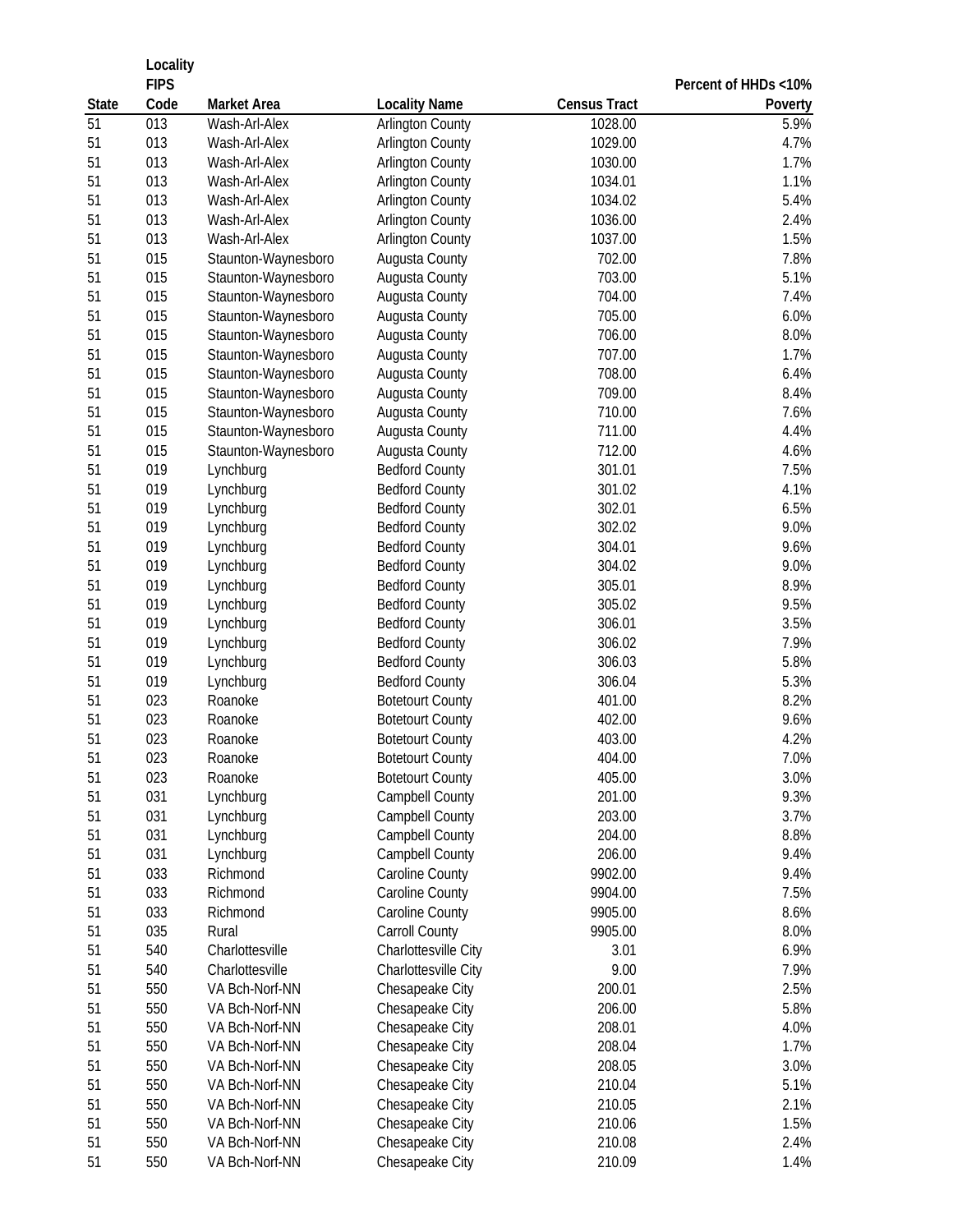|              | Locality<br><b>FIPS</b> |                    |                            |                     |                                 |  |
|--------------|-------------------------|--------------------|----------------------------|---------------------|---------------------------------|--|
| <b>State</b> | Code                    | <b>Market Area</b> | <b>Locality Name</b>       | <b>Census Tract</b> | Percent of HHDs <10%<br>Poverty |  |
| 51           | 550                     | VA Bch-Norf-NN     | Chesapeake City            | 211.01              | 2.2%                            |  |
| 51           | 550                     | VA Bch-Norf-NN     | Chesapeake City            | 211.02              | 3.1%                            |  |
| 51           | 550                     | VA Bch-Norf-NN     | Chesapeake City            | 212.00              | 4.0%                            |  |
| 51           | 550                     | VA Bch-Norf-NN     | Chesapeake City            | 213.02              | 3.3%                            |  |
| 51           | 550                     | VA Bch-Norf-NN     | Chesapeake City            | 214.01              | 9.3%                            |  |
| 51           | 550                     | VA Bch-Norf-NN     | Chesapeake City            | 214.02              | 3.4%                            |  |
| 51           | 550                     | VA Bch-Norf-NN     | Chesapeake City            | 215.02              | 2.0%                            |  |
| 51           | 550                     | VA Bch-Norf-NN     | Chesapeake City            | 216.01              | 2.5%                            |  |
| 51           | 041                     | Richmond           | Chesterfield County        | 1001.06             | 1.8%                            |  |
| 51           | 041                     | Richmond           | Chesterfield County        | 1002.05             | 7.4%                            |  |
| 51           | 041                     | Richmond           | <b>Chesterfield County</b> | 1002.06             | 2.9%                            |  |
| 51           | 041                     | Richmond           | <b>Chesterfield County</b> | 1002.07             | 5.1%                            |  |
| 51           | 041                     | Richmond           | <b>Chesterfield County</b> | 1002.08             | 4.6%                            |  |
| 51           | 041                     | Richmond           | <b>Chesterfield County</b> | 1004.03             | 7.8%                            |  |
| 51           | 041                     | Richmond           | <b>Chesterfield County</b> | 1005.01             | 2.6%                            |  |
| 51           | 041                     | Richmond           | <b>Chesterfield County</b> | 1005.05             | 6.4%                            |  |
| 51           | 041                     | Richmond           | <b>Chesterfield County</b> | 1007.01             | 6.4%                            |  |
| 51           | 041                     | Richmond           | <b>Chesterfield County</b> | 1007.02             | 5.0%                            |  |
| 51           | 041                     | Richmond           | <b>Chesterfield County</b> | 1007.03             | 3.6%                            |  |
| 51           | 041                     | Richmond           | <b>Chesterfield County</b> | 1008.05             | 4.1%                            |  |
| 51           | 041                     | Richmond           | <b>Chesterfield County</b> | 1008.06             | 8.9%                            |  |
| 51           | 041                     | Richmond           | <b>Chesterfield County</b> | 1008.07             | 2.8%                            |  |
| 51           | 041                     | Richmond           | <b>Chesterfield County</b> | 1008.09             | 2.5%                            |  |
| 51           | 041                     | Richmond           | <b>Chesterfield County</b> | 1008.12             | 2.0%                            |  |
| 51           | 041                     | Richmond           | <b>Chesterfield County</b> | 1008.14             | 2.2%                            |  |
| 51           | 041                     | Richmond           | <b>Chesterfield County</b> | 1008.15             | 2.5%                            |  |
| 51           | 041                     | Richmond           | <b>Chesterfield County</b> | 1008.16             | 4.5%                            |  |
| 51           | 041                     | Richmond           | <b>Chesterfield County</b> | 1009.02             | 4.9%                            |  |
| 51           | 041                     | Richmond           | <b>Chesterfield County</b> | 1009.07             | 2.0%                            |  |
| 51           | 041                     | Richmond           | <b>Chesterfield County</b> | 1009.10             | 3.3%                            |  |
| 51           | 041                     | Richmond           | <b>Chesterfield County</b> | 1009.12             | 2.2%                            |  |
| 51           | 041                     | Richmond           | <b>Chesterfield County</b> | 1009.15             | 3.5%                            |  |
| 51           | 041                     | Richmond           | <b>Chesterfield County</b> | 1009.19             | 6.8%                            |  |
| 51           | 041                     | Richmond           | <b>Chesterfield County</b> | 1009.20             | 1.5%                            |  |
| 51           | 041                     | Richmond           | <b>Chesterfield County</b> | 1009.21             | 1.1%                            |  |
| 51           | 041                     | Richmond           | <b>Chesterfield County</b> | 1009.22             | 3.6%                            |  |
| 51           | 041                     | Richmond           | <b>Chesterfield County</b> | 1009.23             | 4.1%                            |  |
| 51           | 041                     | Richmond           | <b>Chesterfield County</b> | 1009.24             | 5.2%                            |  |
| 51           | 041                     | Richmond           | Chesterfield County        | 1009.25             | 1.1%                            |  |
| 51           | 041                     | Richmond           | <b>Chesterfield County</b> | 1009.26             | 1.8%                            |  |
| 51           | 041                     | Richmond           | <b>Chesterfield County</b> | 1009.27             | 1.7%                            |  |
| 51           | 041                     | Richmond           | <b>Chesterfield County</b> | 1009.29             | 1.7%                            |  |
| 51           | 041                     | Richmond           | <b>Chesterfield County</b> | 1009.30             | 0.8%                            |  |
| 51           | 041                     | Richmond           | <b>Chesterfield County</b> | 1009.31             | 0.4%                            |  |
| 51           | 041                     | Richmond           | <b>Chesterfield County</b> | 1009.32             | 0.0%                            |  |
| 51           | 041                     | Richmond           | <b>Chesterfield County</b> | 1010.03             | 6.3%                            |  |
| 51           | 041                     | Richmond           | <b>Chesterfield County</b> | 1010.04             | 1.8%                            |  |
| 51           | 041                     | Richmond           | <b>Chesterfield County</b> | 1010.05             | 0.7%                            |  |
| 51           | 041                     | Richmond           | <b>Chesterfield County</b> | 1010.06             | 1.9%                            |  |
| 51           | 041                     | Richmond           | <b>Chesterfield County</b> | 1010.07             | 1.1%                            |  |
| 51           | 041                     | Richmond           | <b>Chesterfield County</b> | 1010.08             | 3.7%                            |  |
| 51           | 043                     | Wash-Arl-Alex      | Clarke County              | 102.00              | 6.6%                            |  |
| 51           | 043                     | Wash-Arl-Alex      | Clarke County              | 103.00              | 4.5%                            |  |
| 51           | 570                     | Richmond           | Colonial Heights City      | 8301.00             | 2.6%                            |  |
| 51           | 570                     | Richmond           | Colonial Heights City      | 8305.00             | 8.1%                            |  |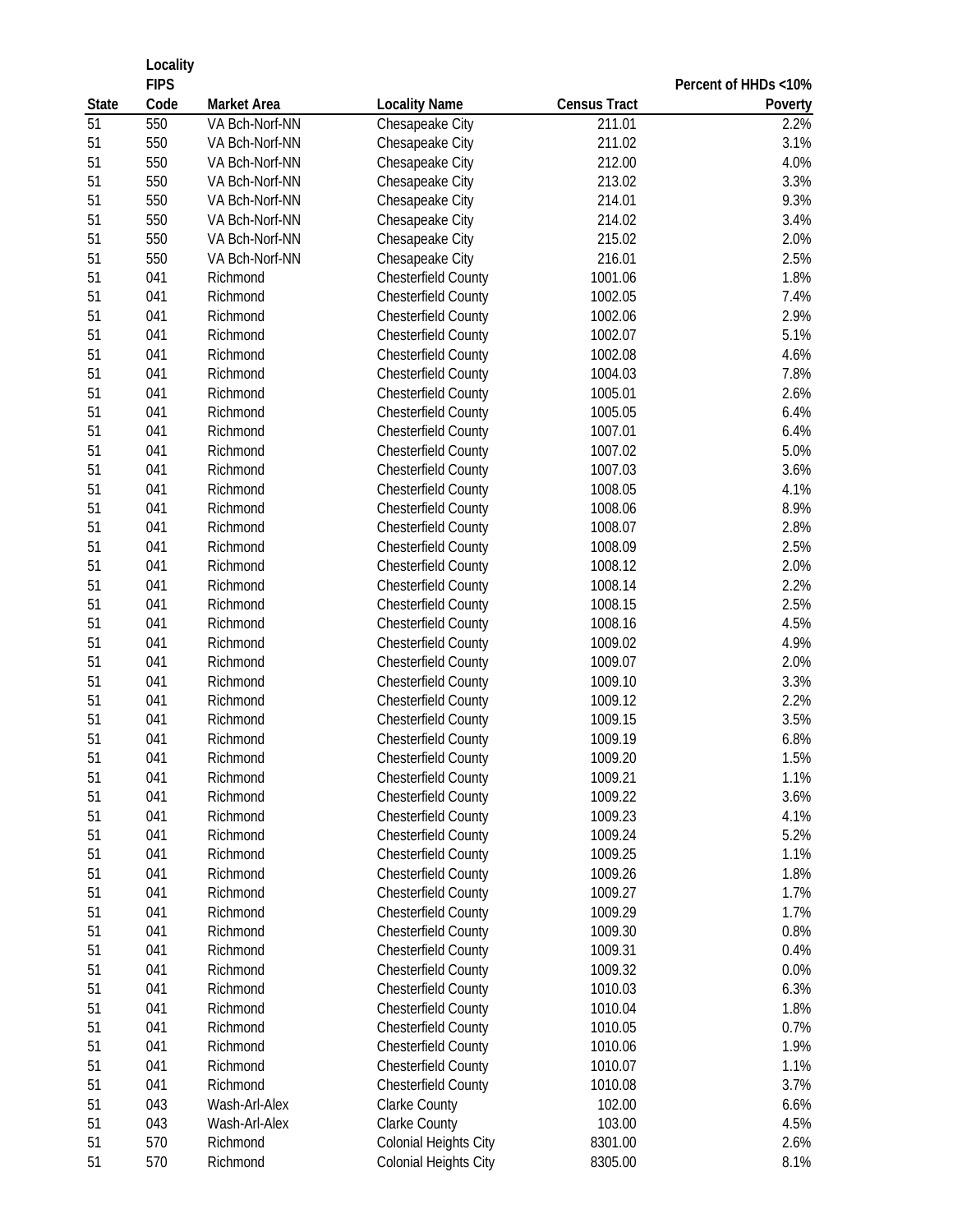| Code<br><b>Census Tract</b><br><b>State</b><br>Market Area<br><b>Locality Name</b><br>Poverty<br>51<br>580<br><b>Covington City</b><br>8.9%<br>Rural<br>602.00<br>51<br>047<br>Rural<br><b>Culpeper County</b><br>9901.00<br>4.5%<br>51<br>590<br>Danville<br>Danville City<br>14.00<br>9.4%<br>51<br>053<br>Richmond<br>Dinwiddie County<br>8402.00<br>6.4%<br>4.8%<br>51<br>600<br>Wash-Arl-Alex<br>3001.00<br><b>Fairfax City</b><br>600<br>51<br>Wash-Arl-Alex<br>Fairfax City<br>3002.00<br>3.6%<br>51<br>600<br>Fairfax City<br>3003.00<br>6.2%<br>Wash-Arl-Alex<br>5.6%<br>51<br>600<br>Fairfax City<br>Wash-Arl-Alex<br>3004.00<br>51<br>600<br>Fairfax City<br>2.1%<br>Wash-Arl-Alex<br>3005.00<br>059<br>51<br>Wash-Arl-Alex<br>Fairfax County<br>4151.00<br>4.9%<br>059<br>51<br>Wash-Arl-Alex<br>Fairfax County<br>4152.00<br>4.5%<br>51<br>059<br>Wash-Arl-Alex<br>Fairfax County<br>4153.00<br>4.8%<br>059<br>51<br>Fairfax County<br>4154.00<br>6.0%<br>Wash-Arl-Alex<br>51<br>059<br>3.1%<br>Wash-Arl-Alex<br>Fairfax County<br>4156.00<br>51<br>059<br>Wash-Arl-Alex<br>Fairfax County<br>4157.00<br>1.6%<br>51<br>059<br>Wash-Arl-Alex<br>Fairfax County<br>4158.00<br>1.0%<br>51<br>059<br>Fairfax County<br>1.1%<br>Wash-Arl-Alex<br>4159.00<br>059<br>51<br>Wash-Arl-Alex<br>Fairfax County<br>4160.00<br>7.7%<br>51<br>059<br>Wash-Arl-Alex<br>Fairfax County<br>4161.00<br>1.4%<br>51<br>059<br>Wash-Arl-Alex<br>Fairfax County<br>4162.00<br>3.3%<br>059<br>51<br>Fairfax County<br>4163.00<br>1.9%<br>Wash-Arl-Alex<br>059<br>51<br>Fairfax County<br>4201.00<br>4.9%<br>Wash-Arl-Alex<br>059<br>51<br>4202.00<br>3.1%<br>Wash-Arl-Alex<br><b>Fairfax County</b><br>059<br>51<br>Fairfax County<br>4203.00<br>1.6%<br>Wash-Arl-Alex<br>51<br>059<br>Fairfax County<br>3.9%<br>Wash-Arl-Alex<br>4204.00<br>51<br>059<br>5.5%<br>Wash-Arl-Alex<br><b>Fairfax County</b><br>4205.00<br>51<br>059<br>8.6%<br>Wash-Arl-Alex<br><b>Fairfax County</b><br>4206.00<br>059<br>51<br>Fairfax County<br>4207.00<br>1.7%<br>Wash-Arl-Alex<br>51<br>059<br>Fairfax County<br>3.0%<br>Wash-Arl-Alex<br>4208.00<br>059<br>51<br>Fairfax County<br>4212.00<br>0.7%<br>Wash-Arl-Alex<br>51<br>059<br>Fairfax County<br>4213.00<br>1.3%<br>Wash-Arl-Alex<br>51<br>059<br>5.3%<br>Fairfax County<br>4217.00<br>Wash-Arl-Alex<br>51<br>059<br>5.3%<br><b>Fairfax County</b><br>Wash-Arl-Alex<br>4218.00<br>51<br>059<br>Wash-Arl-Alex<br><b>Fairfax County</b><br>4219.00<br>6.2%<br>51<br>059<br>Wash-Arl-Alex<br>Fairfax County<br>4220.00<br>4.5%<br>51<br>059<br>Fairfax County<br>4222.00<br>0.0%<br>Wash-Arl-Alex<br>059<br>51<br>Fairfax County<br>2.1%<br>Wash-Arl-Alex<br>4224.00<br>059<br>Fairfax County<br>1.7%<br>51<br>Wash-Arl-Alex<br>4301.00<br>059<br>51<br>4302.00<br>1.9%<br>Wash-Arl-Alex<br><b>Fairfax County</b><br>059<br>51<br>1.0%<br>Wash-Arl-Alex<br><b>Fairfax County</b><br>4304.00<br>059<br>51<br>Fairfax County<br>0.0%<br>Wash-Arl-Alex<br>4305.00<br>059<br>5.7%<br>51<br>Wash-Arl-Alex<br><b>Fairfax County</b><br>4306.00<br>059<br>51<br>Fairfax County<br>4307.00<br>5.0%<br>Wash-Arl-Alex<br>51<br>059<br>Fairfax County<br>1.6%<br>Wash-Arl-Alex<br>4308.00<br>059<br>51<br>Fairfax County<br>3.0%<br>Wash-Arl-Alex<br>4309.00<br>059<br>51<br>3.3%<br>Wash-Arl-Alex<br><b>Fairfax County</b><br>4310.00<br>059<br>51<br>0.9%<br>Wash-Arl-Alex<br><b>Fairfax County</b><br>4313.00<br>51<br>059<br>2.6%<br>Wash-Arl-Alex<br><b>Fairfax County</b><br>4314.00<br>51<br>059<br>Fairfax County<br>0.2%<br>Wash-Arl-Alex<br>4315.00<br>51<br>059<br>4.3%<br>Wash-Arl-Alex<br><b>Fairfax County</b><br>4316.00<br>51<br>059<br>Wash-Arl-Alex<br><b>Fairfax County</b><br>4318.00<br>4.2%<br>51<br>059<br>Wash-Arl-Alex<br><b>Fairfax County</b><br>4319.00<br>1.6%<br>51<br>059<br>1.5%<br>Wash-Arl-Alex<br><b>Fairfax County</b><br>4321.00<br>059<br>51<br>Wash-Arl-Alex<br>Fairfax County<br>4322.00<br>2.1% | Locality<br><b>FIPS</b> |               |                |         | Percent of HHDs <10% |
|----------------------------------------------------------------------------------------------------------------------------------------------------------------------------------------------------------------------------------------------------------------------------------------------------------------------------------------------------------------------------------------------------------------------------------------------------------------------------------------------------------------------------------------------------------------------------------------------------------------------------------------------------------------------------------------------------------------------------------------------------------------------------------------------------------------------------------------------------------------------------------------------------------------------------------------------------------------------------------------------------------------------------------------------------------------------------------------------------------------------------------------------------------------------------------------------------------------------------------------------------------------------------------------------------------------------------------------------------------------------------------------------------------------------------------------------------------------------------------------------------------------------------------------------------------------------------------------------------------------------------------------------------------------------------------------------------------------------------------------------------------------------------------------------------------------------------------------------------------------------------------------------------------------------------------------------------------------------------------------------------------------------------------------------------------------------------------------------------------------------------------------------------------------------------------------------------------------------------------------------------------------------------------------------------------------------------------------------------------------------------------------------------------------------------------------------------------------------------------------------------------------------------------------------------------------------------------------------------------------------------------------------------------------------------------------------------------------------------------------------------------------------------------------------------------------------------------------------------------------------------------------------------------------------------------------------------------------------------------------------------------------------------------------------------------------------------------------------------------------------------------------------------------------------------------------------------------------------------------------------------------------------------------------------------------------------------------------------------------------------------------------------------------------------------------------------------------------------------------------------------------------------------------------------------------------------------------------------------------------------------------------------------------------------------------------------------------------------------------------------------------------------------------------------------------------------------------------------------------------------------------------------------------------------------------------------------------|-------------------------|---------------|----------------|---------|----------------------|
|                                                                                                                                                                                                                                                                                                                                                                                                                                                                                                                                                                                                                                                                                                                                                                                                                                                                                                                                                                                                                                                                                                                                                                                                                                                                                                                                                                                                                                                                                                                                                                                                                                                                                                                                                                                                                                                                                                                                                                                                                                                                                                                                                                                                                                                                                                                                                                                                                                                                                                                                                                                                                                                                                                                                                                                                                                                                                                                                                                                                                                                                                                                                                                                                                                                                                                                                                                                                                                                                                                                                                                                                                                                                                                                                                                                                                                                                                                                                                          |                         |               |                |         |                      |
|                                                                                                                                                                                                                                                                                                                                                                                                                                                                                                                                                                                                                                                                                                                                                                                                                                                                                                                                                                                                                                                                                                                                                                                                                                                                                                                                                                                                                                                                                                                                                                                                                                                                                                                                                                                                                                                                                                                                                                                                                                                                                                                                                                                                                                                                                                                                                                                                                                                                                                                                                                                                                                                                                                                                                                                                                                                                                                                                                                                                                                                                                                                                                                                                                                                                                                                                                                                                                                                                                                                                                                                                                                                                                                                                                                                                                                                                                                                                                          |                         |               |                |         |                      |
|                                                                                                                                                                                                                                                                                                                                                                                                                                                                                                                                                                                                                                                                                                                                                                                                                                                                                                                                                                                                                                                                                                                                                                                                                                                                                                                                                                                                                                                                                                                                                                                                                                                                                                                                                                                                                                                                                                                                                                                                                                                                                                                                                                                                                                                                                                                                                                                                                                                                                                                                                                                                                                                                                                                                                                                                                                                                                                                                                                                                                                                                                                                                                                                                                                                                                                                                                                                                                                                                                                                                                                                                                                                                                                                                                                                                                                                                                                                                                          |                         |               |                |         |                      |
|                                                                                                                                                                                                                                                                                                                                                                                                                                                                                                                                                                                                                                                                                                                                                                                                                                                                                                                                                                                                                                                                                                                                                                                                                                                                                                                                                                                                                                                                                                                                                                                                                                                                                                                                                                                                                                                                                                                                                                                                                                                                                                                                                                                                                                                                                                                                                                                                                                                                                                                                                                                                                                                                                                                                                                                                                                                                                                                                                                                                                                                                                                                                                                                                                                                                                                                                                                                                                                                                                                                                                                                                                                                                                                                                                                                                                                                                                                                                                          |                         |               |                |         |                      |
|                                                                                                                                                                                                                                                                                                                                                                                                                                                                                                                                                                                                                                                                                                                                                                                                                                                                                                                                                                                                                                                                                                                                                                                                                                                                                                                                                                                                                                                                                                                                                                                                                                                                                                                                                                                                                                                                                                                                                                                                                                                                                                                                                                                                                                                                                                                                                                                                                                                                                                                                                                                                                                                                                                                                                                                                                                                                                                                                                                                                                                                                                                                                                                                                                                                                                                                                                                                                                                                                                                                                                                                                                                                                                                                                                                                                                                                                                                                                                          |                         |               |                |         |                      |
|                                                                                                                                                                                                                                                                                                                                                                                                                                                                                                                                                                                                                                                                                                                                                                                                                                                                                                                                                                                                                                                                                                                                                                                                                                                                                                                                                                                                                                                                                                                                                                                                                                                                                                                                                                                                                                                                                                                                                                                                                                                                                                                                                                                                                                                                                                                                                                                                                                                                                                                                                                                                                                                                                                                                                                                                                                                                                                                                                                                                                                                                                                                                                                                                                                                                                                                                                                                                                                                                                                                                                                                                                                                                                                                                                                                                                                                                                                                                                          |                         |               |                |         |                      |
|                                                                                                                                                                                                                                                                                                                                                                                                                                                                                                                                                                                                                                                                                                                                                                                                                                                                                                                                                                                                                                                                                                                                                                                                                                                                                                                                                                                                                                                                                                                                                                                                                                                                                                                                                                                                                                                                                                                                                                                                                                                                                                                                                                                                                                                                                                                                                                                                                                                                                                                                                                                                                                                                                                                                                                                                                                                                                                                                                                                                                                                                                                                                                                                                                                                                                                                                                                                                                                                                                                                                                                                                                                                                                                                                                                                                                                                                                                                                                          |                         |               |                |         |                      |
|                                                                                                                                                                                                                                                                                                                                                                                                                                                                                                                                                                                                                                                                                                                                                                                                                                                                                                                                                                                                                                                                                                                                                                                                                                                                                                                                                                                                                                                                                                                                                                                                                                                                                                                                                                                                                                                                                                                                                                                                                                                                                                                                                                                                                                                                                                                                                                                                                                                                                                                                                                                                                                                                                                                                                                                                                                                                                                                                                                                                                                                                                                                                                                                                                                                                                                                                                                                                                                                                                                                                                                                                                                                                                                                                                                                                                                                                                                                                                          |                         |               |                |         |                      |
|                                                                                                                                                                                                                                                                                                                                                                                                                                                                                                                                                                                                                                                                                                                                                                                                                                                                                                                                                                                                                                                                                                                                                                                                                                                                                                                                                                                                                                                                                                                                                                                                                                                                                                                                                                                                                                                                                                                                                                                                                                                                                                                                                                                                                                                                                                                                                                                                                                                                                                                                                                                                                                                                                                                                                                                                                                                                                                                                                                                                                                                                                                                                                                                                                                                                                                                                                                                                                                                                                                                                                                                                                                                                                                                                                                                                                                                                                                                                                          |                         |               |                |         |                      |
|                                                                                                                                                                                                                                                                                                                                                                                                                                                                                                                                                                                                                                                                                                                                                                                                                                                                                                                                                                                                                                                                                                                                                                                                                                                                                                                                                                                                                                                                                                                                                                                                                                                                                                                                                                                                                                                                                                                                                                                                                                                                                                                                                                                                                                                                                                                                                                                                                                                                                                                                                                                                                                                                                                                                                                                                                                                                                                                                                                                                                                                                                                                                                                                                                                                                                                                                                                                                                                                                                                                                                                                                                                                                                                                                                                                                                                                                                                                                                          |                         |               |                |         |                      |
|                                                                                                                                                                                                                                                                                                                                                                                                                                                                                                                                                                                                                                                                                                                                                                                                                                                                                                                                                                                                                                                                                                                                                                                                                                                                                                                                                                                                                                                                                                                                                                                                                                                                                                                                                                                                                                                                                                                                                                                                                                                                                                                                                                                                                                                                                                                                                                                                                                                                                                                                                                                                                                                                                                                                                                                                                                                                                                                                                                                                                                                                                                                                                                                                                                                                                                                                                                                                                                                                                                                                                                                                                                                                                                                                                                                                                                                                                                                                                          |                         |               |                |         |                      |
|                                                                                                                                                                                                                                                                                                                                                                                                                                                                                                                                                                                                                                                                                                                                                                                                                                                                                                                                                                                                                                                                                                                                                                                                                                                                                                                                                                                                                                                                                                                                                                                                                                                                                                                                                                                                                                                                                                                                                                                                                                                                                                                                                                                                                                                                                                                                                                                                                                                                                                                                                                                                                                                                                                                                                                                                                                                                                                                                                                                                                                                                                                                                                                                                                                                                                                                                                                                                                                                                                                                                                                                                                                                                                                                                                                                                                                                                                                                                                          |                         |               |                |         |                      |
|                                                                                                                                                                                                                                                                                                                                                                                                                                                                                                                                                                                                                                                                                                                                                                                                                                                                                                                                                                                                                                                                                                                                                                                                                                                                                                                                                                                                                                                                                                                                                                                                                                                                                                                                                                                                                                                                                                                                                                                                                                                                                                                                                                                                                                                                                                                                                                                                                                                                                                                                                                                                                                                                                                                                                                                                                                                                                                                                                                                                                                                                                                                                                                                                                                                                                                                                                                                                                                                                                                                                                                                                                                                                                                                                                                                                                                                                                                                                                          |                         |               |                |         |                      |
|                                                                                                                                                                                                                                                                                                                                                                                                                                                                                                                                                                                                                                                                                                                                                                                                                                                                                                                                                                                                                                                                                                                                                                                                                                                                                                                                                                                                                                                                                                                                                                                                                                                                                                                                                                                                                                                                                                                                                                                                                                                                                                                                                                                                                                                                                                                                                                                                                                                                                                                                                                                                                                                                                                                                                                                                                                                                                                                                                                                                                                                                                                                                                                                                                                                                                                                                                                                                                                                                                                                                                                                                                                                                                                                                                                                                                                                                                                                                                          |                         |               |                |         |                      |
|                                                                                                                                                                                                                                                                                                                                                                                                                                                                                                                                                                                                                                                                                                                                                                                                                                                                                                                                                                                                                                                                                                                                                                                                                                                                                                                                                                                                                                                                                                                                                                                                                                                                                                                                                                                                                                                                                                                                                                                                                                                                                                                                                                                                                                                                                                                                                                                                                                                                                                                                                                                                                                                                                                                                                                                                                                                                                                                                                                                                                                                                                                                                                                                                                                                                                                                                                                                                                                                                                                                                                                                                                                                                                                                                                                                                                                                                                                                                                          |                         |               |                |         |                      |
|                                                                                                                                                                                                                                                                                                                                                                                                                                                                                                                                                                                                                                                                                                                                                                                                                                                                                                                                                                                                                                                                                                                                                                                                                                                                                                                                                                                                                                                                                                                                                                                                                                                                                                                                                                                                                                                                                                                                                                                                                                                                                                                                                                                                                                                                                                                                                                                                                                                                                                                                                                                                                                                                                                                                                                                                                                                                                                                                                                                                                                                                                                                                                                                                                                                                                                                                                                                                                                                                                                                                                                                                                                                                                                                                                                                                                                                                                                                                                          |                         |               |                |         |                      |
|                                                                                                                                                                                                                                                                                                                                                                                                                                                                                                                                                                                                                                                                                                                                                                                                                                                                                                                                                                                                                                                                                                                                                                                                                                                                                                                                                                                                                                                                                                                                                                                                                                                                                                                                                                                                                                                                                                                                                                                                                                                                                                                                                                                                                                                                                                                                                                                                                                                                                                                                                                                                                                                                                                                                                                                                                                                                                                                                                                                                                                                                                                                                                                                                                                                                                                                                                                                                                                                                                                                                                                                                                                                                                                                                                                                                                                                                                                                                                          |                         |               |                |         |                      |
|                                                                                                                                                                                                                                                                                                                                                                                                                                                                                                                                                                                                                                                                                                                                                                                                                                                                                                                                                                                                                                                                                                                                                                                                                                                                                                                                                                                                                                                                                                                                                                                                                                                                                                                                                                                                                                                                                                                                                                                                                                                                                                                                                                                                                                                                                                                                                                                                                                                                                                                                                                                                                                                                                                                                                                                                                                                                                                                                                                                                                                                                                                                                                                                                                                                                                                                                                                                                                                                                                                                                                                                                                                                                                                                                                                                                                                                                                                                                                          |                         |               |                |         |                      |
|                                                                                                                                                                                                                                                                                                                                                                                                                                                                                                                                                                                                                                                                                                                                                                                                                                                                                                                                                                                                                                                                                                                                                                                                                                                                                                                                                                                                                                                                                                                                                                                                                                                                                                                                                                                                                                                                                                                                                                                                                                                                                                                                                                                                                                                                                                                                                                                                                                                                                                                                                                                                                                                                                                                                                                                                                                                                                                                                                                                                                                                                                                                                                                                                                                                                                                                                                                                                                                                                                                                                                                                                                                                                                                                                                                                                                                                                                                                                                          |                         |               |                |         |                      |
|                                                                                                                                                                                                                                                                                                                                                                                                                                                                                                                                                                                                                                                                                                                                                                                                                                                                                                                                                                                                                                                                                                                                                                                                                                                                                                                                                                                                                                                                                                                                                                                                                                                                                                                                                                                                                                                                                                                                                                                                                                                                                                                                                                                                                                                                                                                                                                                                                                                                                                                                                                                                                                                                                                                                                                                                                                                                                                                                                                                                                                                                                                                                                                                                                                                                                                                                                                                                                                                                                                                                                                                                                                                                                                                                                                                                                                                                                                                                                          |                         |               |                |         |                      |
|                                                                                                                                                                                                                                                                                                                                                                                                                                                                                                                                                                                                                                                                                                                                                                                                                                                                                                                                                                                                                                                                                                                                                                                                                                                                                                                                                                                                                                                                                                                                                                                                                                                                                                                                                                                                                                                                                                                                                                                                                                                                                                                                                                                                                                                                                                                                                                                                                                                                                                                                                                                                                                                                                                                                                                                                                                                                                                                                                                                                                                                                                                                                                                                                                                                                                                                                                                                                                                                                                                                                                                                                                                                                                                                                                                                                                                                                                                                                                          |                         |               |                |         |                      |
|                                                                                                                                                                                                                                                                                                                                                                                                                                                                                                                                                                                                                                                                                                                                                                                                                                                                                                                                                                                                                                                                                                                                                                                                                                                                                                                                                                                                                                                                                                                                                                                                                                                                                                                                                                                                                                                                                                                                                                                                                                                                                                                                                                                                                                                                                                                                                                                                                                                                                                                                                                                                                                                                                                                                                                                                                                                                                                                                                                                                                                                                                                                                                                                                                                                                                                                                                                                                                                                                                                                                                                                                                                                                                                                                                                                                                                                                                                                                                          |                         |               |                |         |                      |
|                                                                                                                                                                                                                                                                                                                                                                                                                                                                                                                                                                                                                                                                                                                                                                                                                                                                                                                                                                                                                                                                                                                                                                                                                                                                                                                                                                                                                                                                                                                                                                                                                                                                                                                                                                                                                                                                                                                                                                                                                                                                                                                                                                                                                                                                                                                                                                                                                                                                                                                                                                                                                                                                                                                                                                                                                                                                                                                                                                                                                                                                                                                                                                                                                                                                                                                                                                                                                                                                                                                                                                                                                                                                                                                                                                                                                                                                                                                                                          |                         |               |                |         |                      |
|                                                                                                                                                                                                                                                                                                                                                                                                                                                                                                                                                                                                                                                                                                                                                                                                                                                                                                                                                                                                                                                                                                                                                                                                                                                                                                                                                                                                                                                                                                                                                                                                                                                                                                                                                                                                                                                                                                                                                                                                                                                                                                                                                                                                                                                                                                                                                                                                                                                                                                                                                                                                                                                                                                                                                                                                                                                                                                                                                                                                                                                                                                                                                                                                                                                                                                                                                                                                                                                                                                                                                                                                                                                                                                                                                                                                                                                                                                                                                          |                         |               |                |         |                      |
|                                                                                                                                                                                                                                                                                                                                                                                                                                                                                                                                                                                                                                                                                                                                                                                                                                                                                                                                                                                                                                                                                                                                                                                                                                                                                                                                                                                                                                                                                                                                                                                                                                                                                                                                                                                                                                                                                                                                                                                                                                                                                                                                                                                                                                                                                                                                                                                                                                                                                                                                                                                                                                                                                                                                                                                                                                                                                                                                                                                                                                                                                                                                                                                                                                                                                                                                                                                                                                                                                                                                                                                                                                                                                                                                                                                                                                                                                                                                                          |                         |               |                |         |                      |
|                                                                                                                                                                                                                                                                                                                                                                                                                                                                                                                                                                                                                                                                                                                                                                                                                                                                                                                                                                                                                                                                                                                                                                                                                                                                                                                                                                                                                                                                                                                                                                                                                                                                                                                                                                                                                                                                                                                                                                                                                                                                                                                                                                                                                                                                                                                                                                                                                                                                                                                                                                                                                                                                                                                                                                                                                                                                                                                                                                                                                                                                                                                                                                                                                                                                                                                                                                                                                                                                                                                                                                                                                                                                                                                                                                                                                                                                                                                                                          |                         |               |                |         |                      |
|                                                                                                                                                                                                                                                                                                                                                                                                                                                                                                                                                                                                                                                                                                                                                                                                                                                                                                                                                                                                                                                                                                                                                                                                                                                                                                                                                                                                                                                                                                                                                                                                                                                                                                                                                                                                                                                                                                                                                                                                                                                                                                                                                                                                                                                                                                                                                                                                                                                                                                                                                                                                                                                                                                                                                                                                                                                                                                                                                                                                                                                                                                                                                                                                                                                                                                                                                                                                                                                                                                                                                                                                                                                                                                                                                                                                                                                                                                                                                          |                         |               |                |         |                      |
|                                                                                                                                                                                                                                                                                                                                                                                                                                                                                                                                                                                                                                                                                                                                                                                                                                                                                                                                                                                                                                                                                                                                                                                                                                                                                                                                                                                                                                                                                                                                                                                                                                                                                                                                                                                                                                                                                                                                                                                                                                                                                                                                                                                                                                                                                                                                                                                                                                                                                                                                                                                                                                                                                                                                                                                                                                                                                                                                                                                                                                                                                                                                                                                                                                                                                                                                                                                                                                                                                                                                                                                                                                                                                                                                                                                                                                                                                                                                                          |                         |               |                |         |                      |
|                                                                                                                                                                                                                                                                                                                                                                                                                                                                                                                                                                                                                                                                                                                                                                                                                                                                                                                                                                                                                                                                                                                                                                                                                                                                                                                                                                                                                                                                                                                                                                                                                                                                                                                                                                                                                                                                                                                                                                                                                                                                                                                                                                                                                                                                                                                                                                                                                                                                                                                                                                                                                                                                                                                                                                                                                                                                                                                                                                                                                                                                                                                                                                                                                                                                                                                                                                                                                                                                                                                                                                                                                                                                                                                                                                                                                                                                                                                                                          |                         |               |                |         |                      |
|                                                                                                                                                                                                                                                                                                                                                                                                                                                                                                                                                                                                                                                                                                                                                                                                                                                                                                                                                                                                                                                                                                                                                                                                                                                                                                                                                                                                                                                                                                                                                                                                                                                                                                                                                                                                                                                                                                                                                                                                                                                                                                                                                                                                                                                                                                                                                                                                                                                                                                                                                                                                                                                                                                                                                                                                                                                                                                                                                                                                                                                                                                                                                                                                                                                                                                                                                                                                                                                                                                                                                                                                                                                                                                                                                                                                                                                                                                                                                          |                         |               |                |         |                      |
|                                                                                                                                                                                                                                                                                                                                                                                                                                                                                                                                                                                                                                                                                                                                                                                                                                                                                                                                                                                                                                                                                                                                                                                                                                                                                                                                                                                                                                                                                                                                                                                                                                                                                                                                                                                                                                                                                                                                                                                                                                                                                                                                                                                                                                                                                                                                                                                                                                                                                                                                                                                                                                                                                                                                                                                                                                                                                                                                                                                                                                                                                                                                                                                                                                                                                                                                                                                                                                                                                                                                                                                                                                                                                                                                                                                                                                                                                                                                                          |                         |               |                |         |                      |
|                                                                                                                                                                                                                                                                                                                                                                                                                                                                                                                                                                                                                                                                                                                                                                                                                                                                                                                                                                                                                                                                                                                                                                                                                                                                                                                                                                                                                                                                                                                                                                                                                                                                                                                                                                                                                                                                                                                                                                                                                                                                                                                                                                                                                                                                                                                                                                                                                                                                                                                                                                                                                                                                                                                                                                                                                                                                                                                                                                                                                                                                                                                                                                                                                                                                                                                                                                                                                                                                                                                                                                                                                                                                                                                                                                                                                                                                                                                                                          |                         |               |                |         |                      |
|                                                                                                                                                                                                                                                                                                                                                                                                                                                                                                                                                                                                                                                                                                                                                                                                                                                                                                                                                                                                                                                                                                                                                                                                                                                                                                                                                                                                                                                                                                                                                                                                                                                                                                                                                                                                                                                                                                                                                                                                                                                                                                                                                                                                                                                                                                                                                                                                                                                                                                                                                                                                                                                                                                                                                                                                                                                                                                                                                                                                                                                                                                                                                                                                                                                                                                                                                                                                                                                                                                                                                                                                                                                                                                                                                                                                                                                                                                                                                          |                         |               |                |         |                      |
|                                                                                                                                                                                                                                                                                                                                                                                                                                                                                                                                                                                                                                                                                                                                                                                                                                                                                                                                                                                                                                                                                                                                                                                                                                                                                                                                                                                                                                                                                                                                                                                                                                                                                                                                                                                                                                                                                                                                                                                                                                                                                                                                                                                                                                                                                                                                                                                                                                                                                                                                                                                                                                                                                                                                                                                                                                                                                                                                                                                                                                                                                                                                                                                                                                                                                                                                                                                                                                                                                                                                                                                                                                                                                                                                                                                                                                                                                                                                                          |                         |               |                |         |                      |
|                                                                                                                                                                                                                                                                                                                                                                                                                                                                                                                                                                                                                                                                                                                                                                                                                                                                                                                                                                                                                                                                                                                                                                                                                                                                                                                                                                                                                                                                                                                                                                                                                                                                                                                                                                                                                                                                                                                                                                                                                                                                                                                                                                                                                                                                                                                                                                                                                                                                                                                                                                                                                                                                                                                                                                                                                                                                                                                                                                                                                                                                                                                                                                                                                                                                                                                                                                                                                                                                                                                                                                                                                                                                                                                                                                                                                                                                                                                                                          |                         |               |                |         |                      |
|                                                                                                                                                                                                                                                                                                                                                                                                                                                                                                                                                                                                                                                                                                                                                                                                                                                                                                                                                                                                                                                                                                                                                                                                                                                                                                                                                                                                                                                                                                                                                                                                                                                                                                                                                                                                                                                                                                                                                                                                                                                                                                                                                                                                                                                                                                                                                                                                                                                                                                                                                                                                                                                                                                                                                                                                                                                                                                                                                                                                                                                                                                                                                                                                                                                                                                                                                                                                                                                                                                                                                                                                                                                                                                                                                                                                                                                                                                                                                          |                         |               |                |         |                      |
|                                                                                                                                                                                                                                                                                                                                                                                                                                                                                                                                                                                                                                                                                                                                                                                                                                                                                                                                                                                                                                                                                                                                                                                                                                                                                                                                                                                                                                                                                                                                                                                                                                                                                                                                                                                                                                                                                                                                                                                                                                                                                                                                                                                                                                                                                                                                                                                                                                                                                                                                                                                                                                                                                                                                                                                                                                                                                                                                                                                                                                                                                                                                                                                                                                                                                                                                                                                                                                                                                                                                                                                                                                                                                                                                                                                                                                                                                                                                                          |                         |               |                |         |                      |
|                                                                                                                                                                                                                                                                                                                                                                                                                                                                                                                                                                                                                                                                                                                                                                                                                                                                                                                                                                                                                                                                                                                                                                                                                                                                                                                                                                                                                                                                                                                                                                                                                                                                                                                                                                                                                                                                                                                                                                                                                                                                                                                                                                                                                                                                                                                                                                                                                                                                                                                                                                                                                                                                                                                                                                                                                                                                                                                                                                                                                                                                                                                                                                                                                                                                                                                                                                                                                                                                                                                                                                                                                                                                                                                                                                                                                                                                                                                                                          |                         |               |                |         |                      |
|                                                                                                                                                                                                                                                                                                                                                                                                                                                                                                                                                                                                                                                                                                                                                                                                                                                                                                                                                                                                                                                                                                                                                                                                                                                                                                                                                                                                                                                                                                                                                                                                                                                                                                                                                                                                                                                                                                                                                                                                                                                                                                                                                                                                                                                                                                                                                                                                                                                                                                                                                                                                                                                                                                                                                                                                                                                                                                                                                                                                                                                                                                                                                                                                                                                                                                                                                                                                                                                                                                                                                                                                                                                                                                                                                                                                                                                                                                                                                          |                         |               |                |         |                      |
|                                                                                                                                                                                                                                                                                                                                                                                                                                                                                                                                                                                                                                                                                                                                                                                                                                                                                                                                                                                                                                                                                                                                                                                                                                                                                                                                                                                                                                                                                                                                                                                                                                                                                                                                                                                                                                                                                                                                                                                                                                                                                                                                                                                                                                                                                                                                                                                                                                                                                                                                                                                                                                                                                                                                                                                                                                                                                                                                                                                                                                                                                                                                                                                                                                                                                                                                                                                                                                                                                                                                                                                                                                                                                                                                                                                                                                                                                                                                                          |                         |               |                |         |                      |
|                                                                                                                                                                                                                                                                                                                                                                                                                                                                                                                                                                                                                                                                                                                                                                                                                                                                                                                                                                                                                                                                                                                                                                                                                                                                                                                                                                                                                                                                                                                                                                                                                                                                                                                                                                                                                                                                                                                                                                                                                                                                                                                                                                                                                                                                                                                                                                                                                                                                                                                                                                                                                                                                                                                                                                                                                                                                                                                                                                                                                                                                                                                                                                                                                                                                                                                                                                                                                                                                                                                                                                                                                                                                                                                                                                                                                                                                                                                                                          |                         |               |                |         |                      |
|                                                                                                                                                                                                                                                                                                                                                                                                                                                                                                                                                                                                                                                                                                                                                                                                                                                                                                                                                                                                                                                                                                                                                                                                                                                                                                                                                                                                                                                                                                                                                                                                                                                                                                                                                                                                                                                                                                                                                                                                                                                                                                                                                                                                                                                                                                                                                                                                                                                                                                                                                                                                                                                                                                                                                                                                                                                                                                                                                                                                                                                                                                                                                                                                                                                                                                                                                                                                                                                                                                                                                                                                                                                                                                                                                                                                                                                                                                                                                          |                         |               |                |         |                      |
|                                                                                                                                                                                                                                                                                                                                                                                                                                                                                                                                                                                                                                                                                                                                                                                                                                                                                                                                                                                                                                                                                                                                                                                                                                                                                                                                                                                                                                                                                                                                                                                                                                                                                                                                                                                                                                                                                                                                                                                                                                                                                                                                                                                                                                                                                                                                                                                                                                                                                                                                                                                                                                                                                                                                                                                                                                                                                                                                                                                                                                                                                                                                                                                                                                                                                                                                                                                                                                                                                                                                                                                                                                                                                                                                                                                                                                                                                                                                                          |                         |               |                |         |                      |
|                                                                                                                                                                                                                                                                                                                                                                                                                                                                                                                                                                                                                                                                                                                                                                                                                                                                                                                                                                                                                                                                                                                                                                                                                                                                                                                                                                                                                                                                                                                                                                                                                                                                                                                                                                                                                                                                                                                                                                                                                                                                                                                                                                                                                                                                                                                                                                                                                                                                                                                                                                                                                                                                                                                                                                                                                                                                                                                                                                                                                                                                                                                                                                                                                                                                                                                                                                                                                                                                                                                                                                                                                                                                                                                                                                                                                                                                                                                                                          |                         |               |                |         |                      |
|                                                                                                                                                                                                                                                                                                                                                                                                                                                                                                                                                                                                                                                                                                                                                                                                                                                                                                                                                                                                                                                                                                                                                                                                                                                                                                                                                                                                                                                                                                                                                                                                                                                                                                                                                                                                                                                                                                                                                                                                                                                                                                                                                                                                                                                                                                                                                                                                                                                                                                                                                                                                                                                                                                                                                                                                                                                                                                                                                                                                                                                                                                                                                                                                                                                                                                                                                                                                                                                                                                                                                                                                                                                                                                                                                                                                                                                                                                                                                          |                         |               |                |         |                      |
|                                                                                                                                                                                                                                                                                                                                                                                                                                                                                                                                                                                                                                                                                                                                                                                                                                                                                                                                                                                                                                                                                                                                                                                                                                                                                                                                                                                                                                                                                                                                                                                                                                                                                                                                                                                                                                                                                                                                                                                                                                                                                                                                                                                                                                                                                                                                                                                                                                                                                                                                                                                                                                                                                                                                                                                                                                                                                                                                                                                                                                                                                                                                                                                                                                                                                                                                                                                                                                                                                                                                                                                                                                                                                                                                                                                                                                                                                                                                                          |                         |               |                |         |                      |
|                                                                                                                                                                                                                                                                                                                                                                                                                                                                                                                                                                                                                                                                                                                                                                                                                                                                                                                                                                                                                                                                                                                                                                                                                                                                                                                                                                                                                                                                                                                                                                                                                                                                                                                                                                                                                                                                                                                                                                                                                                                                                                                                                                                                                                                                                                                                                                                                                                                                                                                                                                                                                                                                                                                                                                                                                                                                                                                                                                                                                                                                                                                                                                                                                                                                                                                                                                                                                                                                                                                                                                                                                                                                                                                                                                                                                                                                                                                                                          |                         |               |                |         |                      |
|                                                                                                                                                                                                                                                                                                                                                                                                                                                                                                                                                                                                                                                                                                                                                                                                                                                                                                                                                                                                                                                                                                                                                                                                                                                                                                                                                                                                                                                                                                                                                                                                                                                                                                                                                                                                                                                                                                                                                                                                                                                                                                                                                                                                                                                                                                                                                                                                                                                                                                                                                                                                                                                                                                                                                                                                                                                                                                                                                                                                                                                                                                                                                                                                                                                                                                                                                                                                                                                                                                                                                                                                                                                                                                                                                                                                                                                                                                                                                          |                         |               |                |         |                      |
|                                                                                                                                                                                                                                                                                                                                                                                                                                                                                                                                                                                                                                                                                                                                                                                                                                                                                                                                                                                                                                                                                                                                                                                                                                                                                                                                                                                                                                                                                                                                                                                                                                                                                                                                                                                                                                                                                                                                                                                                                                                                                                                                                                                                                                                                                                                                                                                                                                                                                                                                                                                                                                                                                                                                                                                                                                                                                                                                                                                                                                                                                                                                                                                                                                                                                                                                                                                                                                                                                                                                                                                                                                                                                                                                                                                                                                                                                                                                                          |                         |               |                |         |                      |
|                                                                                                                                                                                                                                                                                                                                                                                                                                                                                                                                                                                                                                                                                                                                                                                                                                                                                                                                                                                                                                                                                                                                                                                                                                                                                                                                                                                                                                                                                                                                                                                                                                                                                                                                                                                                                                                                                                                                                                                                                                                                                                                                                                                                                                                                                                                                                                                                                                                                                                                                                                                                                                                                                                                                                                                                                                                                                                                                                                                                                                                                                                                                                                                                                                                                                                                                                                                                                                                                                                                                                                                                                                                                                                                                                                                                                                                                                                                                                          |                         |               |                |         |                      |
|                                                                                                                                                                                                                                                                                                                                                                                                                                                                                                                                                                                                                                                                                                                                                                                                                                                                                                                                                                                                                                                                                                                                                                                                                                                                                                                                                                                                                                                                                                                                                                                                                                                                                                                                                                                                                                                                                                                                                                                                                                                                                                                                                                                                                                                                                                                                                                                                                                                                                                                                                                                                                                                                                                                                                                                                                                                                                                                                                                                                                                                                                                                                                                                                                                                                                                                                                                                                                                                                                                                                                                                                                                                                                                                                                                                                                                                                                                                                                          |                         |               |                |         |                      |
|                                                                                                                                                                                                                                                                                                                                                                                                                                                                                                                                                                                                                                                                                                                                                                                                                                                                                                                                                                                                                                                                                                                                                                                                                                                                                                                                                                                                                                                                                                                                                                                                                                                                                                                                                                                                                                                                                                                                                                                                                                                                                                                                                                                                                                                                                                                                                                                                                                                                                                                                                                                                                                                                                                                                                                                                                                                                                                                                                                                                                                                                                                                                                                                                                                                                                                                                                                                                                                                                                                                                                                                                                                                                                                                                                                                                                                                                                                                                                          |                         |               |                |         |                      |
|                                                                                                                                                                                                                                                                                                                                                                                                                                                                                                                                                                                                                                                                                                                                                                                                                                                                                                                                                                                                                                                                                                                                                                                                                                                                                                                                                                                                                                                                                                                                                                                                                                                                                                                                                                                                                                                                                                                                                                                                                                                                                                                                                                                                                                                                                                                                                                                                                                                                                                                                                                                                                                                                                                                                                                                                                                                                                                                                                                                                                                                                                                                                                                                                                                                                                                                                                                                                                                                                                                                                                                                                                                                                                                                                                                                                                                                                                                                                                          |                         |               |                |         |                      |
|                                                                                                                                                                                                                                                                                                                                                                                                                                                                                                                                                                                                                                                                                                                                                                                                                                                                                                                                                                                                                                                                                                                                                                                                                                                                                                                                                                                                                                                                                                                                                                                                                                                                                                                                                                                                                                                                                                                                                                                                                                                                                                                                                                                                                                                                                                                                                                                                                                                                                                                                                                                                                                                                                                                                                                                                                                                                                                                                                                                                                                                                                                                                                                                                                                                                                                                                                                                                                                                                                                                                                                                                                                                                                                                                                                                                                                                                                                                                                          |                         |               |                |         |                      |
|                                                                                                                                                                                                                                                                                                                                                                                                                                                                                                                                                                                                                                                                                                                                                                                                                                                                                                                                                                                                                                                                                                                                                                                                                                                                                                                                                                                                                                                                                                                                                                                                                                                                                                                                                                                                                                                                                                                                                                                                                                                                                                                                                                                                                                                                                                                                                                                                                                                                                                                                                                                                                                                                                                                                                                                                                                                                                                                                                                                                                                                                                                                                                                                                                                                                                                                                                                                                                                                                                                                                                                                                                                                                                                                                                                                                                                                                                                                                                          |                         |               |                |         |                      |
| 51                                                                                                                                                                                                                                                                                                                                                                                                                                                                                                                                                                                                                                                                                                                                                                                                                                                                                                                                                                                                                                                                                                                                                                                                                                                                                                                                                                                                                                                                                                                                                                                                                                                                                                                                                                                                                                                                                                                                                                                                                                                                                                                                                                                                                                                                                                                                                                                                                                                                                                                                                                                                                                                                                                                                                                                                                                                                                                                                                                                                                                                                                                                                                                                                                                                                                                                                                                                                                                                                                                                                                                                                                                                                                                                                                                                                                                                                                                                                                       | 059                     | Wash-Arl-Alex | Fairfax County | 4323.00 | 4.7%                 |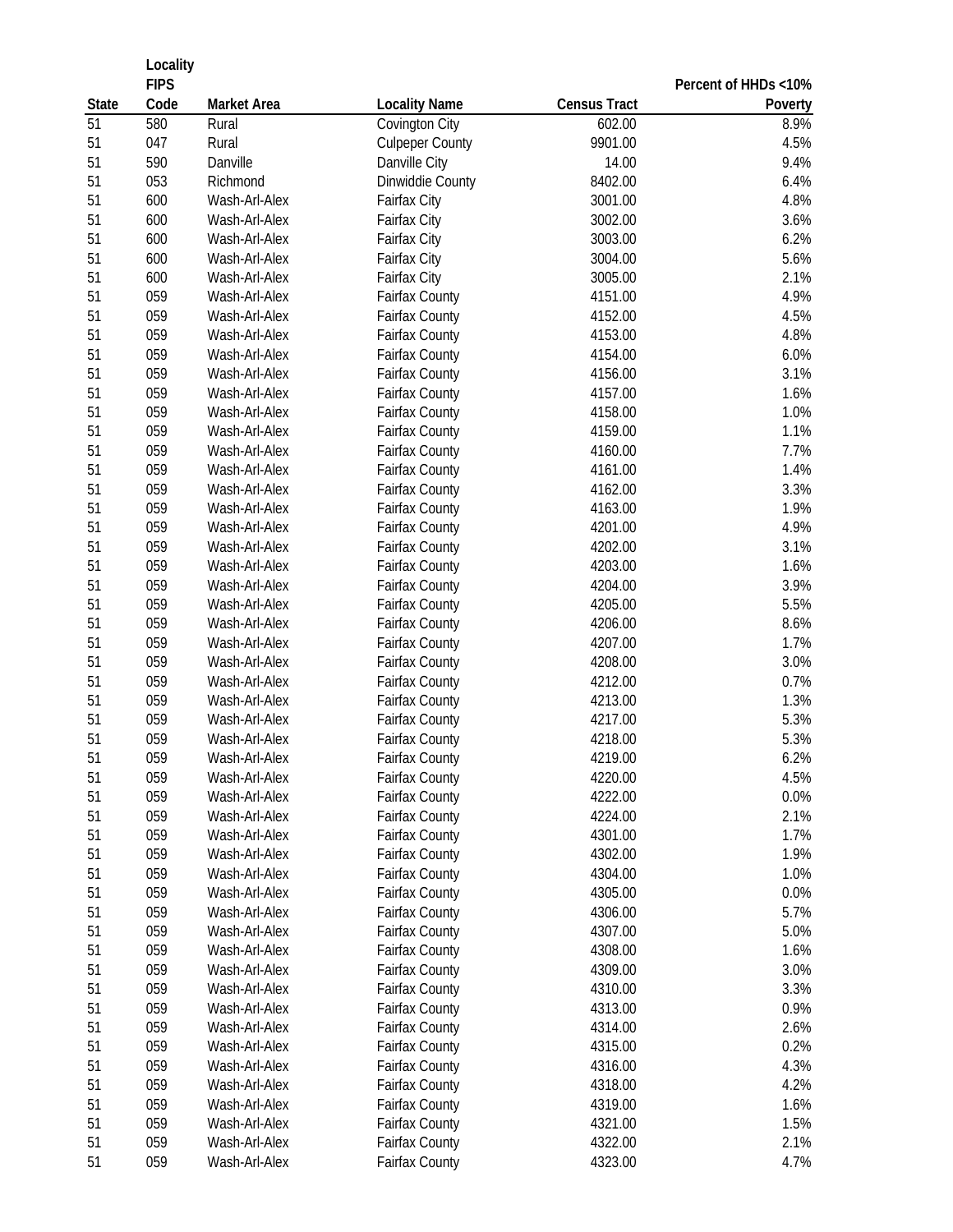|              | Locality    |                    |                       |                     |                      |
|--------------|-------------|--------------------|-----------------------|---------------------|----------------------|
|              | <b>FIPS</b> |                    |                       |                     | Percent of HHDs <10% |
| <b>State</b> | Code        | <b>Market Area</b> | <b>Locality Name</b>  | <b>Census Tract</b> | Poverty              |
| 51           | 059         | Wash-Arl-Alex      | <b>Fairfax County</b> | 4324.00             | 0.7%                 |
| 51           | 059         | Wash-Arl-Alex      | <b>Fairfax County</b> | 4325.00             | 1.1%                 |
| 51           | 059         | Wash-Arl-Alex      | <b>Fairfax County</b> | 4326.00             | 0.9%                 |
| 51           | 059         | Wash-Arl-Alex      | <b>Fairfax County</b> | 4327.00             | 0.4%                 |
| 51           | 059         | Wash-Arl-Alex      | <b>Fairfax County</b> | 4328.00             | 5.2%                 |
| 51           | 059         | Wash-Arl-Alex      | <b>Fairfax County</b> | 4401.00             | 4.5%                 |
| 51           | 059         | Wash-Arl-Alex      | <b>Fairfax County</b> | 4403.00             | 2.5%                 |
| 51           | 059         | Wash-Arl-Alex      | <b>Fairfax County</b> | 4405.00             | 1.8%                 |
| 51           | 059         | Wash-Arl-Alex      | <b>Fairfax County</b> | 4406.00             | 6.9%                 |
| 51           | 059         | Wash-Arl-Alex      | <b>Fairfax County</b> | 4407.00             | 0.6%                 |
| 51           | 059         | Wash-Arl-Alex      | <b>Fairfax County</b> | 4408.00             | 3.6%                 |
| 51           | 059         | Wash-Arl-Alex      | <b>Fairfax County</b> | 4501.00             | 2.9%                 |
| 51           | 059         | Wash-Arl-Alex      | <b>Fairfax County</b> | 4502.00             | 9.6%                 |
| 51           | 059         | Wash-Arl-Alex      | <b>Fairfax County</b> | 4503.00             | 6.4%                 |
| 51           | 059         | Wash-Arl-Alex      | <b>Fairfax County</b> | 4504.00             | 0.6%                 |
| 51           | 059         | Wash-Arl-Alex      | <b>Fairfax County</b> | 4505.00             | 3.3%                 |
| 51           | 059         | Wash-Arl-Alex      | <b>Fairfax County</b> | 4507.00             | 8.5%                 |
| 51           | 059         | Wash-Arl-Alex      | <b>Fairfax County</b> | 4508.00             | 3.3%                 |
| 51           | 059         | Wash-Arl-Alex      | <b>Fairfax County</b> | 4509.00             | 1.7%                 |
| 51           | 059         | Wash-Arl-Alex      | <b>Fairfax County</b> | 4510.00             | 1.5%                 |
| 51           | 059         | Wash-Arl-Alex      | <b>Fairfax County</b> | 4511.00             | 2.3%                 |
| 51           | 059         | Wash-Arl-Alex      | <b>Fairfax County</b> | 4512.00             | 0.0%                 |
| 51           | 059         | Wash-Arl-Alex      | <b>Fairfax County</b> | 4513.00             | 2.8%                 |
| 51           | 059         | Wash-Arl-Alex      | <b>Fairfax County</b> | 4518.00             | 1.4%                 |
| 51           | 059         | Wash-Arl-Alex      | Fairfax County        | 4519.00             | 7.5%                 |
| 51           | 059         | Wash-Arl-Alex      | <b>Fairfax County</b> | 4521.00             | 4.2%                 |
| 51           | 059         | Wash-Arl-Alex      | <b>Fairfax County</b> | 4522.00             | 5.0%                 |
| 51           | 059         | Wash-Arl-Alex      | <b>Fairfax County</b> | 4523.00             | 8.2%                 |
| 51           | 059         | Wash-Arl-Alex      | <b>Fairfax County</b> | 4524.00             | 2.4%                 |
| 51           | 059         | Wash-Arl-Alex      | <b>Fairfax County</b> | 4525.00             | 7.3%                 |
| 51           | 059         | Wash-Arl-Alex      | <b>Fairfax County</b> | 4526.00             | 4.8%                 |
| 51           | 059         | Wash-Arl-Alex      | <b>Fairfax County</b> | 4601.00             | 1.2%                 |
| 51           | 059         | Wash-Arl-Alex      | Fairfax County        | 4602.00             | 1.2%                 |
| 51           | 059         | Wash-Arl-Alex      | Fairfax County        | 4603.00             | $0.5\%$              |
| 51           | 059         | Wash-Arl-Alex      | <b>Fairfax County</b> | 4604.00             | 9.0%                 |
| 51           | 059         | Wash-Arl-Alex      | <b>Fairfax County</b> | 4605.00             | 3.4%                 |
| 51           | 059         | Wash-Arl-Alex      | <b>Fairfax County</b> | 4606.00             | 3.3%                 |
| 51           | 059         | Wash-Arl-Alex      | <b>Fairfax County</b> | 4607.00             | 2.1%                 |
| 51           | 059         | Wash-Arl-Alex      | <b>Fairfax County</b> | 4608.00             | 1.2%                 |
| 51           | 059         | Wash-Arl-Alex      | <b>Fairfax County</b> | 4609.00             | 2.1%                 |
| 51           | 059         | Wash-Arl-Alex      | <b>Fairfax County</b> | 4610.00             | 1.9%                 |
| 51           | 059         | Wash-Arl-Alex      | <b>Fairfax County</b> | 4611.00             | 2.1%                 |
| 51           | 059         | Wash-Arl-Alex      | Fairfax County        | 4612.00             | 1.9%                 |
| 51           | 059         | Wash-Arl-Alex      | <b>Fairfax County</b> | 4615.00             | 2.4%                 |
| 51           | 059         | Wash-Arl-Alex      | <b>Fairfax County</b> | 4616.00             | 3.1%                 |
| 51           | 059         | Wash-Arl-Alex      | <b>Fairfax County</b> | 4617.00             | 3.5%                 |
| 51           | 059         | Wash-Arl-Alex      | <b>Fairfax County</b> | 4701.00             | 1.9%                 |
| 51           | 059         | Wash-Arl-Alex      | <b>Fairfax County</b> | 4702.00             | 0.0%                 |
| 51           | 059         | Wash-Arl-Alex      | Fairfax County        | 4703.00             | 0.0%                 |
| 51           | 059         | Wash-Arl-Alex      | <b>Fairfax County</b> | 4704.00             | 1.6%                 |
| 51           | 059         | Wash-Arl-Alex      | <b>Fairfax County</b> | 4705.00             | 1.8%                 |
| 51           | 059         | Wash-Arl-Alex      | <b>Fairfax County</b> | 4706.00             | 4.0%                 |
| 51           | 059         | Wash-Arl-Alex      | <b>Fairfax County</b> | 4707.00             | 1.9%                 |
| 51           | 059<br>059  | Wash-Arl-Alex      | <b>Fairfax County</b> | 4708.00             | 2.9%                 |
| 51           |             | Wash-Arl-Alex      | <b>Fairfax County</b> | 4709.00             | 2.2%                 |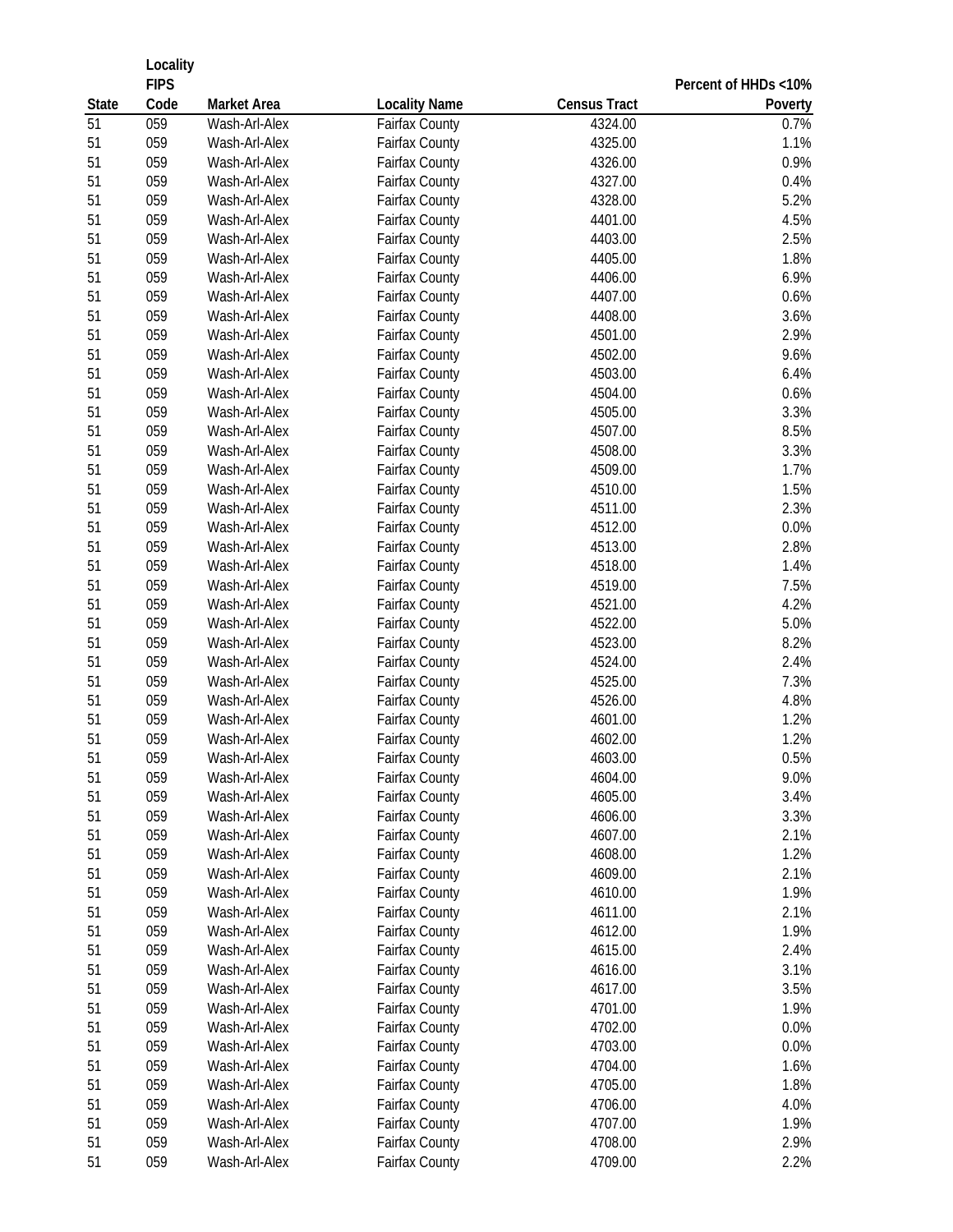|              | Locality            |                    |                                        |                     |                      |
|--------------|---------------------|--------------------|----------------------------------------|---------------------|----------------------|
| <b>State</b> | <b>FIPS</b><br>Code | <b>Market Area</b> |                                        | <b>Census Tract</b> | Percent of HHDs <10% |
| 51           | 059                 | Wash-Arl-Alex      | <b>Locality Name</b><br>Fairfax County | 4710.00             | Poverty<br>1.5%      |
| 51           | 059                 | Wash-Arl-Alex      | Fairfax County                         | 4711.00             | 1.3%                 |
| 51           | 059                 | Wash-Arl-Alex      | Fairfax County                         | 4713.00             | 5.0%                 |
| 51           | 059                 | Wash-Arl-Alex      | Fairfax County                         | 4801.00             | 0.9%                 |
| 51           | 059                 | Wash-Arl-Alex      | Fairfax County                         | 4802.00             | 4.9%                 |
| 51           | 059                 | Wash-Arl-Alex      | Fairfax County                         | 4803.00             | 2.0%                 |
| 51           | 059                 | Wash-Arl-Alex      | Fairfax County                         | 4804.00             | 0.5%                 |
| 51           | 059                 | Wash-Arl-Alex      | Fairfax County                         | 4808.00             | 2.9%                 |
| 51           | 059                 | Wash-Arl-Alex      | Fairfax County                         | 4810.00             | 2.1%                 |
| 51           | 059                 | Wash-Arl-Alex      | Fairfax County                         | 4814.00             | 4.4%                 |
| 51           | 059                 | Wash-Arl-Alex      | Fairfax County                         | 4815.00             | 2.2%                 |
| 51           | 059                 | Wash-Arl-Alex      | Fairfax County                         | 4816.00             | 0.5%                 |
| 51           | 059                 | Wash-Arl-Alex      | Fairfax County                         | 4817.00             | 1.2%                 |
| 51           | 059                 | Wash-Arl-Alex      | Fairfax County                         | 4821.00             | 1.8%                 |
| 51           | 059                 | Wash-Arl-Alex      | Fairfax County                         | 4823.00             | 2.3%                 |
| 51           | 059                 | Wash-Arl-Alex      | Fairfax County                         | 4824.00             | 1.0%                 |
| 51           | 059                 | Wash-Arl-Alex      | Fairfax County                         | 4826.00             | 1.0%                 |
| 51           | 059                 | Wash-Arl-Alex      | Fairfax County                         | 4905.00             | 2.4%                 |
| 51           | 059                 | Wash-Arl-Alex      | Fairfax County                         | 4909.00             | 0.0%                 |
| 51           | 059                 | Wash-Arl-Alex      | <b>Fairfax County</b>                  | 4910.00             | 0.0%                 |
| 51           | 059                 | Wash-Arl-Alex      | <b>Fairfax County</b>                  | 4911.00             | 0.5%                 |
| 51           | 059                 | Wash-Arl-Alex      | Fairfax County                         | 4912.00             | 2.0%                 |
| 51           | 059                 | Wash-Arl-Alex      | <b>Fairfax County</b>                  | 4914.00             | 1.8%                 |
| 51           | 059                 | Wash-Arl-Alex      | Fairfax County                         | 4915.00             | 1.0%                 |
| 51           | 059                 | Wash-Arl-Alex      | Fairfax County                         | 4917.00             | 2.3%                 |
| 51           | 059                 | Wash-Arl-Alex      | <b>Fairfax County</b>                  | 4918.00             | 3.5%                 |
| 51           | 059                 | Wash-Arl-Alex      | Fairfax County                         | 4919.00             | 1.9%                 |
| 51           | 059                 | Wash-Arl-Alex      | Fairfax County                         | 4920.00             | 1.9%                 |
| 51           | 059                 | Wash-Arl-Alex      | Fairfax County                         | 4922.00             | 0.8%                 |
| 51           | 059                 | Wash-Arl-Alex      | Fairfax County                         | 4923.00             | 2.1%                 |
| 51           | 059                 | Wash-Arl-Alex      | Fairfax County                         | 4924.00             | 6.6%                 |
| 51           | 610                 | Wash-Arl-Alex      | Falls Church City                      | 5001.00             | 1.8%                 |
| 51           | 610                 | Wash-Arl-Alex      | Falls Church City                      | 5003.00             | 2.7%                 |
| 51           | 061                 | Wash-Arl-Alex      | <b>Fauquier County</b>                 | 9901.00             | 8.3%                 |
| 51           | 061                 | Wash-Arl-Alex      | <b>Fauquier County</b>                 | 9902.01             | 9.8%                 |
| 51           | 061                 | Wash-Arl-Alex      | <b>Fauquier County</b>                 | 9902.02             | 1.7%                 |
| 51           | 061                 | Wash-Arl-Alex      | <b>Fauquier County</b>                 | 9904.01             | 1.5%                 |
| 51           | 061                 | Wash-Arl-Alex      | <b>Fauquier County</b>                 | 9904.02             | 2.0%                 |
| 51           | 061                 | Wash-Arl-Alex      | <b>Fauquier County</b>                 | 9907.01             | 4.2%                 |
| 51           | 065                 | Charlottesville    | Fluvanna County                        | 201.00              | 3.8%                 |
| 51           | 065                 | Charlottesville    | Fluvanna County                        | 203.00              | 9.5%                 |
| 51           | 620                 | Rural              | Franklin City                          | 901.00              | 6.6%                 |
| 51           | 067                 | Roanoke            | Franklin County                        | 201.00              | 6.0%                 |
| 51           | 067                 | Roanoke            | Franklin County                        | 203.00              | 6.3%                 |
| 51           | 067                 | Roanoke            | Franklin County                        | 204.00              | 9.5%                 |
| 51           | 067                 | Roanoke            | Franklin County                        | 205.00              | 9.5%                 |
| 51           | 069                 | Winchester         | <b>Frederick County</b>                | 501.00              | 6.9%                 |
| 51           | 069                 | Winchester         | <b>Frederick County</b>                | 502.00              | 4.4%                 |
| 51           | 069                 | Winchester         | <b>Frederick County</b>                | 503.00              | 6.4%                 |
| 51           | 069                 | Winchester         | <b>Frederick County</b>                | 504.00              | 5.7%                 |
| 51           | 069                 | Winchester         | <b>Frederick County</b>                | 505.00              | 8.5%                 |
| 51           | 069                 | Winchester         | <b>Frederick County</b>                | 506.00              | 6.5%                 |
| 51           | 069                 | Winchester         | <b>Frederick County</b>                | 507.00              | 6.9%                 |
| 51           | 069                 | Winchester         | <b>Frederick County</b>                | 510.00              | 5.4%                 |
| 51           | 630                 | Wash-Arl-Alex      | Fredericksburg City                    | 3.00                | 8.8%                 |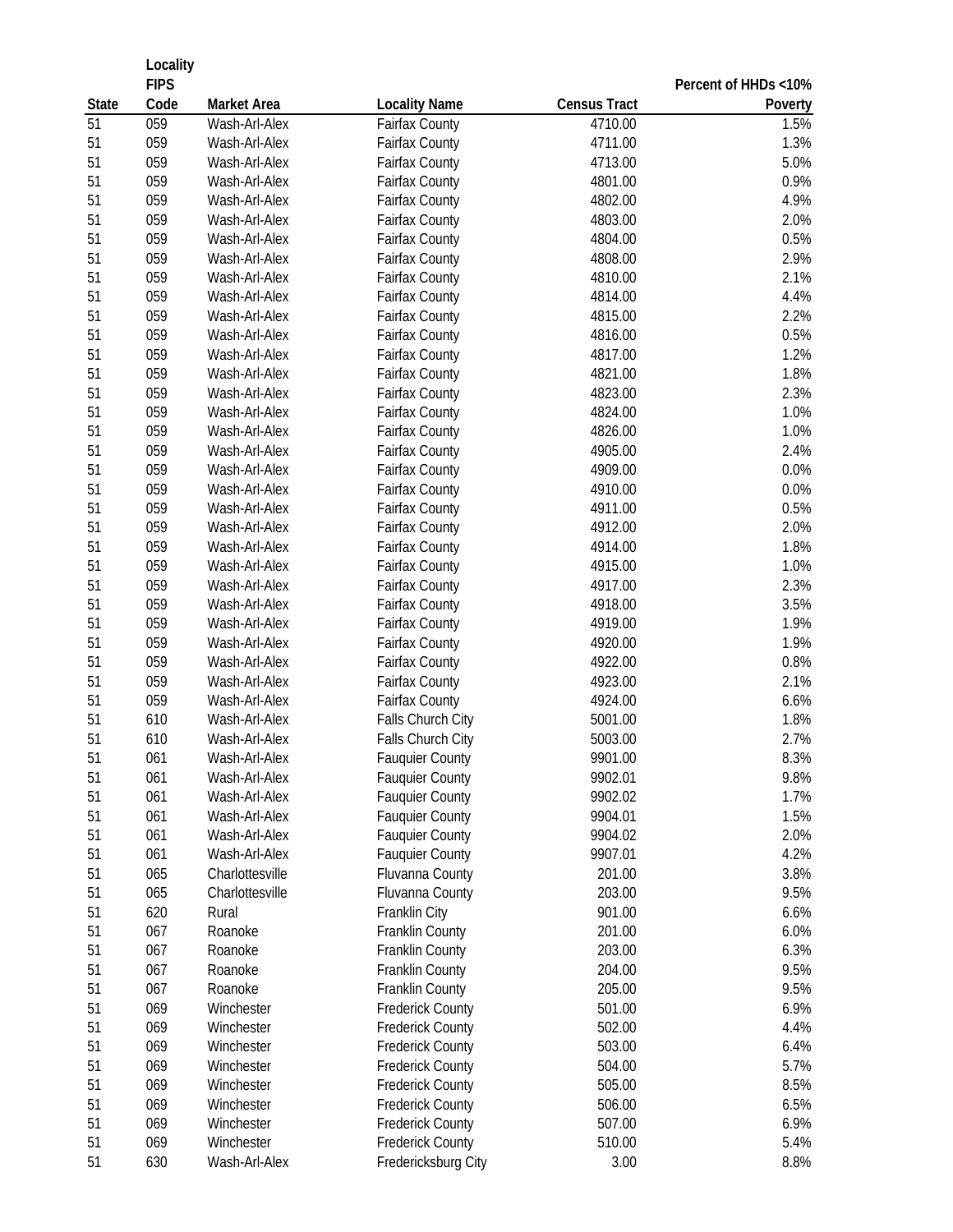|              | Locality            |                    |                          |                     |                      |
|--------------|---------------------|--------------------|--------------------------|---------------------|----------------------|
| <b>State</b> | <b>FIPS</b><br>Code | <b>Market Area</b> | <b>Locality Name</b>     | <b>Census Tract</b> | Percent of HHDs <10% |
| 51           | $\overline{071}$    | Blacksburg         | <b>Giles County</b>      | 9901.00             | Poverty<br>9.4%      |
| 51           | 073                 | VA Bch-Norf-NN     | <b>Gloucester County</b> | 1003.00             | 8.9%                 |
| 51           | 073                 | VA Bch-Norf-NN     | <b>Gloucester County</b> | 1004.00             | 6.1%                 |
| 51           | 075                 | Richmond           | Goochland County         | 4001.00             | 2.0%                 |
| 51           | 075                 | Richmond           | Goochland County         | 4002.00             | 7.8%                 |
| 51           | 075                 | Richmond           | Goochland County         | 4003.00             | 0.0%                 |
| 51           | 075                 | Richmond           | Goochland County         | 4004.00             | 7.1%                 |
| 51           | 079                 | Charlottesville    | <b>Greene County</b>     | 302.00              | 4.9%                 |
| 51           | 650                 | VA Bch-Norf-NN     | Hampton City             | 101.01              | 5.4%                 |
| 51           | 650                 | VA Bch-Norf-NN     | Hampton City             | 101.03              | 2.7%                 |
| 51           | 650                 | VA Bch-Norf-NN     | Hampton City             | 102.00              | 5.2%                 |
| 51           | 650                 | VA Bch-Norf-NN     | Hampton City             | 103.06              | 5.3%                 |
| 51           | 650                 | VA Bch-Norf-NN     | Hampton City             | 103.07              | 3.3%                 |
| 51           | 650                 | VA Bch-Norf-NN     | Hampton City             | 103.09              | 6.6%                 |
| 51           | 650                 | VA Bch-Norf-NN     | Hampton City             | 103.10              | 3.7%                 |
| 51           | 650                 | VA Bch-Norf-NN     | Hampton City             | 107.03              | 6.2%                 |
| 51           | 650                 | VA Bch-Norf-NN     | Hampton City             | 108.00              | 8.6%                 |
| 51           | 650                 | VA Bch-Norf-NN     | Hampton City             | 111.00              | 8.6%                 |
| 51           | 650                 | VA Bch-Norf-NN     | <b>Hampton City</b>      | 112.00              | 9.7%                 |
| 51           | 650                 | VA Bch-Norf-NN     | Hampton City             | 115.00              | 4.9%                 |
| 51           | 085                 | Richmond           | Hanover County           | 3201.00             | 4.1%                 |
| 51           | 085                 | Richmond           | <b>Hanover County</b>    | 3202.00             | 6.9%                 |
| 51           | 085                 | Richmond           | <b>Hanover County</b>    | 3203.00             | 4.1%                 |
| 51           | 085                 | Richmond           | <b>Hanover County</b>    | 3204.00             | 4.3%                 |
| 51           | 085                 | Richmond           | <b>Hanover County</b>    | 3205.00             | 3.5%                 |
| 51           | 085                 | Richmond           | Hanover County           | 3206.02             | 7.5%                 |
| 51           | 085                 | Richmond           | <b>Hanover County</b>    | 3207.00             | 4.9%                 |
| 51           | 085                 | Richmond           | <b>Hanover County</b>    | 3208.01             | 4.5%                 |
| 51           | 085                 | Richmond           | <b>Hanover County</b>    | 3208.02             | 0.8%                 |
| 51           | 085                 | Richmond           | <b>Hanover County</b>    | 3209.00             | 1.6%                 |
| 51           | 085                 | Richmond           | <b>Hanover County</b>    | 3210.01             | 6.3%                 |
| 51           | 085                 | Richmond           | <b>Hanover County</b>    | 3210.02             | 2.8%                 |
| 51           | 085                 | Richmond           | <b>Hanover County</b>    | 3211.00             | 4.2%                 |
| 51           | 085                 | Richmond           | Hanover County           | 3213.00             | 3.8%                 |
| 51           | 085                 | Richmond           | <b>Hanover County</b>    | 3214.00             | 2.3%                 |
| 51           | 660                 | Harrisonburg       | Harrisonburg City        | 2.03                | 9.9%                 |
| 51           | 087                 | Richmond           | Henrico County           | 2001.04             | 5.9%                 |
| 51           | 087                 | Richmond           | Henrico County           | 2001.05             | 6.4%                 |
| 51           | 087                 | Richmond           | Henrico County           | 2001.06             | 8.9%                 |
| 51           | 087                 | Richmond           | Henrico County           | 2001.07             | 3.6%                 |
| 51           | 087                 | Richmond           | <b>Henrico County</b>    | 2001.08             | 1.3%                 |
| 51           | 087                 | Richmond           | Henrico County           | 2001.09             | 1.1%                 |
| 51           | 087                 | Richmond           | Henrico County           | 2001.12             | 4.6%                 |
| 51           | 087                 | Richmond           | Henrico County           | 2001.15             | 1.9%                 |
| 51           | 087                 | Richmond           | Henrico County           | 2001.16             | 1.7%                 |
| 51           | 087                 | Richmond           | <b>Henrico County</b>    | 2001.19             | 3.3%                 |
| 51           | 087                 | Richmond           | Henrico County           | 2001.20             | 1.7%                 |
| 51           | 087                 | Richmond           | Henrico County           | 2001.21             | 1.5%                 |
| 51           | 087                 | Richmond           | Henrico County           | 2001.22             | 2.0%                 |
| 51           | 087                 | Richmond           | Henrico County           | 2001.23             | 4.4%                 |
| 51           | 087                 | Richmond           | Henrico County           | 2001.26             | 6.9%                 |
| 51           | 087                 | Richmond           | Henrico County           | 2002.01             | 3.0%                 |
| 51           | 087                 | Richmond           | Henrico County           | 2002.02             | 2.4%                 |
| 51           | 087                 | Richmond           | Henrico County           | 2003.01             | 5.6%                 |
| 51           | 087                 | Richmond           | Henrico County           | 2003.02             | 7.0%                 |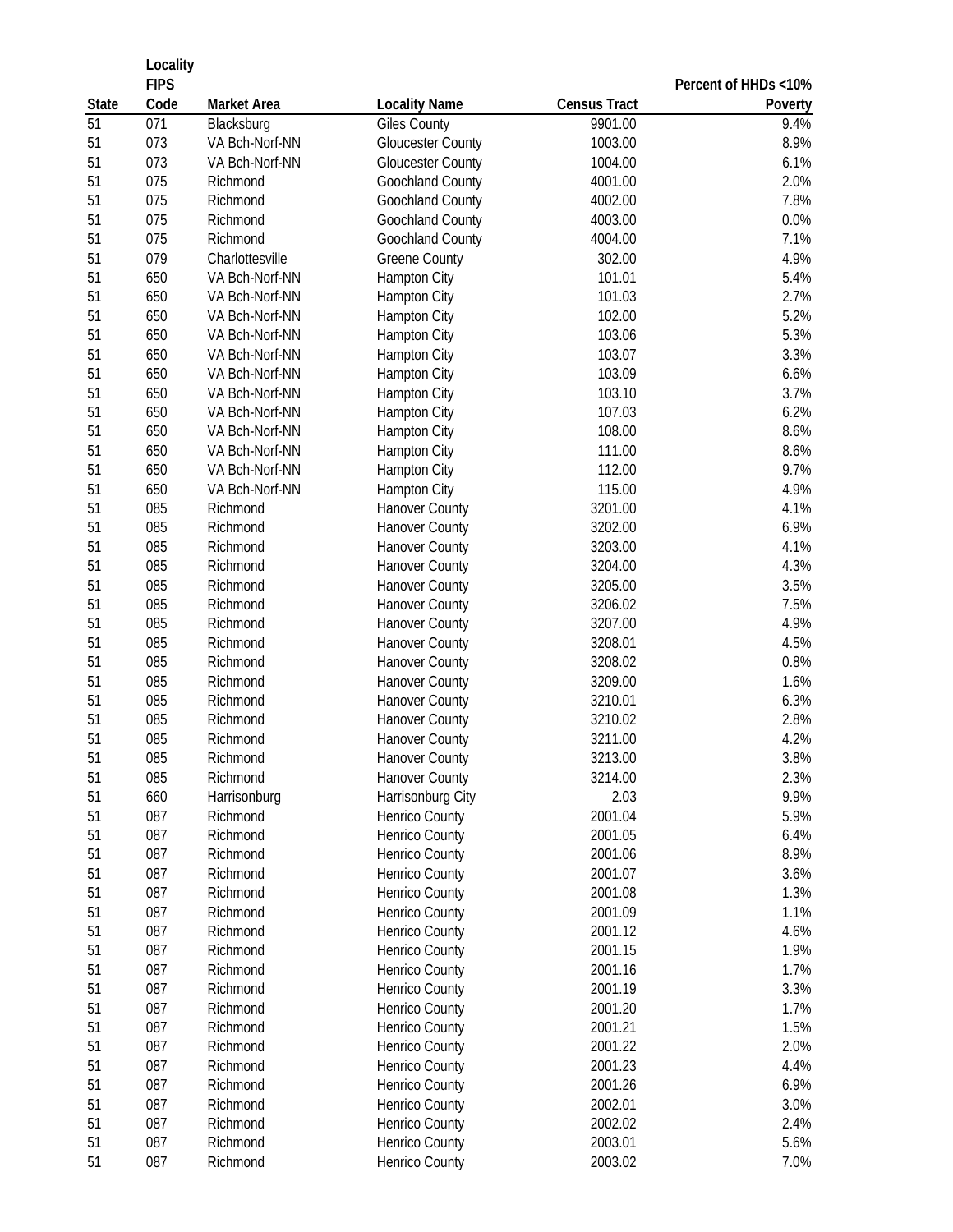|                    | Locality    |                      |                                         |                     |                      |
|--------------------|-------------|----------------------|-----------------------------------------|---------------------|----------------------|
|                    | <b>FIPS</b> |                      |                                         |                     | Percent of HHDs <10% |
| <b>State</b><br>51 | Code        | <b>Market Area</b>   | <b>Locality Name</b>                    | <b>Census Tract</b> | Poverty              |
|                    | 087<br>087  | Richmond<br>Richmond | Henrico County                          | 2003.03<br>2003.05  | 7.9%                 |
| 51<br>51           | 087         | Richmond             | Henrico County<br>Henrico County        | 2004.04             | 4.5%<br>7.6%         |
| 51                 | 087         | Richmond             | Henrico County                          | 2004.05             | 1.8%                 |
| 51                 | 087         | Richmond             |                                         | 2004.06             | 1.1%                 |
| 51                 | 087         | Richmond             | Henrico County                          | 2004.07             | 3.8%                 |
| 51                 | 087         | Richmond             | Henrico County<br><b>Henrico County</b> | 2004.09             | 7.8%                 |
|                    | 087         | Richmond             |                                         |                     | 7.8%                 |
| 51<br>51           | 087         |                      | Henrico County                          | 2004.11<br>2005.01  | 9.5%                 |
| 51                 | 087         | Richmond             | Henrico County                          |                     |                      |
|                    |             | Richmond             | Henrico County                          | 2005.03             | 4.2%                 |
| 51                 | 087         | Richmond             | Henrico County                          | 2006.00             | 5.0%                 |
| 51                 | 087         | Richmond             | Henrico County                          | 2009.04             | 3.6%                 |
| 51                 | 087         | Richmond             | <b>Henrico County</b>                   | 2010.01             | 7.8%                 |
| 51                 | 087         | Richmond             | Henrico County                          | 2014.05             | 6.1%                 |
| 51                 | 087         | Richmond             | Henrico County                          | 2015.02             | 1.5%                 |
| 51                 | 087         | Richmond             | <b>Henrico County</b>                   | 2016.01             | 5.1%                 |
| 51                 | 087         | Richmond             | Henrico County                          | 2016.02             | 5.2%                 |
| 51                 | 089         | Martinsville         | <b>Henry County</b>                     | 102.00              | 9.5%                 |
| 51                 | 670         | Richmond             | <b>Hopewell City</b>                    | 8204.00             | 8.4%                 |
| 51                 | 670         | Richmond             | <b>Hopewell City</b>                    | 8205.00             | 7.0%                 |
| 51                 | 670         | Richmond             | <b>Hopewell City</b>                    | 8208.00             | 0.0%                 |
| 51                 | 093         | VA Bch-Norf-NN       | Isle of Wight County                    | 2801.01             | 8.5%                 |
| 51                 | 093         | VA Bch-Norf-NN       | Isle of Wight County                    | 2801.03             | 6.3%                 |
| 51                 | 093         | VA Bch-Norf-NN       | Isle of Wight County                    | 2802.00             | 6.1%                 |
| 51                 | 095         | VA Bch-Norf-NN       | James City County                       | 801.01              | 4.2%                 |
| 51                 | 095         | VA Bch-Norf-NN       | James City County                       | 802.02              | 7.4%                 |
| 51                 | 095         | VA Bch-Norf-NN       | James City County                       | 804.01              | 4.3%                 |
| 51                 | 099         | Rural                | King George County                      | 9902.00             | 6.0%                 |
| 51                 | 099         | Rural                | King George County                      | 9903.00             | 5.6%                 |
| 51                 | 099         | Rural                | King George County                      | 9905.00             | 5.8%                 |
| 51                 | 101         | Richmond             | King William County                     | 9501.00             | 4.7%                 |
| 51                 | 103         | Rural                | Lancaster County                        | 9903.00             | 7.5%                 |
| 51                 | 107         | Wash-Arl-Alex        | Loudoun County                          | 6101.00             | 3.9%                 |
| 51                 | 107         | Wash-Arl-Alex        | Loudoun County                          | 6102.00             | 3.0%                 |
| 51                 | 107         | Wash-Arl-Alex        | Loudoun County                          | 6103.00             | 4.5%                 |
| 51                 | 107         | Wash-Arl-Alex        | Loudoun County                          | 6104.00             | 1.9%                 |
| 51                 | 107         | Wash-Arl-Alex        | Loudoun County                          | 6106.01             | 3.4%                 |
| 51                 | 107         | Wash-Arl-Alex        | Loudoun County                          | 6106.02             | 5.6%                 |
| 51                 | 107         | Wash-Arl-Alex        | Loudoun County                          | 6108.00             | 5.8%                 |
| 51                 | 107         | Wash-Arl-Alex        | Loudoun County                          | 6110.01             | 0.0%                 |
| 51                 | 107         | Wash-Arl-Alex        | Loudoun County                          | 6110.02             | 2.4%                 |
| 51                 | 107         | Wash-Arl-Alex        | Loudoun County                          | 6110.04             | 0.0%                 |
| 51                 | 107         | Wash-Arl-Alex        | Loudoun County                          | 6110.05             | 0.4%                 |
| 51                 | 107         | Wash-Arl-Alex        | Loudoun County                          | 6110.08             | 4.6%                 |
| 51                 | 107         | Wash-Arl-Alex        | Loudoun County                          | 6111.01             | 4.0%                 |
| 51                 | 107         | Wash-Arl-Alex        | Loudoun County                          | 6111.02             | 3.0%                 |
| 51                 | 107         | Wash-Arl-Alex        | Loudoun County                          | 6112.02             | 2.0%                 |
| 51                 | 107         | Wash-Arl-Alex        | Loudoun County                          | 6112.03             | 0.5%                 |
| 51                 | 107         | Wash-Arl-Alex        | Loudoun County                          | 6112.04             | 2.3%                 |
| 51                 | 107         | Wash-Arl-Alex        | Loudoun County                          | 6112.05             | 2.5%                 |
| 51                 | 107         | Wash-Arl-Alex        | Loudoun County                          | 6114.00             | 2.7%                 |
| 51                 | 107         | Wash-Arl-Alex        | Loudoun County                          | 6116.00             | 1.6%                 |
| 51                 | 109         | Richmond             | Louisa County                           | 9501.00             | 8.1%                 |
| 51                 | 109         | Richmond             | Louisa County                           | 9504.00             | 9.7%                 |
| 51                 | 109         | Richmond             | Louisa County                           | 9505.00             | 9.9%                 |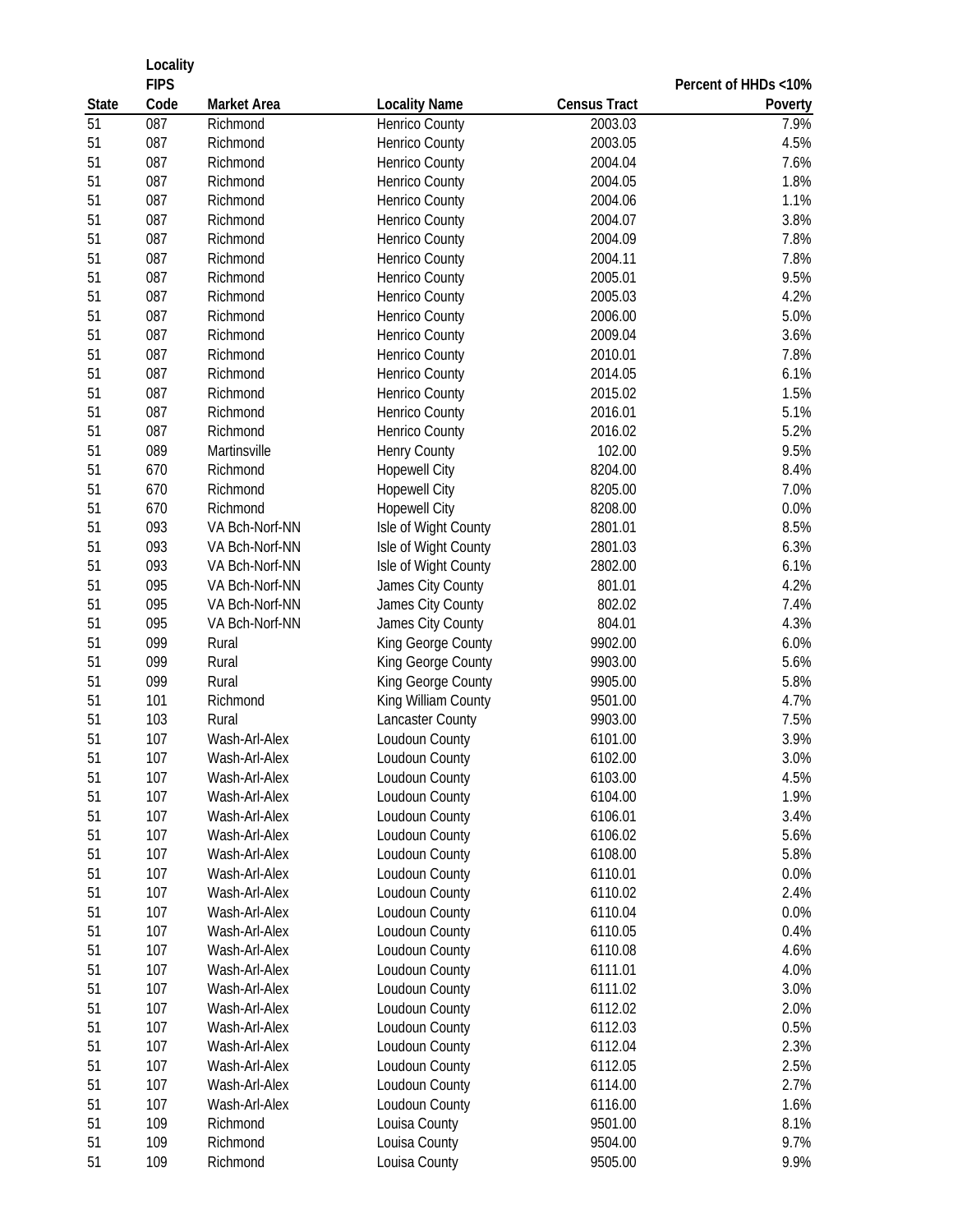|              | Locality    |                        |                                  |                     |                      |
|--------------|-------------|------------------------|----------------------------------|---------------------|----------------------|
|              | <b>FIPS</b> |                        |                                  |                     | Percent of HHDs <10% |
| <b>State</b> | Code        | <b>Market Area</b>     | <b>Locality Name</b>             | <b>Census Tract</b> | Poverty              |
| 51           | 680<br>680  | Lynchburg<br>Lynchburg | Lynchburg City                   | 2.01<br>17.00       | 4.6%<br>2.8%         |
| 51<br>51     | 680         | Lynchburg              | Lynchburg City<br>Lynchburg City | 18.00               | 3.5%                 |
| 51           | 113         | Rural                  | <b>Madison County</b>            | 9901.00             | 7.2%                 |
| 51           | 683         | Wash-Arl-Alex          | Manassas City                    | 9101.00             | 4.1%                 |
| 51           | 685         | Wash-Arl-Alex          | Manassas Park City               | 9201.00             | 6.6%                 |
| 51           | 690         | Martinsville           | Martinsville City                | 5.00                | 6.3%                 |
| 51           | 115         | VA Bch-Norf-NN         | Mathews County                   | 9513.00             | 4.6%                 |
| 51           | 115         | VA Bch-Norf-NN         | Mathews County                   | 9514.00             | 8.8%                 |
| 51           | 119         | Rural                  | Middlesex County                 | 9510.00             | 9.4%                 |
| 51           | 121         | Blacksburg             | Montgomery County                | 201.00              | 0.0%                 |
| 51           | 121         | Blacksburg             | Montgomery County                | 209.00              | 8.1%                 |
| 51           | 121         | Blacksburg             | Montgomery County                | 210.00              | 5.6%                 |
| 51           | 121         | Blacksburg             | Montgomery County                | 215.00              | 5.8%                 |
| 51           | 125         | Charlottesville        | <b>Nelson County</b>             | 9502.00             | 9.9%                 |
| 51           | 127         | Richmond               | New Kent County                  | 7001.00             | 2.4%                 |
| 51           | 127         | Richmond               | New Kent County                  | 7002.00             | 2.9%                 |
| 51           | 127         | Richmond               | New Kent County                  | 7003.00             | 8.1%                 |
| 51           | 700         | VA Bch-Norf-NN         | Newport News City                | 315.00              | 4.1%                 |
| 51           | 700         | VA Bch-Norf-NN         | Newport News City                | 316.02              | 4.2%                 |
| 51           | 700         | VA Bch-Norf-NN         | Newport News City                | 318.00              | 2.8%                 |
| 51           | 700         | VA Bch-Norf-NN         | Newport News City                | 320.01              | 1.1%                 |
| 51           | 700         | VA Bch-Norf-NN         | Newport News City                | 320.02              | 1.9%                 |
| 51           | 700         | VA Bch-Norf-NN         | Newport News City                | 320.05              | 0.8%                 |
| 51           | 700         | VA Bch-Norf-NN         | Newport News City                | 321.13              | 5.7%                 |
| 51           | 700         | VA Bch-Norf-NN         | Newport News City                | 321.14              | 2.2%                 |
| 51           | 700         | VA Bch-Norf-NN         | Newport News City                | 321.16              | 3.8%                 |
| 51           | 700         | VA Bch-Norf-NN         | Newport News City                | 321.25              | 5.0%                 |
| 51           | 700         | VA Bch-Norf-NN         | Newport News City                | 322.11              | 3.7%                 |
| 51           | 700         | VA Bch-Norf-NN         | Newport News City                | 323.00              | 9.4%                 |
| 51           | 700         | VA Bch-Norf-NN         | Newport News City                | 324.00              | 5.0%                 |
| 51           | 710         | VA Bch-Norf-NN         | Norfolk City                     | 3.00                | 8.8%                 |
| 51           | 710         | VA Bch-Norf-NN         | Norfolk City                     | 7.00                | 6.8%                 |
| 51           | 710         | VA Bch-Norf-NN         | Norfolk City                     | 9.00                | 8.9%                 |
| 51           | 710         | VA Bch-Norf-NN         | Norfolk City                     | 15.00               | 9.4%                 |
| 51           | 710         | VA Bch-Norf-NN         | Norfolk City                     | 18.00               | 5.7%                 |
| 51           | 710         | VA Bch-Norf-NN         | Norfolk City                     | 19.00               | 2.8%                 |
| 51           | 710         | VA Bch-Norf-NN         | Norfolk City                     | 20.00               | 2.8%                 |
| 51           | 710         | VA Bch-Norf-NN         | Norfolk City                     | 22.00               | 1.3%                 |
| 51           | 710         | VA Bch-Norf-NN         | Norfolk City                     | 24.00               | 5.6%                 |
| 51           | 710         | VA Bch-Norf-NN         | Norfolk City                     | 30.00               | 8.9%                 |
| 51           | 710         | VA Bch-Norf-NN         | Norfolk City                     | 38.00               | 7.9%                 |
| 51           | 710         | VA Bch-Norf-NN         | Norfolk City                     | 39.00               | 2.9%                 |
| 51           | 710         | VA Bch-Norf-NN         | Norfolk City                     | 40.01               | 8.4%                 |
| 51           | 710         | VA Bch-Norf-NN         | Norfolk City                     | 49.00               | 3.9%                 |
| 51           | 710         | VA Bch-Norf-NN         | Norfolk City                     | 56.01               | 5.6%                 |
| 51           | 710         | VA Bch-Norf-NN         | Norfolk City                     | 56.02               | 9.6%                 |
| 51           | 710         | VA Bch-Norf-NN         | Norfolk City                     | 59.03               | 9.9%                 |
| 51           | 710         | VA Bch-Norf-NN         | Norfolk City                     | 63.00               | 0.0%                 |
| 51           | 710         | VA Bch-Norf-NN         | Norfolk City                     | 66.01               | 7.2%                 |
| 51           | 710         | VA Bch-Norf-NN         | Norfolk City                     | 66.02               | 4.7%                 |
| 51           | 710         | VA Bch-Norf-NN         | Norfolk City                     | 66.03               | 5.9%                 |
| 51           | 710         | VA Bch-Norf-NN         | Norfolk City                     | 66.05               | 8.1%                 |
| 51           | 710         | VA Bch-Norf-NN         | Norfolk City                     | 66.06               | 6.8%                 |
| 51           | 710         | VA Bch-Norf-NN         | Norfolk City                     | 66.07               | 7.1%                 |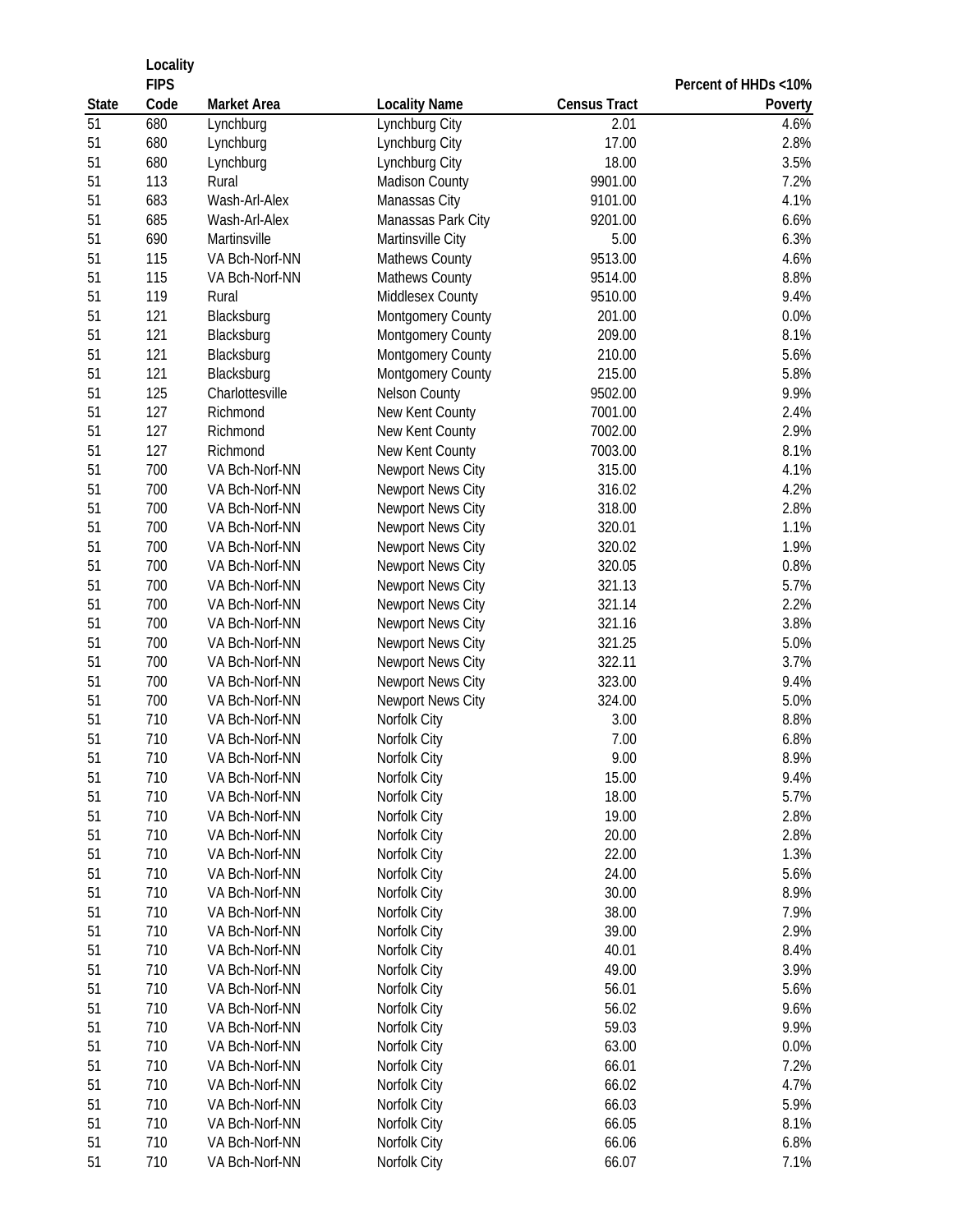|              | Locality    |                         |                                |                     |                      |  |
|--------------|-------------|-------------------------|--------------------------------|---------------------|----------------------|--|
|              | <b>FIPS</b> |                         |                                |                     | Percent of HHDs <10% |  |
| <b>State</b> | Code        | <b>Market Area</b>      | <b>Locality Name</b>           | <b>Census Tract</b> | Poverty              |  |
| 51           | 710<br>139  | VA Bch-Norf-NN<br>Rural | Norfolk City                   | 68.00<br>301.00     | 5.8%<br>9.9%         |  |
| 51<br>51     | 730         | Richmond                | Page County<br>Petersburg City | 8111.00             | 5.4%                 |  |
| 51           | 143         | Danville                | Pittsylvania County            | 109.00              | 9.8%                 |  |
| 51           | 143         | Danville                | Pittsylvania County            | 114.00              | 9.9%                 |  |
| 51           | 735         | VA Bch-Norf-NN          | Poquoson City                  | 3401.00             | 1.2%                 |  |
| 51           | 735         | VA Bch-Norf-NN          | Poquoson City                  | 3402.00             | 6.5%                 |  |
| 51           | 735         | VA Bch-Norf-NN          | Poquoson City                  | 3403.00             | 4.1%                 |  |
| 51           | 740         | VA Bch-Norf-NN          | Portsmouth City                | 2108.00             | 0.0%                 |  |
| 51           | 740         | VA Bch-Norf-NN          | Portsmouth City                | 2109.00             | 9.4%                 |  |
| 51           | 740         | VA Bch-Norf-NN          | Portsmouth City                | 2116.00             | 8.0%                 |  |
| 51           | 740         | VA Bch-Norf-NN          | Portsmouth City                | 2122.00             | 0.0%                 |  |
| 51           | 740         | VA Bch-Norf-NN          | Portsmouth City                | 2127.02             | 7.4%                 |  |
| 51           | 740         | VA Bch-Norf-NN          | Portsmouth City                | 2129.00             | 4.2%                 |  |
| 51           | 740         | VA Bch-Norf-NN          | Portsmouth City                | 2130.01             | 5.3%                 |  |
| 51           | 740         | VA Bch-Norf-NN          | Portsmouth City                | 2130.02             | 4.5%                 |  |
| 51           | 740         | VA Bch-Norf-NN          | Portsmouth City                | 2131.03             | 4.5%                 |  |
| 51           | 740         | VA Bch-Norf-NN          | Portsmouth City                | 2131.04             | 5.4%                 |  |
| 51           | 145         | Richmond                | Powhatan County                | 5001.01             | 2.0%                 |  |
| 51           | 145         | Richmond                | Powhatan County                | 5001.02             | 6.6%                 |  |
| 51           | 145         | Richmond                | Powhatan County                | 5002.00             | 6.9%                 |  |
| 51           | 145         | Richmond                | Powhatan County                | 5003.00             | 5.4%                 |  |
| 51           | 145         | Richmond                | Powhatan County                | 5004.00             | 7.6%                 |  |
| 51           | 149         | Richmond                | Prince George County           | 8502.00             | 6.8%                 |  |
| 51           | 149         | Richmond                | Prince George County           | 8505.00             | 6.3%                 |  |
| 51           | 153         | Wash-Arl-Alex           | Prince William County          | 9001.00             | 2.9%                 |  |
| 51           | 153         | Wash-Arl-Alex           | Prince William County          | 9003.00             | 4.5%                 |  |
| 51           | 153         | Wash-Arl-Alex           | Prince William County          | 9004.04             | 3.1%                 |  |
| 51           | 153         | Wash-Arl-Alex           | Prince William County          | 9004.05             | 4.3%                 |  |
| 51           | 153         | Wash-Arl-Alex           | Prince William County          | 9006.00             | 5.6%                 |  |
| 51           | 153         | Wash-Arl-Alex           | Prince William County          | 9007.00             | 3.1%                 |  |
| 51           | 153         | Wash-Arl-Alex           | Prince William County          | 9010.01             | 6.1%                 |  |
| 51           | 153         | Wash-Arl-Alex           | Prince William County          | 9010.05             | 1.5%                 |  |
| 51           | 153         | Wash-Arl-Alex           | Prince William County          | 9010.06             | 2.6%                 |  |
| 51           | 153         | Wash-Arl-Alex           | Prince William County          | 9010.07             | 2.7%                 |  |
| 51           | 153         | Wash-Arl-Alex           | Prince William County          | 9011.00             | 5.6%                 |  |
| 51           | 153         | Wash-Arl-Alex           | Prince William County          | 9012.03             | 2.3%                 |  |
| 51           | 153         | Wash-Arl-Alex           | Prince William County          | 9012.08             | 2.1%                 |  |
| 51           | 153         | Wash-Arl-Alex           | Prince William County          | 9012.09             | 4.2%                 |  |
| 51           | 153         | Wash-Arl-Alex           | Prince William County          | 9012.10             | 1.7%                 |  |
| 51           | 153         | Wash-Arl-Alex           | Prince William County          | 9012.11             | 4.1%                 |  |
| 51           | 153         | Wash-Arl-Alex           | Prince William County          | 9012.13             | 2.1%                 |  |
| 51           | 153         | Wash-Arl-Alex           | Prince William County          | 9012.14             | 3.1%                 |  |
| 51           | 153         | Wash-Arl-Alex           | Prince William County          | 9012.17             | 1.5%                 |  |
| 51           | 153         | Wash-Arl-Alex           | Prince William County          | 9012.18             | 3.6%                 |  |
| 51           | 153         | Wash-Arl-Alex           | Prince William County          | 9012.19             | 0.7%                 |  |
| 51           | 153         | Wash-Arl-Alex           | Prince William County          | 9012.20             | 1.0%                 |  |
| 51           | 153         | Wash-Arl-Alex           | Prince William County          | 9012.21             | 2.0%                 |  |
| 51           | 153         | Wash-Arl-Alex           | Prince William County          | 9012.22             | 0.8%                 |  |
| 51           | 153         | Wash-Arl-Alex           | Prince William County          | 9012.23             | 4.3%                 |  |
| 51           | 153         | Wash-Arl-Alex           | Prince William County          | 9013.01             | 2.4%                 |  |
| 51           | 153         | Wash-Arl-Alex           | Prince William County          | 9013.02             | 1.6%                 |  |
| 51           | 153         | Wash-Arl-Alex           | Prince William County          | 9014.06             | 1.7%                 |  |
| 51           | 153         | Wash-Arl-Alex           | Prince William County          | 9015.02             | 3.7%                 |  |
| 51           | 153         | Wash-Arl-Alex           | Prince William County          | 9016.01             | 1.5%                 |  |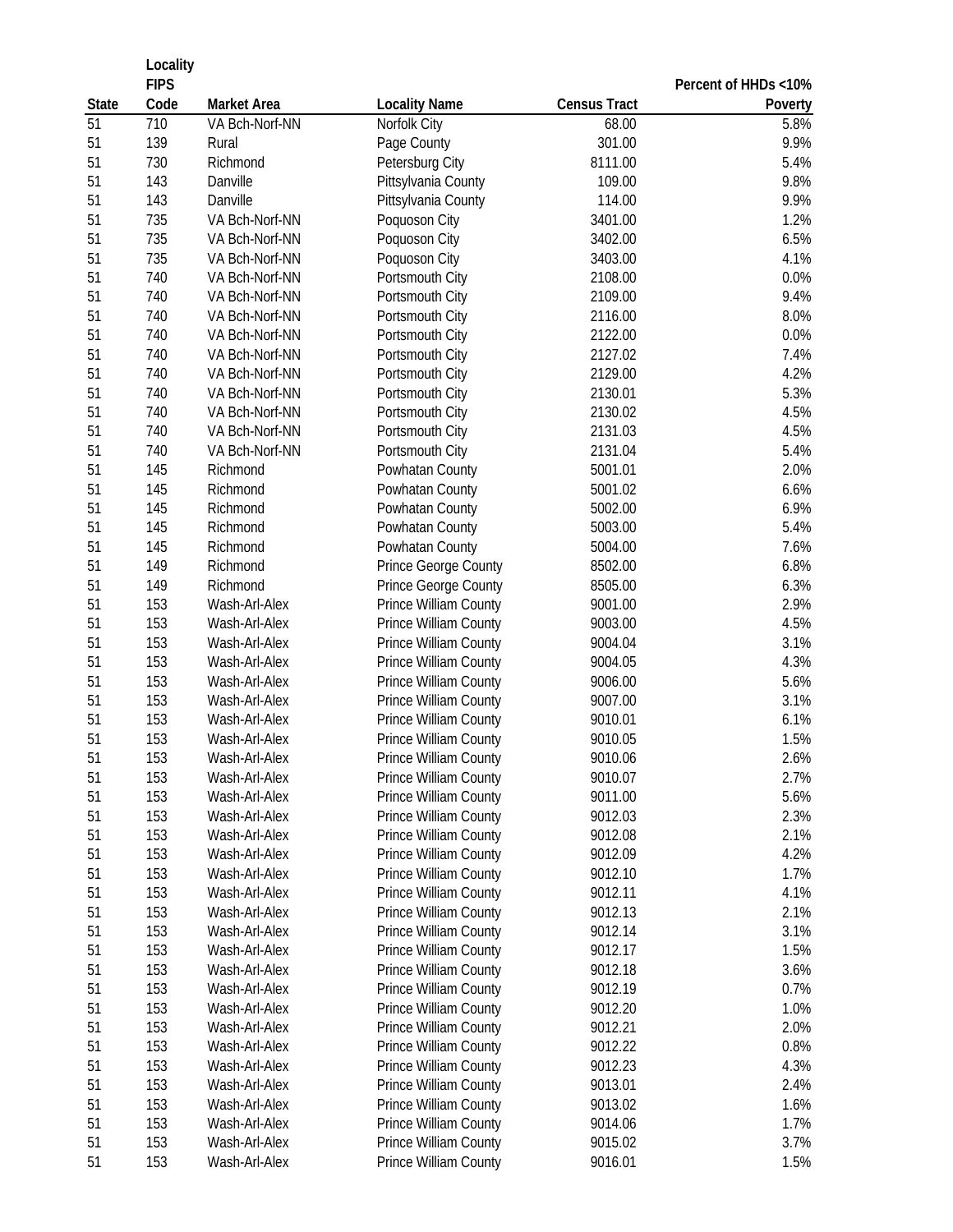|              | Locality    |               |                              |                     |                      |
|--------------|-------------|---------------|------------------------------|---------------------|----------------------|
|              | <b>FIPS</b> |               |                              |                     | Percent of HHDs <10% |
| <b>State</b> | Code        | Market Area   | <b>Locality Name</b>         | <b>Census Tract</b> | Poverty              |
| 51           | 153         | Wash-Arl-Alex | <b>Prince William County</b> | 9016.02             | 3.6%                 |
| 51           | 153         | Wash-Arl-Alex | Prince William County        | 9017.01             | 6.6%                 |
| 51           | 153         | Wash-Arl-Alex | Prince William County        | 9017.02             | 6.2%                 |
| 51           | 153         | Wash-Arl-Alex | Prince William County        | 9019.00             | 6.0%                 |
| 51           | 155         | Blacksburg    | Pulaski County               | 2105.00             | 5.5%                 |
| 51           | 155         | Blacksburg    | Pulaski County               | 2106.00             | 8.9%                 |
| 51           | 157         | Rural         | Rappahannock County          | 9901.00             | 4.7%                 |
| 51           | 157         | Rural         | Rappahannock County          | 9902.00             | 8.3%                 |
| 51           | 760         | Richmond      | Richmond City                | 102.00              | 9.6%                 |
| 51           | 760         | Richmond      | Richmond City                | 105.00              | 6.3%                 |
| 51           | 760         | Richmond      | Richmond City                | 502.00              | 1.8%                 |
| 51           | 760         | Richmond      | Richmond City                | 503.00              | 3.4%                 |
| 51           | 760         | Richmond      | Richmond City                | 504.00              | 3.6%                 |
| 51           | 760         | Richmond      | Richmond City                | 505.00              | 4.2%                 |
| 51           | 760         | Richmond      | Richmond City                | 506.00              | 2.2%                 |
| 51           | 760         | Richmond      | Richmond City                | 606.00              | 4.7%                 |
| 51           | 760         | Richmond      | Richmond City                | 701.00              | 1.8%                 |
| 51           | 760         | Richmond      | Richmond City                | 704.00              | 2.7%                 |
| 51           | 760         | Richmond      | Richmond City                | 708.02              | 8.9%                 |
| 51           | 770         | Roanoke       | Roanoke City                 | 3.00                | 8.1%                 |
| 51           | 770         | Roanoke       | Roanoke City                 | 4.00                | 6.0%                 |
| 51           | 770         | Roanoke       | Roanoke City                 | 16.00               | 5.0%                 |
| 51           | 770         | Roanoke       | Roanoke City                 | 17.00               | 7.7%                 |
| 51           | 770         | Roanoke       | Roanoke City                 | 20.00               | 2.4%                 |
| 51           | 770         | Roanoke       | Roanoke City                 | 21.00               | 7.5%                 |
| 51           | 770         | Roanoke       | Roanoke City                 | 23.00               | 8.1%                 |
| 51           | 161         | Roanoke       | Roanoke County               | 301.00              | 5.5%                 |
| 51           | 161         | Roanoke       | Roanoke County               | 302.01              | 2.5%                 |
| 51           | 161         | Roanoke       | Roanoke County               | 302.03              | 2.3%                 |
| 51           | 161         | Roanoke       | Roanoke County               | 302.05              | 2.4%                 |
| 51           | 161         | Roanoke       | Roanoke County               | 303.00              | 6.9%                 |
| 51           | 161         | Roanoke       | Roanoke County               | 305.00              | 5.1%                 |
| 51           | 161         | Roanoke       | Roanoke County               | 306.00              | 2.8%                 |
| 51           | 161         | Roanoke       | Roanoke County               | 307.01              | 1.1%                 |
| 51           | 161         | Roanoke       | Roanoke County               | 308.01              | 5.2%                 |
| 51           | 161         | Roanoke       | Roanoke County               | 308.02              | 2.3%                 |
| 51           | 161         | Roanoke       | Roanoke County               | 309.00              | 5.9%                 |
| 51           | 161         | Roanoke       | Roanoke County               | 310.00              | 6.8%                 |
| 51           | 161         | Roanoke       | Roanoke County               | 312.00              | 2.1%                 |
| 51           | 163         | Rural         | Rockbridge County            | 9903.00             | 9.6%                 |
| 51           | 165         | Harrisonburg  | Rockingham County            | 103.00              | 9.5%                 |
| 51           | 165         | Harrisonburg  | Rockingham County            | 104.00              | 9.2%                 |
| 51           | 165         | Harrisonburg  | Rockingham County            | 106.00              | 7.0%                 |
| 51           | 165         | Harrisonburg  | Rockingham County            | 107.00              | 9.0%                 |
| 51           | 165         | Harrisonburg  | Rockingham County            | 109.00              | 6.5%                 |
| 51           | 165         | Harrisonburg  | Rockingham County            | 110.00              | 9.6%                 |
| 51           | 165         | Harrisonburg  | Rockingham County            | 112.00              | 9.4%                 |
| 51           | 165         | Harrisonburg  | Rockingham County            | 114.00              | 8.6%                 |
| 51           | 165         | Harrisonburg  | Rockingham County            | 115.00              | 5.0%                 |
| 51           | 165         | Harrisonburg  | Rockingham County            | 116.00              | 3.8%                 |
| 51           | 165         | Harrisonburg  | Rockingham County            | 117.00              | 7.5%                 |
| 51           | 165         | Harrisonburg  | Rockingham County            | 118.00              | 6.0%                 |
| 51           | 165         | Harrisonburg  | Rockingham County            | 119.00              | 5.7%                 |
| 51           | 775         | Roanoke       | Salem City                   | 102.00              | 3.5%                 |
| 51           | 775         | Roanoke       | Salem City                   | 103.00              | 9.4%                 |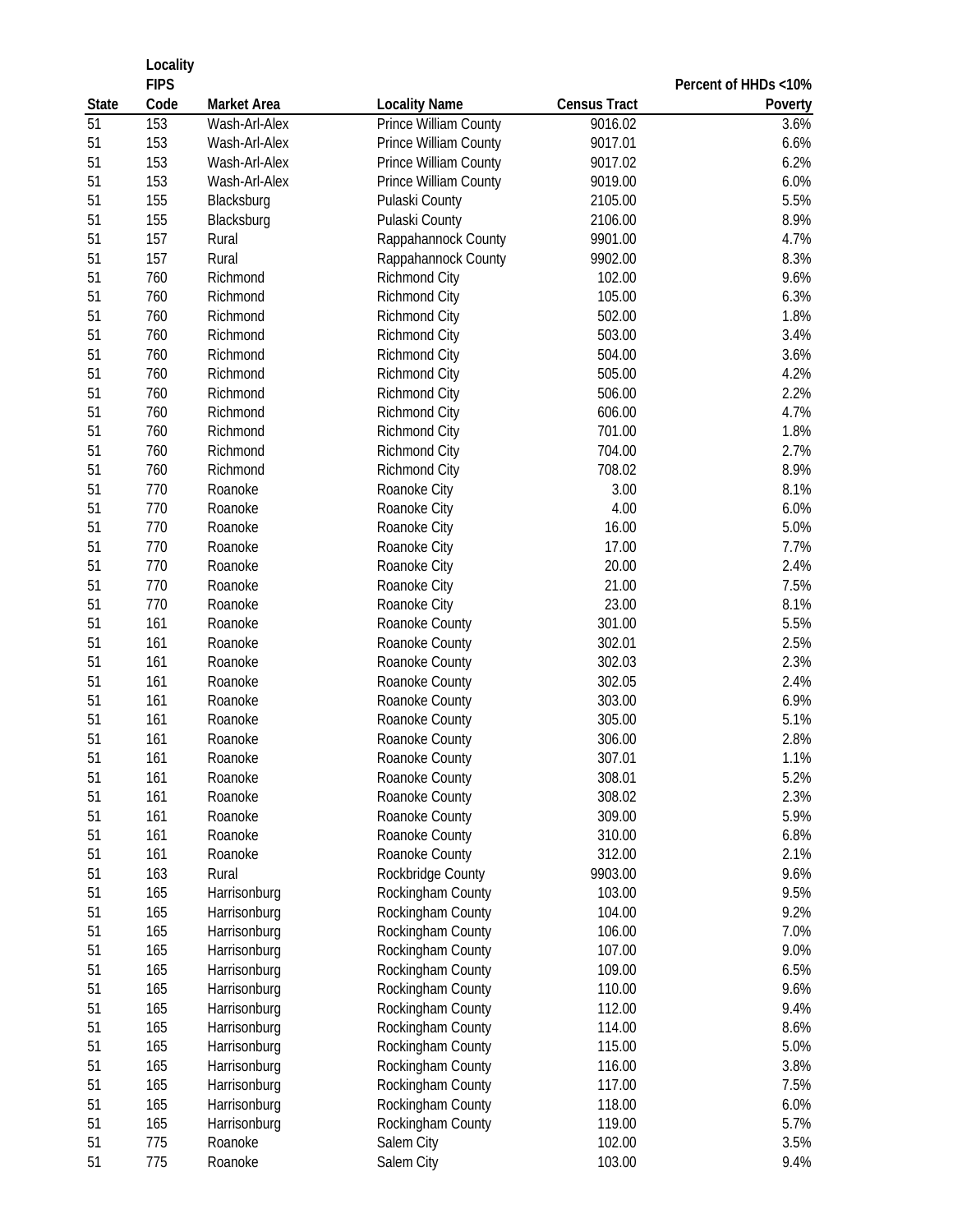|              | Locality    |                |                        |                     |                      |
|--------------|-------------|----------------|------------------------|---------------------|----------------------|
|              | <b>FIPS</b> |                |                        |                     | Percent of HHDs <10% |
| <b>State</b> | Code        | Market Area    | <b>Locality Name</b>   | <b>Census Tract</b> | Poverty              |
| 51           | 775         | Roanoke        | Salem City             | 104.00              | 0.0%                 |
| 51           | 775         | Roanoke        | Salem City             | 105.00              | 6.9%                 |
| 51           | 171         | Rural          | Shenandoah County      | 402.00              | 6.8%                 |
| 51           | 171         | Rural          | Shenandoah County      | 403.00              | 5.0%                 |
| 51           | 171         | Rural          | Shenandoah County      | 404.00              | 9.5%                 |
| 51           | 171         | Rural          | Shenandoah County      | 406.00              | 4.7%                 |
| 51           | 171         | Rural          | Shenandoah County      | 407.00              | 9.3%                 |
| 51           | 175         | Rural          | Southampton County     | 2003.00             | 0.0%                 |
| 51           | 177         | Wash-Arl-Alex  | Spotsylvania County    | 201.01              | 1.9%                 |
| 51           | 177         | Wash-Arl-Alex  | Spotsylvania County    | 201.04              | 3.9%                 |
| 51           | 177         | Wash-Arl-Alex  | Spotsylvania County    | 204.01              | 7.4%                 |
| 51           | 177         | Wash-Arl-Alex  | Spotsylvania County    | 204.02              | 7.6%                 |
| 51           | 179         | Wash-Arl-Alex  | <b>Stafford County</b> | 101.04              | 1.6%                 |
| 51           | 179         | Wash-Arl-Alex  | <b>Stafford County</b> | 101.05              | 1.4%                 |
| 51           | 179         | Wash-Arl-Alex  | <b>Stafford County</b> | 101.06              | 0.8%                 |
| 51           | 179         | Wash-Arl-Alex  | <b>Stafford County</b> | 102.01              | 0.0%                 |
| 51           | 179         | Wash-Arl-Alex  | <b>Stafford County</b> | 102.02              | 3.0%                 |
| 51           | 179         | Wash-Arl-Alex  | <b>Stafford County</b> | 102.05              | 2.3%                 |
| 51           | 179         | Wash-Arl-Alex  | <b>Stafford County</b> | 102.06              | 4.2%                 |
| 51           | 179         | Wash-Arl-Alex  | <b>Stafford County</b> | 102.10              | 4.6%                 |
| 51           | 179         | Wash-Arl-Alex  | <b>Stafford County</b> | 103.01              | 1.3%                 |
| 51           | 179         | Wash-Arl-Alex  | <b>Stafford County</b> | 104.03              | 2.5%                 |
| 51           | 179         | Wash-Arl-Alex  | <b>Stafford County</b> | 104.04              | 5.1%                 |
| 51           | 179         | Wash-Arl-Alex  | <b>Stafford County</b> | 104.05              | 4.2%                 |
| 51           | 179         | Wash-Arl-Alex  | <b>Stafford County</b> | 104.06              | 4.0%                 |
| 51           | 179         | Wash-Arl-Alex  | <b>Stafford County</b> | 105.02              | 1.7%                 |
| 51           | 179         | Wash-Arl-Alex  | <b>Stafford County</b> | 105.03              | 3.1%                 |
| 51           | 179         | Wash-Arl-Alex  | <b>Stafford County</b> | 105.04              | 2.8%                 |
| 51           | 800         | VA Bch-Norf-NN | Suffolk City           | 751.00              | 5.8%                 |
| 51           | 800         | VA Bch-Norf-NN | Suffolk City           | 758.00              | 8.4%                 |
| 51           | 810         | VA Bch-Norf-NN | Virginia Beach City    | 400.00              | 7.8%                 |
| 51           | 810         | VA Bch-Norf-NN | Virginia Beach City    | 404.03              | 6.8%                 |
| 51           | 810         | VA Bch-Norf-NN | Virginia Beach City    | 404.04              | 4.5%                 |
| 51           | 810         | VA Bch-Norf-NN | Virginia Beach City    | 408.01              | 7.7%                 |
| 51           | 810         | VA Bch-Norf-NN | Virginia Beach City    | 410.02              | 9.6%                 |
| 51           | 810         | VA Bch-Norf-NN | Virginia Beach City    | 410.03              | 1.8%                 |
| 51           | 810         | VA Bch-Norf-NN | Virginia Beach City    | 410.04              | 3.3%                 |
| 51           | 810         | VA Bch-Norf-NN | Virginia Beach City    | 412.00              | 3.6%                 |
| 51           | 810         | VA Bch-Norf-NN | Virginia Beach City    | 414.00              | 4.4%                 |
| 51           | 810         | VA Bch-Norf-NN | Virginia Beach City    | 416.00              | 2.8%                 |
| 51           | 810         | VA Bch-Norf-NN | Virginia Beach City    | 418.02              | 5.6%                 |
| 51           | 810         | VA Bch-Norf-NN | Virginia Beach City    | 420.00              | 2.5%                 |
| 51           | 810         | VA Bch-Norf-NN | Virginia Beach City    | 422.01              | 2.8%                 |
| 51           | 810         | VA Bch-Norf-NN | Virginia Beach City    | 422.02              | 5.4%                 |
| 51           | 810         | VA Bch-Norf-NN | Virginia Beach City    | 424.00              | 8.2%                 |
| 51           | 810         | VA Bch-Norf-NN | Virginia Beach City    | 426.00              | 8.8%                 |
| 51           | 810         | VA Bch-Norf-NN | Virginia Beach City    | 428.01              | 6.5%                 |
| 51           | 810         | VA Bch-Norf-NN | Virginia Beach City    | 428.02              | 8.8%                 |
| 51           | 810         | VA Bch-Norf-NN | Virginia Beach City    | 430.01              | 3.7%                 |
| 51           | 810         | VA Bch-Norf-NN | Virginia Beach City    | 432.00              | 4.4%                 |
| 51           | 810         | VA Bch-Norf-NN | Virginia Beach City    | 434.00              | 3.2%                 |
| 51           | 810         | VA Bch-Norf-NN | Virginia Beach City    | 436.00              | 4.8%                 |
| 51           | 810         | VA Bch-Norf-NN | Virginia Beach City    | 438.00              | 5.9%                 |
| 51           | 810         | VA Bch-Norf-NN | Virginia Beach City    | 444.01              | 1.2%                 |
| 51           | 810         | VA Bch-Norf-NN | Virginia Beach City    | 444.02              | 4.8%                 |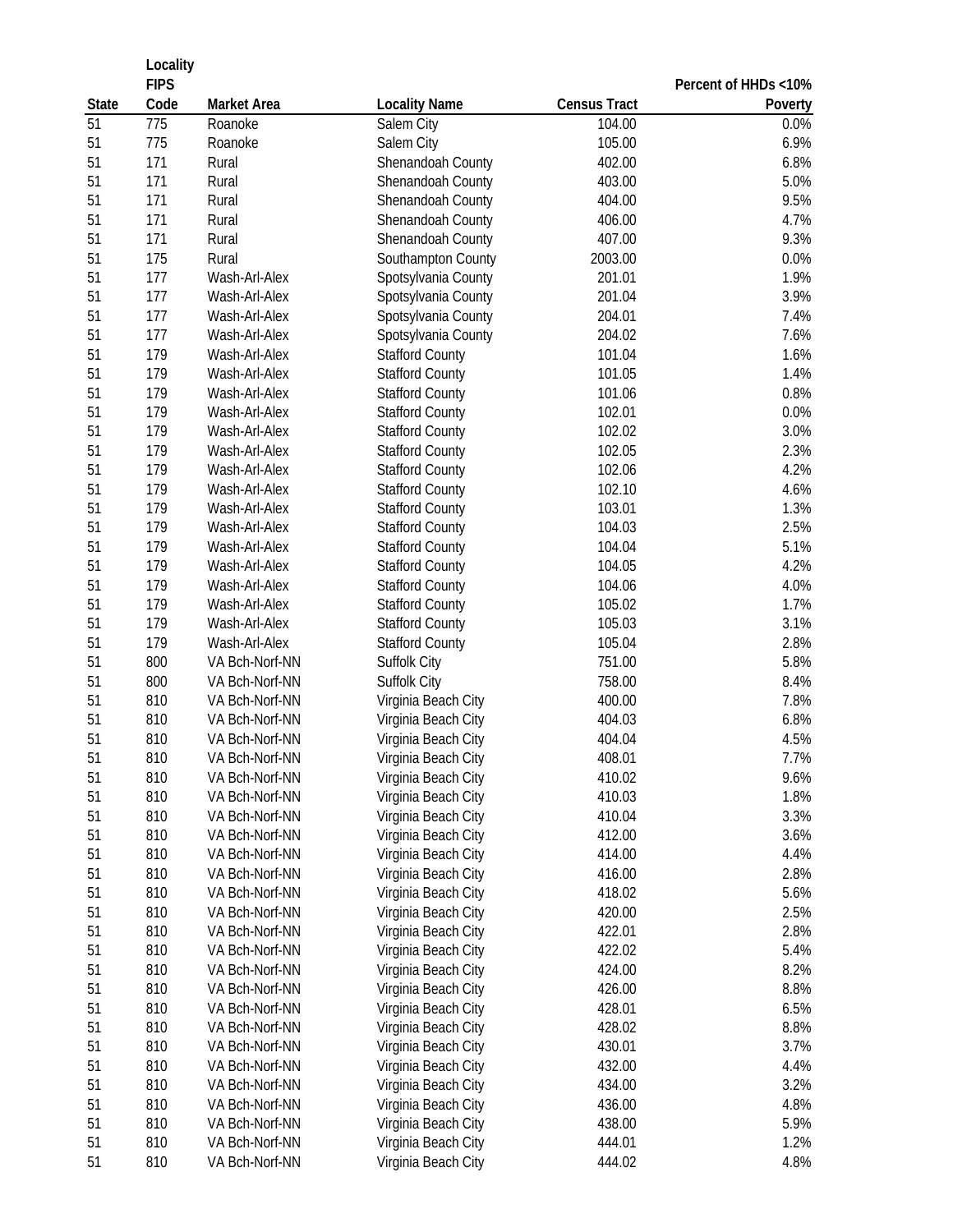|              | Locality<br><b>FIPS</b> |                     |                      |                     |                                 |
|--------------|-------------------------|---------------------|----------------------|---------------------|---------------------------------|
| <b>State</b> | Code                    | <b>Market Area</b>  | <b>Locality Name</b> | <b>Census Tract</b> | Percent of HHDs <10%<br>Poverty |
| 51           | 810                     | VA Bch-Norf-NN      | Virginia Beach City  | 446.00              | 2.6%                            |
| 51           | 810                     | VA Bch-Norf-NN      | Virginia Beach City  | 448.05              | 8.3%                            |
| 51           | 810                     | VA Bch-Norf-NN      | Virginia Beach City  | 448.07              | 7.0%                            |
| 51           | 810                     | VA Bch-Norf-NN      | Virginia Beach City  | 448.08              | 4.8%                            |
| 51           | 810                     | VA Bch-Norf-NN      | Virginia Beach City  | 450.00              | 0.0%                            |
| 51           | 810                     | VA Bch-Norf-NN      | Virginia Beach City  | 452.00              | 7.1%                            |
| 51           | 810                     | VA Bch-Norf-NN      | Virginia Beach City  | 454.05              | 7.0%                            |
| 51           | 810                     | VA Bch-Norf-NN      | Virginia Beach City  | 454.06              | 8.9%                            |
| 51           | 810                     | VA Bch-Norf-NN      | Virginia Beach City  | 454.10              | 2.8%                            |
| 51           | 810                     | VA Bch-Norf-NN      | Virginia Beach City  | 454.12              | 5.0%                            |
| 51           | 810                     | VA Bch-Norf-NN      | Virginia Beach City  | 454.14              | 9.1%                            |
| 51           | 810                     | VA Bch-Norf-NN      | Virginia Beach City  | 454.16              | 2.6%                            |
| 51           | 810                     | VA Bch-Norf-NN      | Virginia Beach City  | 454.17              | 1.5%                            |
| 51           | 810                     | VA Bch-Norf-NN      | Virginia Beach City  | 454.18              | 4.3%                            |
| 51           | 810                     | VA Bch-Norf-NN      | Virginia Beach City  | 454.19              | 1.4%                            |
| 51           | 810                     | VA Bch-Norf-NN      | Virginia Beach City  | 454.20              | 1.1%                            |
| 51           | 810                     | VA Bch-Norf-NN      | Virginia Beach City  | 456.01              | 2.1%                            |
| 51           | 810                     | VA Bch-Norf-NN      | Virginia Beach City  | 458.01              | 4.0%                            |
| 51           | 810                     | VA Bch-Norf-NN      | Virginia Beach City  | 458.03              | 5.6%                            |
| 51           | 810                     | VA Bch-Norf-NN      | Virginia Beach City  | 458.05              | 6.1%                            |
| 51           | 810                     | VA Bch-Norf-NN      | Virginia Beach City  | 458.06              | 3.5%                            |
| 51           | 810                     | VA Bch-Norf-NN      | Virginia Beach City  | 458.07              | 4.8%                            |
| 51           | 810                     | VA Bch-Norf-NN      | Virginia Beach City  | 458.08              | 2.9%                            |
| 51           | 810                     | VA Bch-Norf-NN      | Virginia Beach City  | 460.02              | 2.7%                            |
| 51           | 810                     | VA Bch-Norf-NN      | Virginia Beach City  | 460.05              | 6.3%                            |
| 51           | 810                     | VA Bch-Norf-NN      | Virginia Beach City  | 460.06              | 3.8%                            |
| 51           | 810                     | VA Bch-Norf-NN      | Virginia Beach City  | 460.08              | 5.0%                            |
| 51           | 810                     | VA Bch-Norf-NN      | Virginia Beach City  | 460.09              | 3.2%                            |
| 51           | 810                     | VA Bch-Norf-NN      | Virginia Beach City  | 460.11              | 2.9%                            |
| 51           | 810                     | VA Bch-Norf-NN      | Virginia Beach City  | 460.12              | 5.1%                            |
| 51           | 810                     | VA Bch-Norf-NN      | Virginia Beach City  | 460.13              | 8.7%                            |
| 51           | 810                     | VA Bch-Norf-NN      | Virginia Beach City  | 462.04              | 2.3%                            |
| 51           | 810                     | VA Bch-Norf-NN      | Virginia Beach City  | 462.06              | 3.9%                            |
| 51           | 810                     | VA Bch-Norf-NN      | Virginia Beach City  | 462.11              | 1.3%                            |
| 51           | 810                     | VA Bch-Norf-NN      | Virginia Beach City  | 462.12              | 3.9%                            |
| 51           | 810                     | VA Bch-Norf-NN      | Virginia Beach City  | 462.13              | 9.6%                            |
| 51           | 810                     | VA Bch-Norf-NN      | Virginia Beach City  | 462.14              | 3.8%                            |
| 51           | 810                     | VA Bch-Norf-NN      | Virginia Beach City  | 462.15              | 4.3%                            |
| 51           | 810                     | VA Bch-Norf-NN      | Virginia Beach City  | 462.16              | 2.7%                            |
| 51           | 810                     | VA Bch-Norf-NN      | Virginia Beach City  | 462.17              | 4.3%                            |
| 51           | 810                     | VA Bch-Norf-NN      | Virginia Beach City  | 462.19              | 3.4%                            |
| 51           | 810                     | VA Bch-Norf-NN      | Virginia Beach City  | 464.00              | 4.9%                            |
| 51           | 187                     | Wash-Arl-Alex       | Warren County        | 201.00              | 4.4%                            |
| 51           | 187                     | Wash-Arl-Alex       | Warren County        | 202.00              | 2.9%                            |
| 51           | 187                     | Wash-Arl-Alex       | Warren County        | 203.00              | 8.4%                            |
| 51           | 187                     | Wash-Arl-Alex       | Warren County        | 207.00              | 5.5%                            |
| 51           | 191                     | Kingsport-Bristol   | Washington County    | 110.00              | 7.6%                            |
| 51           | 820                     | Staunton-Waynesboro | Waynesboro City      | 34.00               | 6.2%                            |
| 51           | 820                     | Staunton-Waynesboro | Waynesboro City      | 35.00               | 6.1%                            |
| 51           | 199                     | VA Bch-Norf-NN      | York County          | 502.03              | 0.9%                            |
| 51           | 199                     | VA Bch-Norf-NN      | <b>York County</b>   | 502.04              | 3.7%                            |
| 51           | 199                     | VA Bch-Norf-NN      | <b>York County</b>   | 502.05              | 3.5%                            |
| 51           | 199                     | VA Bch-Norf-NN      | <b>York County</b>   | 502.06              | 2.5%                            |
| 51           | 199                     | VA Bch-Norf-NN      | York County          | 503.01              | 1.0%                            |
| 51           | 199                     | VA Bch-Norf-NN      | York County          | 503.03              | 1.4%                            |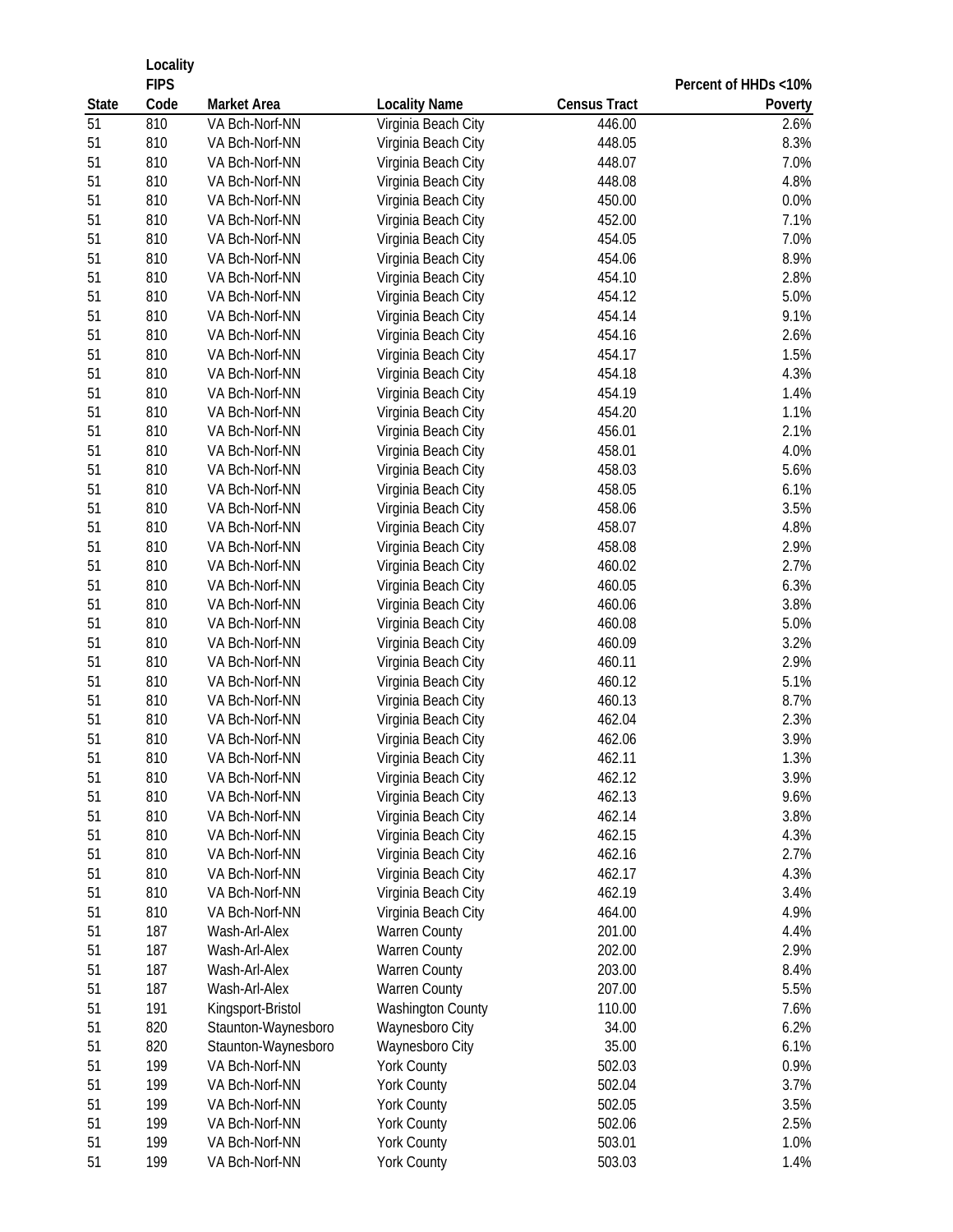|              | Locality    |                    |                        |                     |                      |
|--------------|-------------|--------------------|------------------------|---------------------|----------------------|
|              | <b>FIPS</b> |                    |                        |                     | Percent of HHDs <10% |
| <b>State</b> | Code        | <b>Market Area</b> | <b>Locality Name</b>   | <b>Census Tract</b> | Poverty              |
| 51           | 199         | VA Bch-Norf-NN     | <b>York County</b>     | 503.04              | 1.3%                 |
| 51           | 199         | VA Bch-Norf-NN     | <b>York County</b>     | 504.01              | 2.2%                 |
| 51           | 199         | VA Bch-Norf-NN     | <b>York County</b>     | 504.02              | 2.8%                 |
| 51           | 199         | VA Bch-Norf-NN     | <b>York County</b>     | 507.00              | 5.2%                 |
| 51           | 199         | VA Bch-Norf-NN     | <b>York County</b>     | 508.00              | 6.0%                 |
| 51           | 840         | Winchester         | <b>Winchester City</b> | 2.01                | 9.5%                 |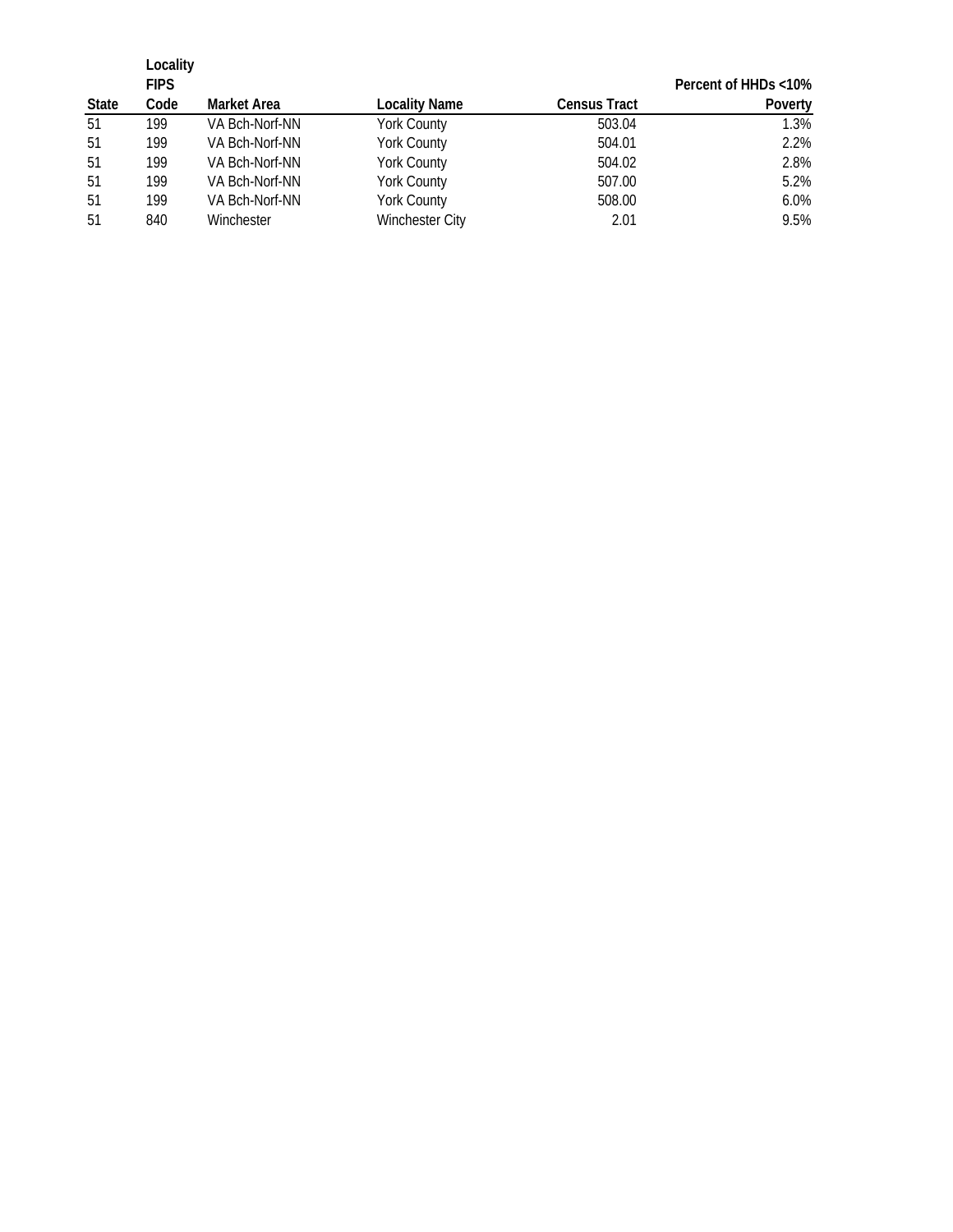

## **VIRGINIA: MAXIMUM LIHTC GROSS RENTS (Effective 2/13/08)**

**VHDA does not guarantee the accuracy of the following figures. Calculate the allowable rents for your property separately. The following maximum rents apply to all post-1989 allocations and any pre-1990 properties taking the bedroom election. (Deduct appropriate utility allowance to determine allowable net rent)**

| <b>LOCATION</b>                        |          | <b>RENT CALC.</b> |            |           | <b>UNIT SIZE</b> |           |           |           |
|----------------------------------------|----------|-------------------|------------|-----------|------------------|-----------|-----------|-----------|
|                                        |          | <b>FACTOR</b>     | Efficiency | 1 Bedroom | 2 Bedroom        | 3 Bedroom | 4 Bedroom | 5 Bedroom |
|                                        |          | 30% of 40%        | 431        | 462       | 554              | 640       | 715       | 788       |
| Blacksburg-Christiansburg-Radford HMFA |          | 30% of 50%        | 538        | 577       | 692              | 800       | 893       | 985       |
| MFI:                                   | \$60,700 | 30% of 60%        | 646        | 693       | 831              | 960       | 1,072     | 1,182     |
|                                        |          | 25% of 50%        | 448        | 481       | 577              | 667       | 744       | 821       |
|                                        |          | 30% of 40%        | 374        | 400       | 481              | 555       | 619       | 683       |
| Giles Co. HMFA                         |          | 30% of 50%        | 467        | 500       | 601              | 694       | 773       | 854       |
| MFI:                                   | \$53,400 | 30% of 60%        | 561        | 600       | 721              | 833       | 928       | 1,025     |
|                                        |          | 25% of 50%        | 389        | 417       | 501              | 578       | 644       | 711       |
|                                        |          | 30% of 40%        | 380        | 407       | 489              | 564       | 630       | 695       |
| Pulaski Co. HMFA                       |          | 30% of 50%        | 475        | 508       | 611              | 705       | 787       | 868       |
| MFI:                                   | \$54,300 | 30% of 60%        | 570        | 610       | 733              | 846       | 945       | 1,042     |
|                                        |          | 25% of 50%        | 395        | 423       | 509              | 588       | 656       | 723       |
| Charlottesville MSA                    |          | 30% of 40%        | 480        | 514       | 617              | 712       | 795       | 876       |
| MFI:                                   |          | 30% of 50%        | 600        | 642       | 771              | 890       | 993       | 1,095     |
|                                        | \$68,500 | 30% of 60%        | 720        | 771       | 925              | 1,068     | 1,192     | 1,314     |
|                                        |          | 25% of 50%        | 500        | 535       | 642              | 742       | 828       | 913       |
| Danville MSA                           |          | 30% of 40%        | 354        | 379       | 455              | 526       | 587       | 647       |
| MFI:                                   |          | 30% of 50%        | 442        | 474       | 568              | 657       | 733       | 809       |
|                                        | \$46,800 | 30% of 60%        | 531        | 569       | 682              | 789       | 880       | 971       |
|                                        |          | 25% of 50%        | 368        | 395       | 473              | 547       | 611       | 674       |
| Harrisonburg MSA                       |          | 30% of 40%        | 397        | 425       | 510              | 589       | 658       | 725       |
| MFI:                                   |          | 30% of 50%        | 496        | 531       | 637              | 736       | 822       | 906       |
|                                        | \$56,400 | 30% of 60%        | 595        | 638       | 765              | 884       | 987       | 1,088     |
|                                        |          | 25% of 50%        | 413        | 443       | 531              | 614       | 685       | 755       |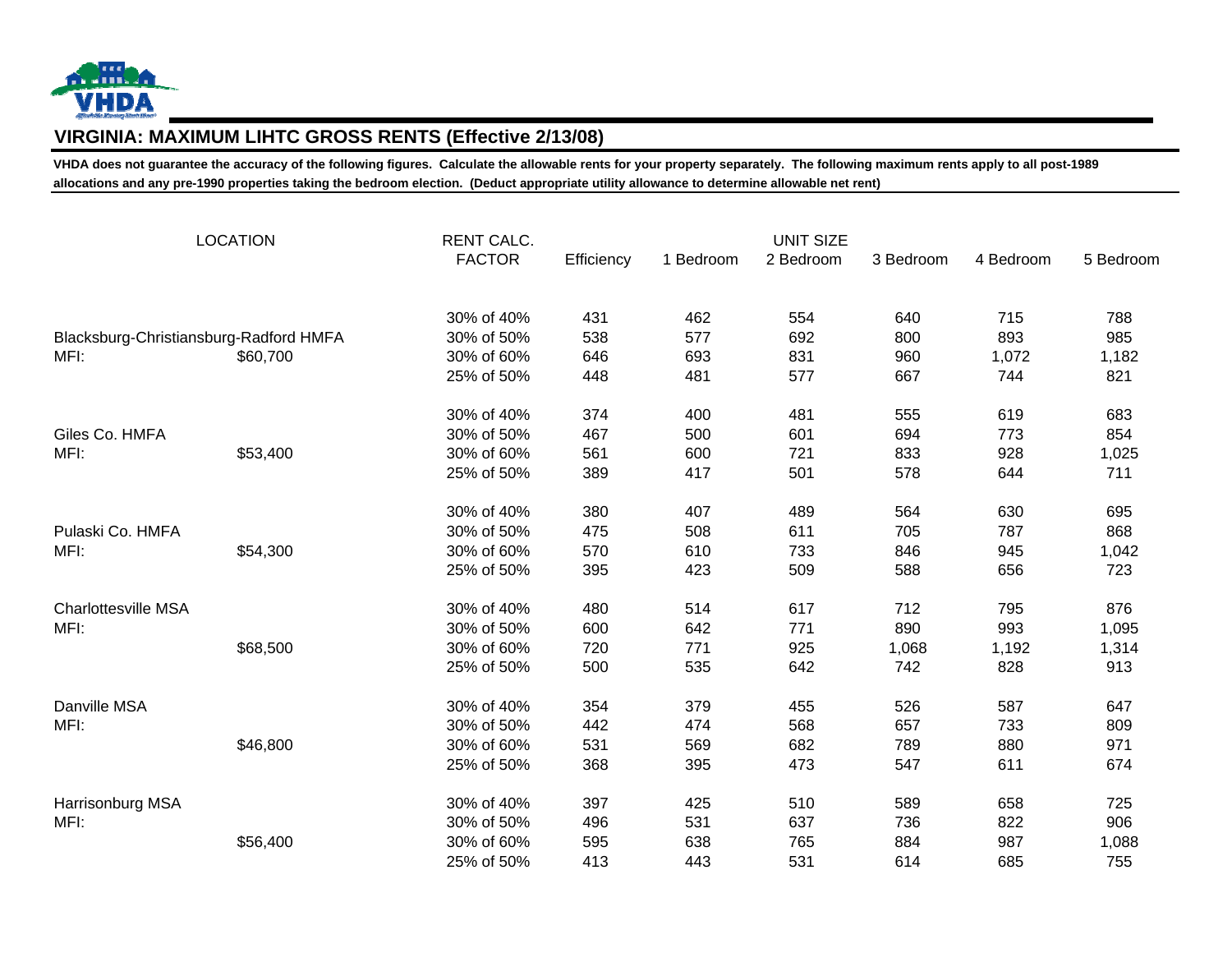| <b>LOCATION</b>                    |          | RENT CALC. |            |           | <b>UNIT SIZE</b> |           |           |           |
|------------------------------------|----------|------------|------------|-----------|------------------|-----------|-----------|-----------|
|                                    |          |            | Efficiency | 1 Bedroom | 2 Bedroom        | 3 Bedroom | 4 Bedroom | 5 Bedroom |
| Kingsport-Bristol MSA              |          | 30% of 40% | 326        | 349       | 419              | 483       | 539       | 595       |
| MFI:                               |          | 30% of 50% | 407        | 436       | 523              | 604       | 673       | 744       |
|                                    | \$46,500 | 30% of 60% | 489        | 523       | 628              | 725       | 808       | 893       |
|                                    |          | 25% of 50% | 339        | 363       | 436              | 503       | 561       | 620       |
| Lynchburg MSA                      |          | 30% of 40% | 386        | 413       | 496              | 573       | 639       | 705       |
| MFI:                               |          | 30% of 50% | 482        | 516       | 620              | 716       | 798       | 881       |
|                                    | \$55,100 | 30% of 60% | 579        | 620       | 744              | 859       | 958       | 1,057     |
|                                    |          | 25% of 50% | 402        | 430       | 516              | 596       | 665       | 734       |
| Louisa Co. HMFA                    |          | 30% of 40% | 408        | 437       | 525              | 606       | 676       | 746       |
| MFI:                               |          | 30% of 50% | 510        | 546       | 656              | 758       | 845       | 933       |
|                                    | \$58,300 | 30% of 60% | 612        | 655       | 787              | 909       | 1,014     | 1,119     |
|                                    |          | 25% of 50% | 425        | 455       | 546              | 631       | 704       | 777       |
| Richmond HMFA                      |          | 30% of 40% | 485        | 519       | 624              | 720       | 804       | 887       |
| MFI:                               |          | 30% of 50% | 606        | 649       | 780              | 900       | 1,005     | 1,108     |
|                                    | \$69,300 | 30% of 60% | 727        | 779       | 936              | 1,080     | 1,206     | 1,330     |
|                                    |          | 25% of 50% | 505        | 541       | 650              | 750       | 837       | 923       |
| Franklin Co. HMFA                  |          | 30% of 40% | 403        | 431       | 518              | 598       | 667       | 736       |
| MFI:                               |          | 30% of 50% | 503        | 539       | 647              | 747       | 833       | 920       |
|                                    | \$57,500 | 30% of 60% | 604        | 647       | 777              | 897       | 1,000     | 1,104     |
|                                    |          | 25% of 50% | 419        | 449       | 539              | 622       | 694       | 766       |
| Roanoke HMFA                       |          | 30% of 40% | 421        | 451       | 542              | 626       | 698       | 770       |
| MFI:                               |          | 30% of 50% | 526        | 564       | 677              | 782       | 872       | 963       |
|                                    | \$60,200 | 30% of 60% | 631        | 677       | 813              | 939       | 1,047     | 1,155     |
|                                    |          | 25% of 50% | 438        | 470       | 564              | 652       | 727       | 802       |
| Va. Beach-Norfolk-Newport News MSA |          | 30% of 40% | 456        | 488       | 586              | 677       | 755       | 833       |
| MFI:                               |          | 30% of 50% | 570        | 610       | 732              | 846       | 943       | 1,041     |
|                                    | \$65,100 | 30% of 60% | 684        | 732       | 879              | 1,015     | 1,132     | 1,249     |
|                                    |          | 25% of 50% | 475        | 508       | 610              | 705       | 786       | 867       |
| Warren Co. HMFA                    |          | 30% of 40% | 457        | 489       | 588              | 679       | 757       | 836       |
| MFI:                               |          | 30% of 50% | 571        | 611       | 735              | 848       | 946       | 1,045     |
|                                    | \$65,300 | 30% of 60% | 685        | 734       | 882              | 1,018     | 1,135     | 1,254     |
|                                    |          | 25% of 50% | 476        | 509       | 612              | 707       | 788       | 870       |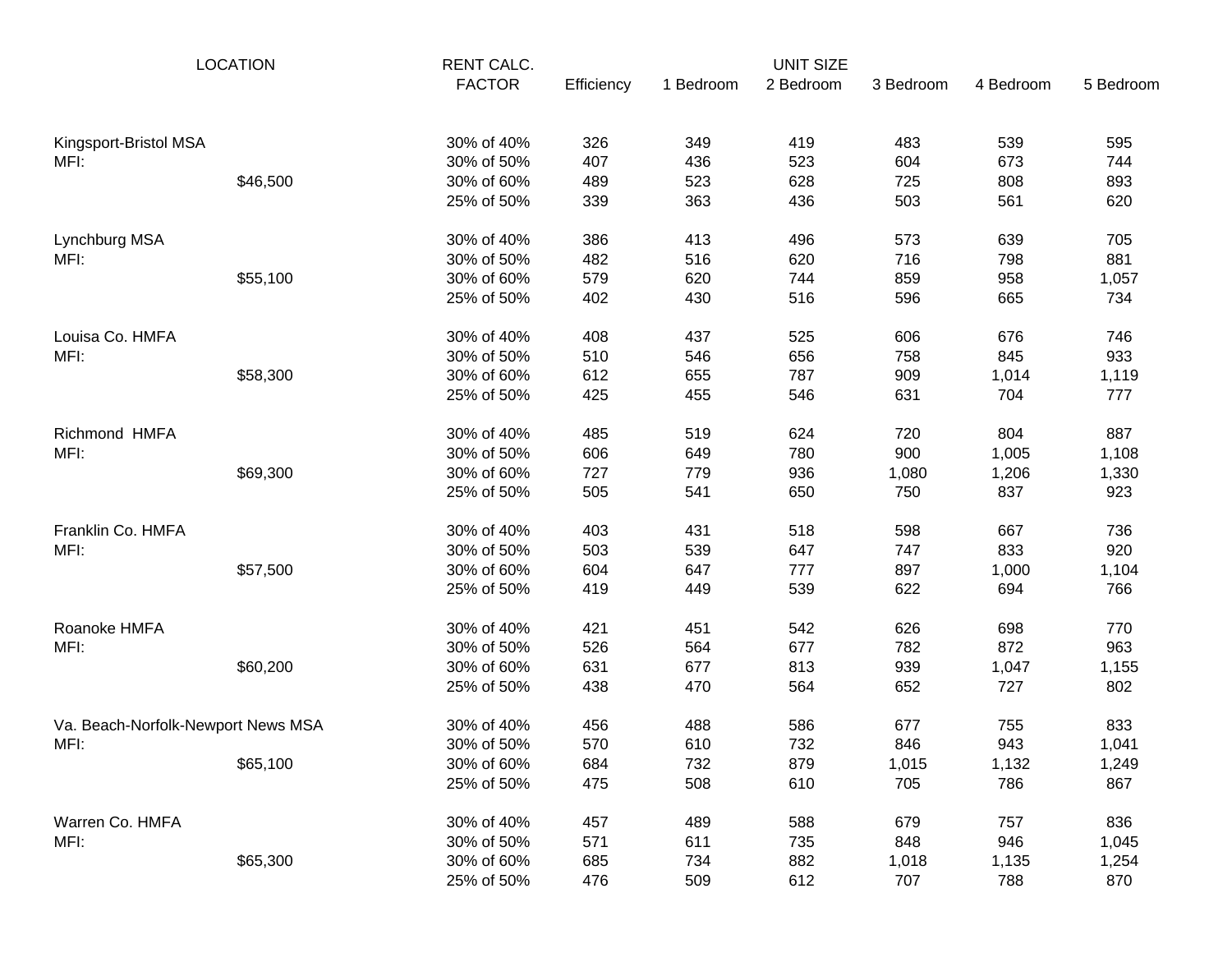| <b>LOCATION</b>                              |                                        | <b>RENT CALC.</b><br><b>FACTOR</b> | Efficiency | 1 Bedroom | <b>UNIT SIZE</b><br>2 Bedroom | 3 Bedroom | 4 Bedroom | 5 Bedroom |
|----------------------------------------------|----------------------------------------|------------------------------------|------------|-----------|-------------------------------|-----------|-----------|-----------|
| Washington, DC-MD-VA HMFA                    |                                        | 30% of 40%                         | 689        | 738       | 886                           | 1,023     | 1,141     | 1,259     |
| MFI:                                         |                                        | 30% of 50%                         | 861        | 922       | 1,107                         | 1,279     | 1,426     | 1,574     |
|                                              | \$99,000                               | 30% of 60%                         | 1,033      | 1,107     | 1,329                         | 1,535     | 1,711     | 1,889     |
|                                              |                                        | 25% of 50%                         | 717        | 768       | 922                           | 1,066     | 1,188     | 1,311     |
| Winchester, VA-WV MSA                        |                                        | 30% of 40%                         | 426        | 456       | 548                           | 633       | 706       | 779       |
| MFI:                                         |                                        | 30% of 50%                         | 532        | 570       | 685                           | 791       | 882       | 974       |
|                                              | \$59,800                               | 30% of 60%                         | 639        | 684       | 822                           | 950       | 1,059     | 1,169     |
|                                              |                                        | 25% of 50%                         | 443        | 475       | 570                           | 659       | 735       | 811       |
| Accomack Co.                                 |                                        | 30% of 40%                         | 354        | 379       | 455                           | 526       | 587       | 647       |
| MFI:                                         |                                        | 30% of 50%                         | 442        | 474       | 568                           | 657       | 733       | 809       |
|                                              | \$45,000                               | 30% of 60%                         | 531        | 569       | 682                           | 789       | 880       | 971       |
|                                              |                                        | 25% of 50%                         | 368        | 395       | 473                           | 547       | 611       | 674       |
| Alleghany Co.-Clifton Forge & Covington City |                                        | 30% of 40%                         | 358        | 384       | 461                           | 532       | 594       | 655       |
| MFI:                                         |                                        | 30% of 50%                         | 447        | 480       | 576                           | 665       | 742       | 819       |
|                                              | \$51,200                               | 30% of 60%                         | 537        | 576       | 691                           | 798       | 891       | 983       |
|                                              |                                        | 25% of 50%                         | 372        | 400       | 480                           | 554       | 618       | 682       |
|                                              | Augusta Co.-Staunton & Waynesboro City | 30% of 40%                         | 404        | 433       | 519                           | 600       | 669       | 738       |
| MFI:                                         |                                        | 30% of 50%                         | 505        | 541       | 648                           | 750       | 836       | 923       |
|                                              | \$57,700                               | 30% of 60%                         | 606        | 649       | 778                           | 900       | 1,003     | 1,107     |
|                                              |                                        | 25% of 50%                         | 420        | 451       | 540                           | 625       | 696       | 769       |
| Bath Co.                                     |                                        | 30% of 40%                         | 362        | 388       | 465                           | 537       | 600       | 661       |
| MFI:                                         |                                        | 30% of 50%                         | 452        | 485       | 581                           | 671       | 750       | 826       |
|                                              | \$51,700                               | 30% of 60%                         | 543        | 582       | 697                           | 806       | 900       | 992       |
|                                              |                                        | 25% of 50%                         | 377        | 404       | 484                           | 559       | 625       | 689       |
| Bland Co.                                    |                                        | 30% of 40%                         | 354        | 379       | 455                           | 526       | 587       | 647       |
| MFI:                                         |                                        | 30% of 50%                         | 442        | 474       | 568                           | 657       | 733       | 809       |
|                                              | \$45,900                               | 30% of 60%                         | 531        | 569       | 682                           | 789       | 880       | 971       |
|                                              |                                        | 25% of 50%                         | 368        | 395       | 473                           | 547       | 611       | 674       |
| Brunswick Co.                                |                                        | 30% of 40%                         | 354        | 379       | 455                           | 526       | 587       | 647       |
| MFI:                                         |                                        | 30% of 50%                         | 442        | 474       | 568                           | 657       | 733       | 809       |
|                                              | \$49,600                               | 30% of 60%                         | 531        | 569       | 682                           | 789       | 880       | 971       |
|                                              |                                        | 25% of 50%                         | 368        | 395       | 473                           | 547       | 611       | 674       |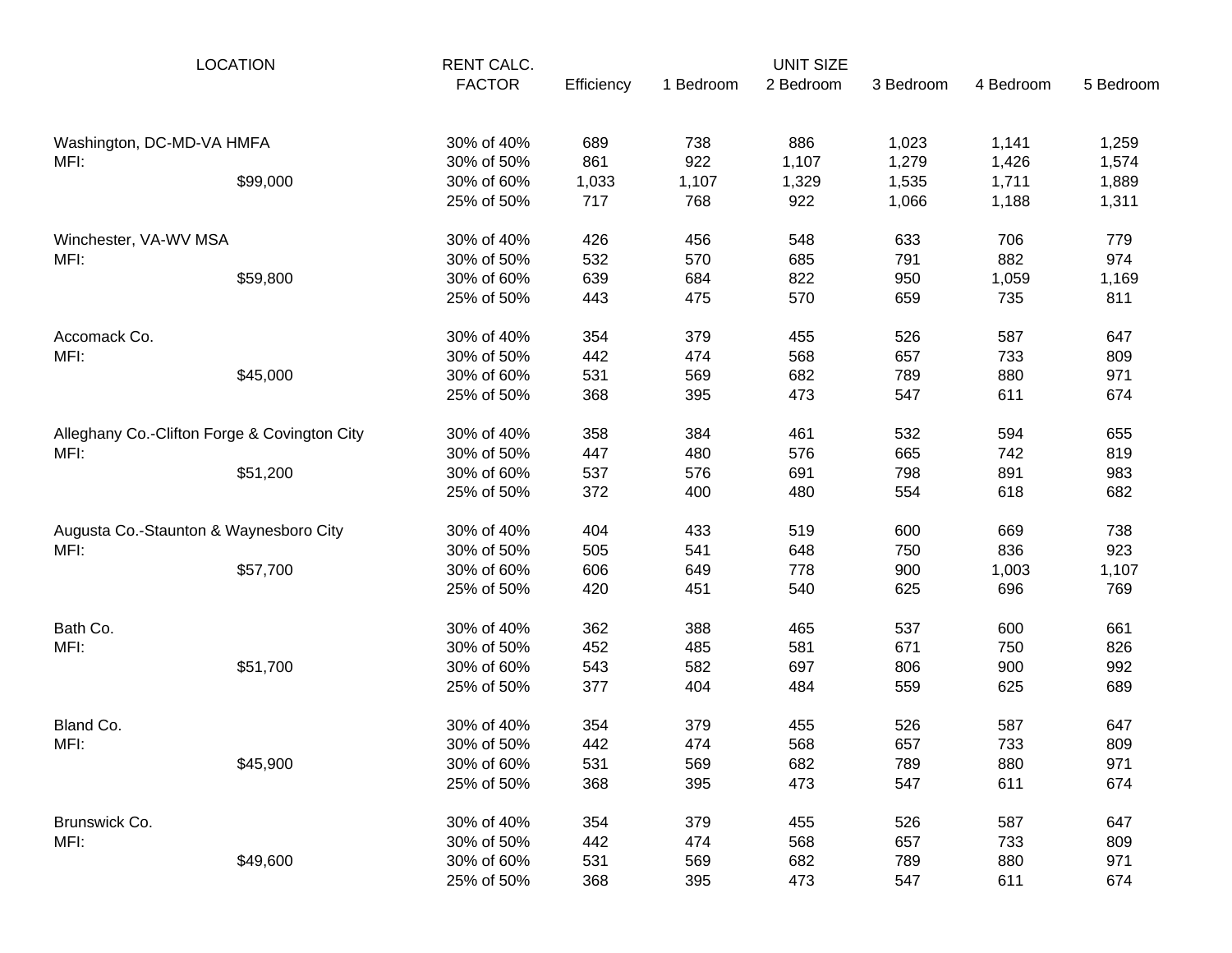| <b>LOCATION</b>              |          | <b>RENT CALC.</b> |            |           | UNIT SIZE |           |           |           |
|------------------------------|----------|-------------------|------------|-----------|-----------|-----------|-----------|-----------|
|                              |          | <b>FACTOR</b>     | Efficiency | 1 Bedroom | 2 Bedroom | 3 Bedroom | 4 Bedroom | 5 Bedroom |
| Buchanan Co.                 |          | 30% of 40%        | 354        | 379       | 455       | 526       | 587       | 647       |
| MFI:                         |          | 30% of 50%        | 442        | 474       | 568       | 657       | 733       | 809       |
|                              | \$35,800 | 30% of 60%        | 531        | 569       | 682       | 789       | 880       | 971       |
|                              |          | 25% of 50%        | 368        | 395       | 473       | 547       | 611       | 674       |
| Buckingham Co.               |          | 30% of 40%        | 354        | 379       | 455       | 526       | 587       | 647       |
| MFI:                         |          | 30% of 50%        | 442        | 474       | 568       | 657       | 733       | 809       |
|                              | \$48,100 | 30% of 60%        | 531        | 569       | 682       | 789       | 880       | 971       |
|                              |          | 25% of 50%        | 368        | 395       | 473       | 547       | 611       | 674       |
| Carroll Co.-Galax City HNMFA |          | 30% of 40%        | 354        | 379       | 455       | 526       | 587       | 647       |
| MFI:                         |          | 30% of 50%        | 442        | 474       | 568       | 657       | 733       | 809       |
|                              | \$47,100 | 30% of 60%        | 531        | 569       | 682       | 789       | 880       | 971       |
|                              |          | 25% of 50%        | 368        | 395       | 473       | 547       | 611       | 674       |
| Charlotte Co.                |          | 30% of 40%        | 354        | 379       | 455       | 526       | 587       | 647       |
| MFI:                         |          | 30% of 50%        | 442        | 474       | 568       | 657       | 733       | 809       |
|                              | \$44,500 | 30% of 60%        | 531        | 569       | 682       | 789       | 880       | 971       |
|                              |          | 25% of 50%        | 368        | 395       | 473       | 547       | 611       | 674       |
| Culpeper Co.                 |          | 30% of 40%        | 464        | 497       | 597       | 689       | 769       | 848       |
| MFI:                         |          | 30% of 50%        | 580        | 621       | 746       | 861       | 961       | 1,060     |
|                              | \$66,300 | 30% of 60%        | 696        | 745       | 895       | 1,034     | 1,153     | 1,272     |
|                              |          | 25% of 50%        | 483        | 517       | 621       | 718       | 801       | 883       |
| Dickenson Co.                |          | 30% of 40%        | 354        | 379       | 455       | 526       | 587       | 647       |
| MFI:                         |          | 30% of 50%        | 442        | 474       | 568       | 657       | 733       | 809       |
|                              | \$36,300 | 30% of 60%        | 531        | 569       | 682       | 789       | 880       | 971       |
|                              |          | 25% of 50%        | 368        | 395       | 473       | 547       | 611       | 674       |
| Essex Co.                    |          | 30% of 40%        | 393        | 421       | 505       | 583       | 651       | 718       |
| MFI:                         |          | 30% of 50%        | 491        | 526       | 631       | 729       | 813       | 898       |
|                              | \$56,100 | 30% of 60%        | 589        | 631       | 757       | 875       | 976       | 1,077     |
|                              |          | 25% of 50%        | 409        | 438       | 526       | 607       | 678       | 748       |
| Floyd Co.                    |          | 30% of 40%        | 354        | 379       | 455       | 526       | 587       | 647       |
| MFI:                         |          | 30% of 50%        | 442        | 474       | 568       | 341       | 733       | 809       |
|                              | \$48,900 | 30% of 60%        | 531        | 569       | 682       | 789       | 880       | 971       |
|                              |          | 25% of 50%        | 368        | 395       | 473       | 547       | 611       | 674       |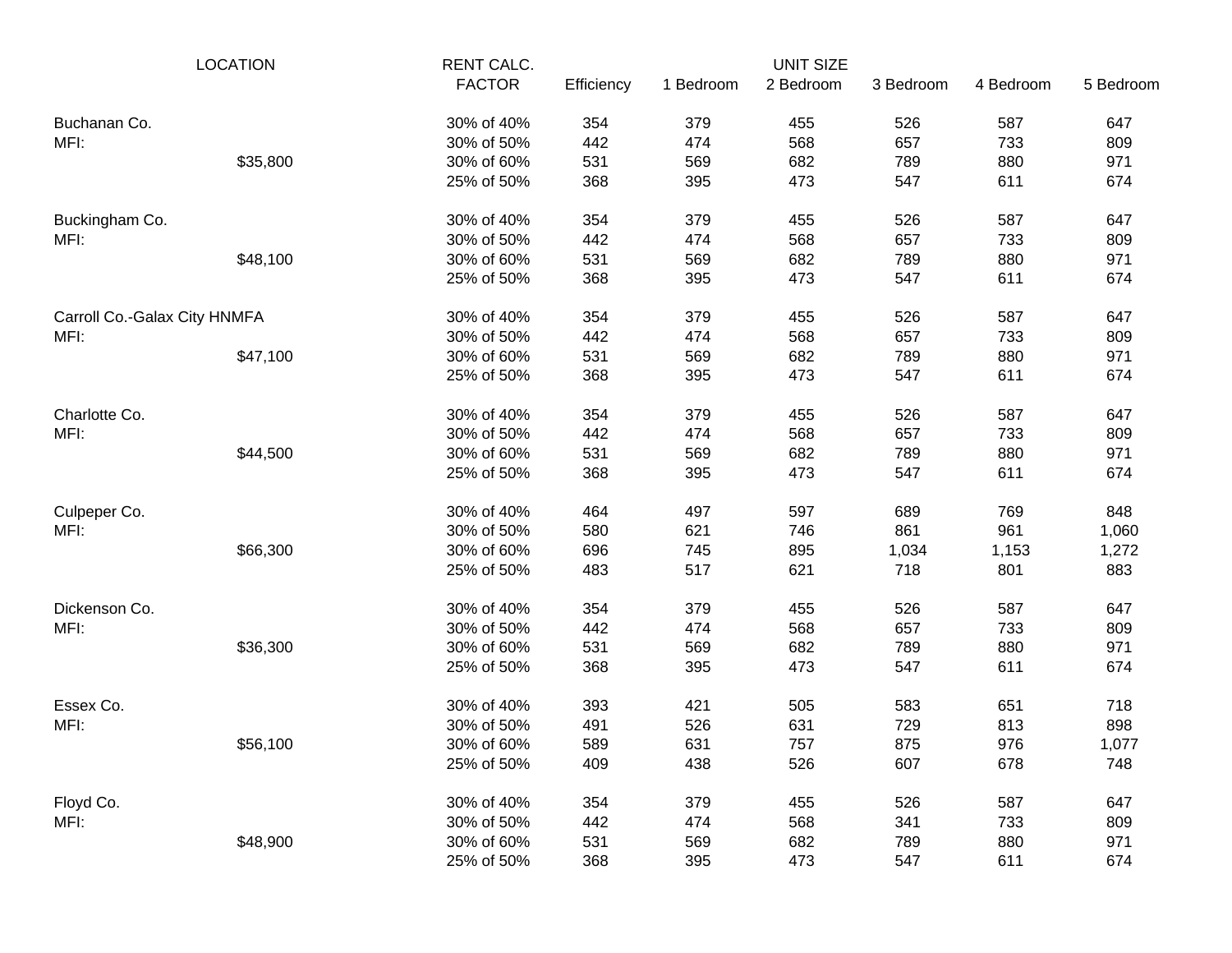| <b>LOCATION</b>                    |          | RENT CALC.    |            |           | <b>UNIT SIZE</b> |           |           |           |
|------------------------------------|----------|---------------|------------|-----------|------------------|-----------|-----------|-----------|
|                                    |          | <b>FACTOR</b> | Efficiency | 1 Bedroom | 2 Bedroom        | 3 Bedroom | 4 Bedroom | 5 Bedroom |
| Grayson Co.                        |          | 30% of 40%    | 354        | 379       | 455              | 526       | 587       | 647       |
| MFI:                               |          | 30% of 50%    | 442        | 474       | 568              | 657       | 733       | 809       |
|                                    | \$44,400 | 30% of 60%    | 531        | 569       | 682              | 789       | 880       | 971       |
|                                    |          | 25% of 50%    | 368        | 395       | 473              | 547       | 611       | 674       |
| Greensville Co.-Emporia City HNMFA |          | 30% of 40%    | 354        | 379       | 455              | 526       | 587       | 647       |
| MFI:                               |          | 30% of 50%    | 442        | 474       | 568              | 657       | 733       | 809       |
|                                    | \$48,400 | 30% of 60%    | 531        | 569       | 682              | 789       | 880       | 971       |
|                                    |          | 25% of 50%    | 368        | 395       | 473              | 547       | 611       | 674       |
| Halifax Co.                        |          | 30% of 40%    | 354        | 379       | 455              | 526       | 587       | 647       |
| MFI:                               |          | 30% of 50%    | 442        | 474       | 568              | 657       | 733       | 809       |
|                                    | \$48,200 | 30% of 60%    | 531        | 569       | 682              | 789       | 880       | 971       |
|                                    |          | 25% of 50%    | 368        | 395       | 473              | 547       | 611       | 674       |
| Henry Co.-Martinsville City HNMFA  |          | 30% of 40%    | 354        | 379       | 455              | 526       | 587       | 647       |
| MFI:                               |          | 30% of 50%    | 442        | 474       | 568              | 657       | 733       | 809       |
|                                    | \$45,700 | 30% of 60%    | 531        | 569       | 682              | 789       | 880       | 971       |
|                                    |          | 25% of 50%    | 368        | 395       | 473              | 547       | 611       | 674       |
| Highland Co.                       |          | 30% of 40%    | 354        | 379       | 455              | 526       | 587       | 647       |
| MFI:                               |          | 30% of 50%    | 442        | 474       | 568              | 657       | 733       | 809       |
|                                    | \$48,400 | 30% of 60%    | 531        | 569       | 682              | 789       | 880       | 971       |
|                                    |          | 25% of 50%    | 368        | 395       | 473              | 547       | 611       | 674       |
| King George Co.                    |          | 30% of 40%    | 503        | 538       | 646              | 746       | 833       | 919       |
| MFI:                               |          | 30% of 50%    | 628        | 673       | 807              | 933       | 1,041     | 1,148     |
|                                    | \$71,800 | 30% of 60%    | 754        | 807       | 969              | 1,119     | 1,249     | 1,378     |
|                                    |          | 25% of 50%    | 523        | 560       | 672              | 777       | 867       | 957       |
| Lancaster Co.                      |          | 30% of 40%    | 387        | 414       | 498              | 575       | 641       | 708       |
| MFI:                               |          | 30% of 50%    | 483        | 518       | 622              | 718       | 801       | 885       |
|                                    | \$55,300 | 30% of 60%    | 580        | 621       | 747              | 862       | 961       | 1,062     |
|                                    |          | 25% of 50%    | 403        | 431       | 518              | 598       | 667       | 737       |
| Lee Co.                            |          | 30% of 40%    | 354        | 379       | 455              | 526       | 587       | 647       |
| MFI:                               |          | 30% of 50%    | 442        | 474       | 568              | 657       | 733       | 809       |
|                                    | \$36,700 | 30% of 60%    | 531        | 569       | 682              | 789       | 880       | 971       |
|                                    |          | 25% of 50%    | 368        | 395       | 473              | 547       | 611       | 674       |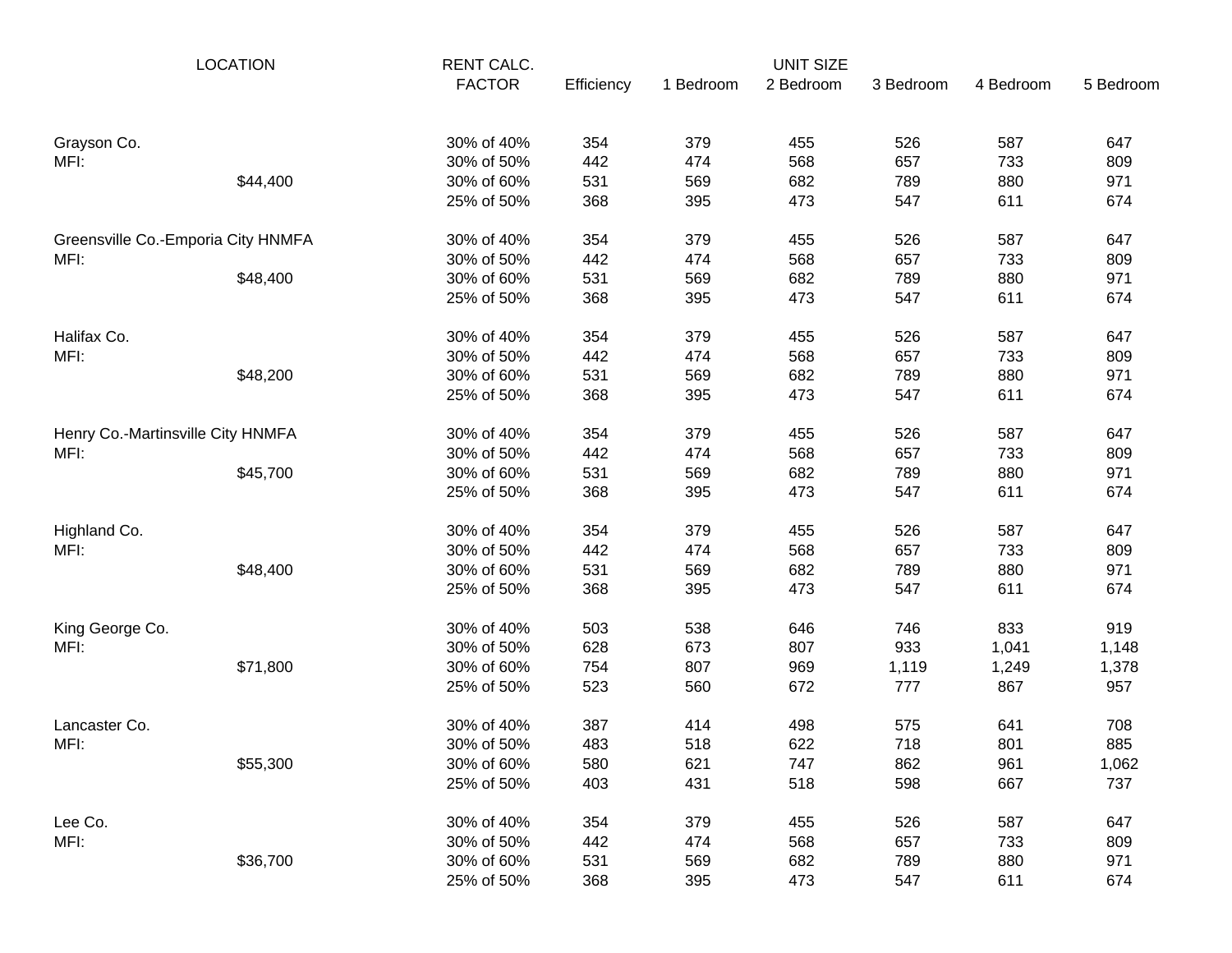| <b>LOCATION</b>    |          | RENT CALC.    |            |           | <b>UNIT SIZE</b> |           |           |           |
|--------------------|----------|---------------|------------|-----------|------------------|-----------|-----------|-----------|
|                    |          | <b>FACTOR</b> | Efficiency | 1 Bedroom | 2 Bedroom        | 3 Bedroom | 4 Bedroom | 5 Bedroom |
| Lunenburg Co.      |          | 30% of 40%    | 354        | 379       | 455              | 526       | 587       | 647       |
| MFI:               |          | 30% of 50%    | 442        | 474       | 568              | 657       | 733       | 809       |
|                    | \$44,000 | 30% of 60%    | 531        | 569       | 682              | 789       | 880       | 971       |
|                    |          | 25% of 50%    | 368        | 395       | 473              | 547       | 611       | 674       |
| Madison Co.        |          | 30% of 40%    | 402        | 430       | 517              | 597       | 666       | 735       |
| MFI:               |          | 30% of 50%    | 502        | 538       | 646              | 746       | 832       | 918       |
|                    | \$57,400 | 30% of 60%    | 603        | 645       | 775              | 895       | 999       | 1,102     |
|                    |          | 25% of 50%    | 418        | 448       | 538              | 621       | 693       | 765       |
| Mecklenburg Co.    |          | 30% of 40%    | 354        | 379       | 455              | 526       | 587       | 647       |
| MFI:               |          | 30% of 50%    | 442        | 474       | 568              | 657       | 733       | 809       |
|                    | \$48,400 | 30% of 60%    | 531        | 569       | 682              | 789       | 880       | 971       |
|                    |          | 25% of 50%    | 368        | 395       | 473              | 547       | 611       | 674       |
| Middlesex Co.      |          | 30% of 40%    | 394        | 422       | 507              | 585       | 653       | 720       |
| MFI:               |          | 30% of 50%    | 492        | 527       | 633              | 731       | 816       | 900       |
|                    | \$56,300 | 30% of 60%    | 591        | 633       | 760              | 878       | 979       | 1,080     |
|                    |          | 25% of 50%    | 410        | 439       | 528              | 609       | 680       | 750       |
| Northampton Co.    |          | 30% of 40%    | 354        | 379       | 455              | 526       | 587       | 647       |
| MFI:               |          | 30% of 50%    | 442        | 474       | 568              | 657       | 733       | 809       |
|                    | \$45,700 | 30% of 60%    | 531        | 569       | 682              | 789       | 880       | 971       |
|                    |          | 25% of 50%    | 368        | 395       | 473              | 547       | 611       | 674       |
| Northumberland Co. |          | 30% of 40%    | 444        | 475       | 571              | 659       | 735       | 811       |
| MFI:               |          | 30% of 50%    | 555        | 594       | 713              | 824       | 918       | 1,014     |
|                    | \$63,400 | 30% of 60%    | 666        | 713       | 856              | 989       | 1,102     | 1,217     |
|                    |          | 25% of 50%    | 462        | 495       | 594              | 686       | 765       | 845       |
| Nottoway Co.       |          | 30% of 40%    | 354        | 379       | 455              | 526       | 587       | 647       |
| MFI:               |          | 30% of 50%    | 442        | 474       | 568              | 657       | 733       | 809       |
|                    | \$50,500 | 30% of 60%    | 531        | 569       | 682              | 789       | 880       | 971       |
|                    |          | 25% of 50%    | 368        | 395       | 473              | 547       | 611       | 674       |
| Orange Co.         |          | 30% of 40%    | 438        | 469       | 563              | 650       | 725       | 800       |
| MFI:               |          | 30% of 50%    | 547        | 586       | 703              | 812       | 906       | 1,000     |
|                    | \$62,500 | 30% of 60%    | 657        | 703       | 844              | 975       | 1,087     | 1,200     |
|                    |          | 25% of 50%    | 456        | 488       | 586              | 677       | 755       | 833       |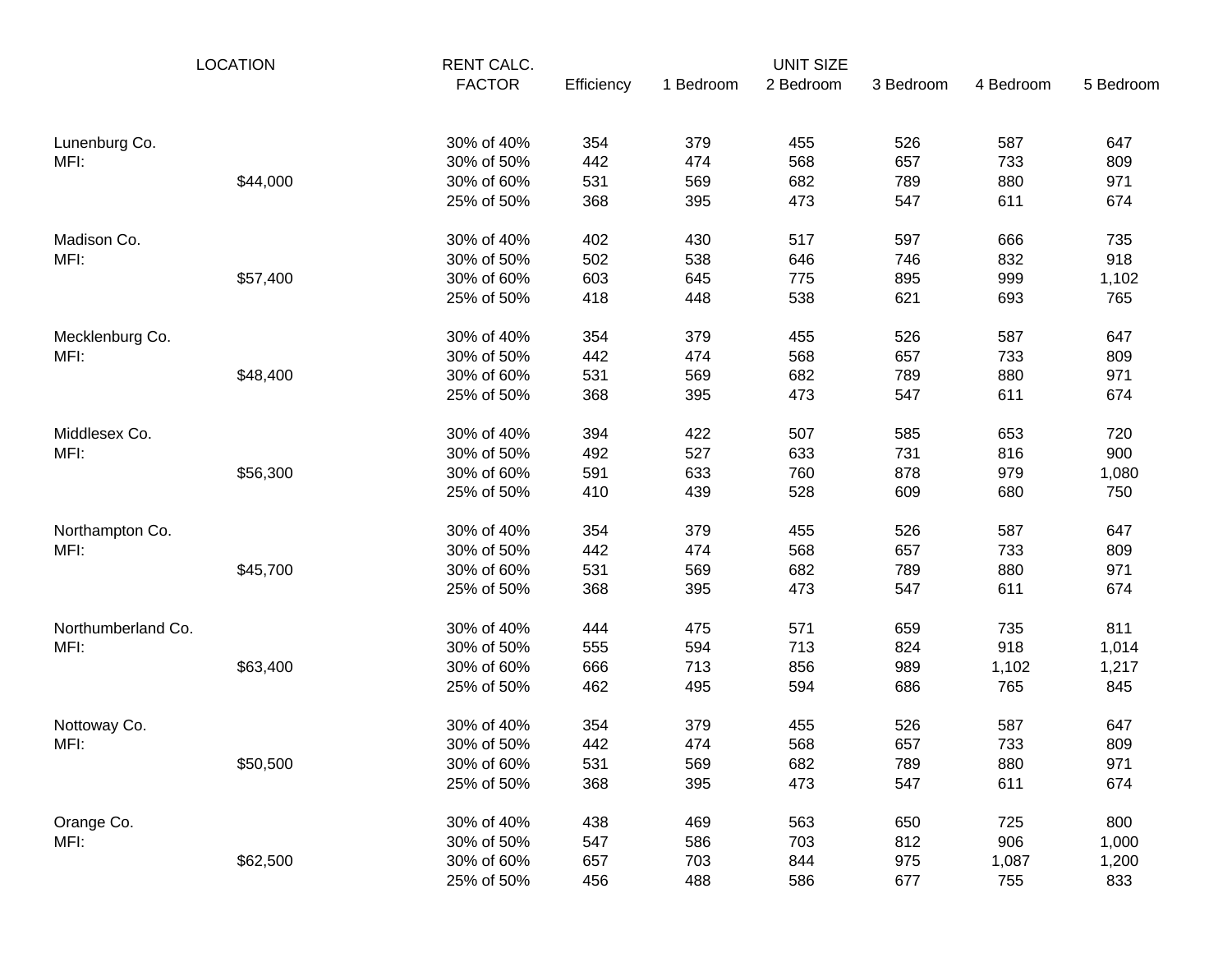| <b>LOCATION</b>                 |          | RENT CALC.    |            |           | <b>UNIT SIZE</b> |           |           |           |
|---------------------------------|----------|---------------|------------|-----------|------------------|-----------|-----------|-----------|
|                                 |          | <b>FACTOR</b> | Efficiency | 1 Bedroom | 2 Bedroom        | 3 Bedroom | 4 Bedroom | 5 Bedroom |
| Page Co.                        |          | 30% of 40%    | 354        | 379       | 455              | 526       | 587       | 647       |
| MFI:                            |          | 30% of 50%    | 442        | 474       | 568              | 657       | 733       | 809       |
|                                 | \$50,000 | 30% of 60%    | 531        | 569       | 682              | 789       | 880       | 971       |
|                                 |          | 25% of 50%    | 368        | 395       | 473              | 547       | 611       | 674       |
| Patrick Co.                     |          | 30% of 40%    | 354        | 379       | 455              | 526       | 587       | 647       |
| MFI:                            |          | 30% of 50%    | 442        | 474       | 568              | 657       | 733       | 809       |
|                                 | \$45,900 | 30% of 60%    | 531        | 569       | 682              | 789       | 880       | 971       |
|                                 |          | 25% of 50%    | 368        | 395       | 473              | 547       | 611       | 674       |
| Prince Edward Co.               |          | 30% of 40%    | 354        | 379       | 455              | 526       | 587       | 647       |
| MFI:                            |          | 30% of 50%    | 442        | 474       | 568              | 657       | 733       | 809       |
|                                 | \$49,200 | 30% of 60%    | 531        | 569       | 682              | 789       | 880       | 971       |
|                                 |          | 25% of 50%    | 368        | 395       | 473              | 547       | 611       | 674       |
| Rappahannock Co.                |          | 30% of 40%    | 471        | 504       | 606              | 700       | 781       | 861       |
| MFI:                            |          | 30% of 50%    | 588        | 630       | 757              | 875       | 976       | 1,076     |
|                                 | \$67,300 | 30% of 60%    | 706        | 756       | 909              | 1,050     | 1,171     | 1,292     |
|                                 |          | 25% of 50%    | 490        | 525       | 631              | 729       | 813       | 897       |
| Richmond Co.                    |          | 30% of 40%    | 381        | 408       | 490              | 566       | 631       | 696       |
| MFI:                            |          | 30% of 50%    | 476        | 510       | 612              | 707       | 788       | 870       |
|                                 | \$54,400 | 30% of 60%    | 571        | 612       | 735              | 849       | 946       | 1,044     |
|                                 |          | 25% of 50%    | 396        | 425       | 510              | 589       | 657       | 725       |
| Rockbridge Co.-Buena Vista City |          | 30% of 40%    | 377        | 404       | 485              | 560       | 625       | 689       |
| & Lexington City HNMFA          |          | 30% of 50%    | 471        | 505       | 606              | 700       | 781       | 861       |
| MFI:                            |          | 30% of 60%    | 565        | 606       | 727              | 840       | 937       | 1,034     |
|                                 | \$53,900 | 25% of 50%    | 392        | 420       | 505              | 583       | 651       | 718       |
| Russell Co.                     |          | 30% of 40%    | 354        | 379       | 455              | 526       | 587       | 647       |
| MFI:                            |          | 30% of 50%    | 442        | 474       | 568              | 657       | 733       | 809       |
|                                 | \$40,100 | 30% of 60%    | 531        | 569       | 682              | 789       | 880       | 971       |
|                                 |          | 25% of 50%    | 368        | 395       | 473              | 547       | 611       | 674       |
| Shenandoah Co.                  |          | 30% of 40%    | 405        | 434       | 521              | 602       | 672       | 741       |
| MFI:                            |          | 30% of 50%    | 506        | 542       | 651              | 752       | 840       | 926       |
|                                 | \$57,900 | 30% of 60%    | 607        | 651       | 781              | 903       | 1,008     | 1,111     |
|                                 |          | 25% of 50%    | 421        | 452       | 542              | 627       | 700       | 771       |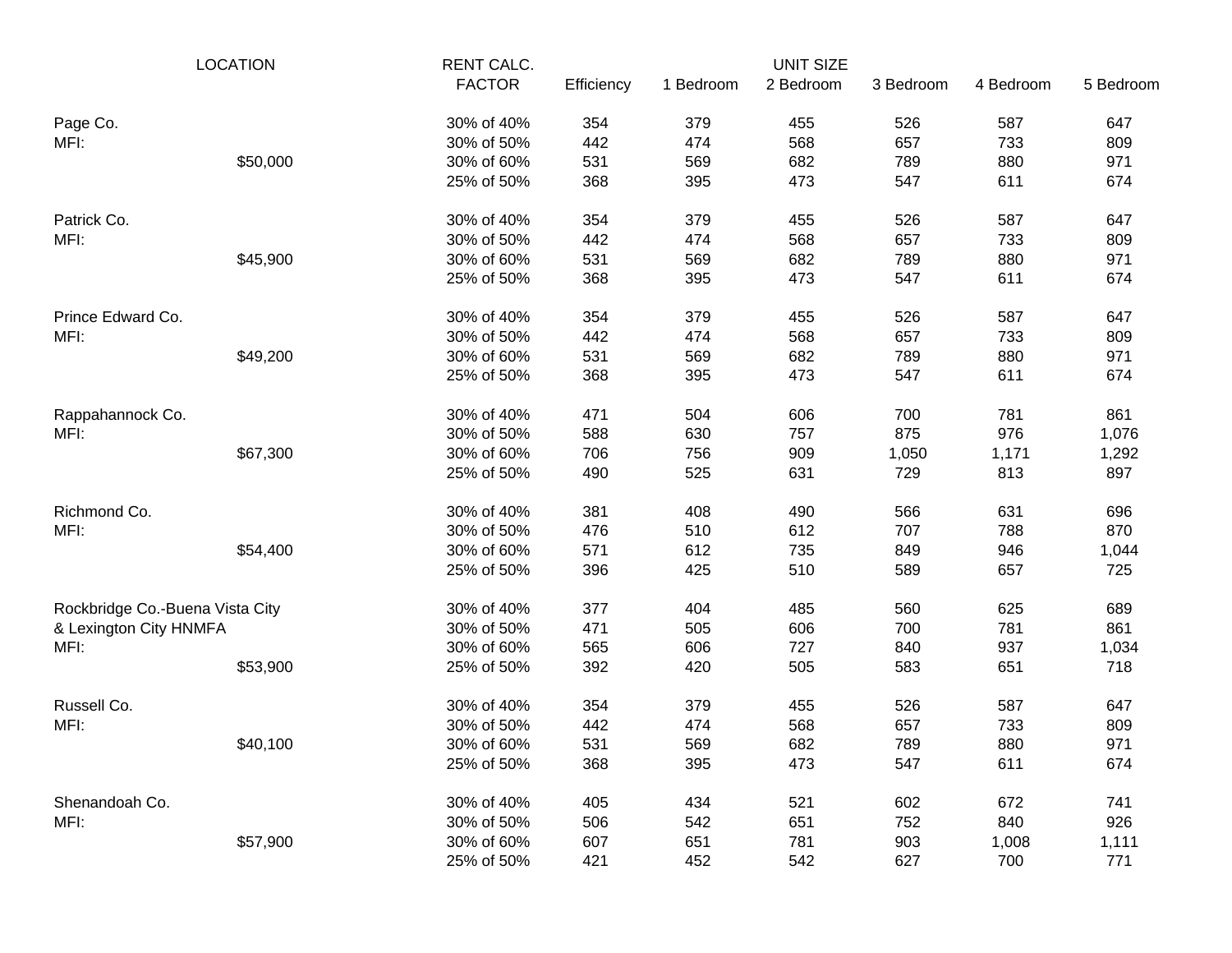| <b>LOCATION</b>                     |          | <b>RENT CALC.</b><br><b>FACTOR</b> |            |           | <b>UNIT SIZE</b> |           |           |           |
|-------------------------------------|----------|------------------------------------|------------|-----------|------------------|-----------|-----------|-----------|
|                                     |          |                                    | Efficiency | 1 Bedroom | 2 Bedroom        | 3 Bedroom | 4 Bedroom | 5 Bedroom |
| Smyth Co.                           |          | 30% of 40%                         | 354        | 379       | 455              | 526       | 587       | 647       |
| MFI:                                |          | 30% of 50%                         | 442        | 474       | 568              | 657       | 733       | 809       |
|                                     | \$46,700 | 30% of 60%                         | 531        | 569       | 682              | 789       | 880       | 971       |
|                                     |          | 25% of 50%                         | 368        | 395       | 473              | 547       | 611       | 674       |
| Southampton Co.-Franklin City HNMFA |          | 30% of 40%                         | 364        | 390       | 468              | 541       | 603       | 665       |
| MFI:                                |          | 30% of 50%                         | 455        | 487       | 585              | 676       | 753       | 831       |
|                                     | \$52,000 | 30% of 60%                         | 546        | 585       | 702              | 811       | 904       | 998       |
|                                     |          | 25% of 50%                         | 379        | 406       | 487              | 563       | 628       | 693       |
| Tazewell Co.                        |          | 30% of 40%                         | 354        | 379       | 455              | 526       | 587       | 647       |
| MFI:                                |          | 30% of 50%                         | 442        | 474       | 568              | 657       | 733       | 809       |
|                                     | \$43,400 | 30% of 60%                         | 531        | 569       | 682              | 789       | 880       | 971       |
|                                     |          | 25% of 50%                         | 368        | 395       | 473              | 547       | 611       | 674       |
| Westmoreland Co.                    |          | 30% of 40%                         | 373        | 399       | 480              | 554       | 618       | 682       |
| MFI:                                |          | 30% of 50%                         | 466        | 499       | 600              | 693       | 772       | 853       |
|                                     | \$53,300 | 30% of 60%                         | 559        | 599       | 720              | 831       | 927       | 1,023     |
|                                     |          | 25% of 50%                         | 388        | 416       | 500              | 577       | 643       | 710       |
| Wise Co.-Norton City HNMFA          |          | 30% of 40%                         | 354        | 379       | 455              | 526       | 587       | 647       |
| MFI:                                |          | 30% of 50%                         | 442        | 474       | 568              | 657       | 733       | 809       |
|                                     | \$41,800 | 30% of 60%                         | 531        | 569       | 682              | 789       | 880       | 971       |
|                                     |          | 25% of 50%                         | 368        | 395       | 473              | 547       | 611       | 674       |
| Wythe Co.                           |          | 30% of 40%                         | 357        | 382       | 459              | 530       | 592       | 652       |
| MFI:                                |          | 30% of 50%                         | 446        | 478       | 573              | 663       | 740       | 815       |
|                                     | \$51,000 | 30% of 60%                         | 535        | 573       | 688              | 795       | 888       | 978       |
|                                     |          | 25% of 50%                         | 371        | 398       | 478              | 552       | 616       | 679       |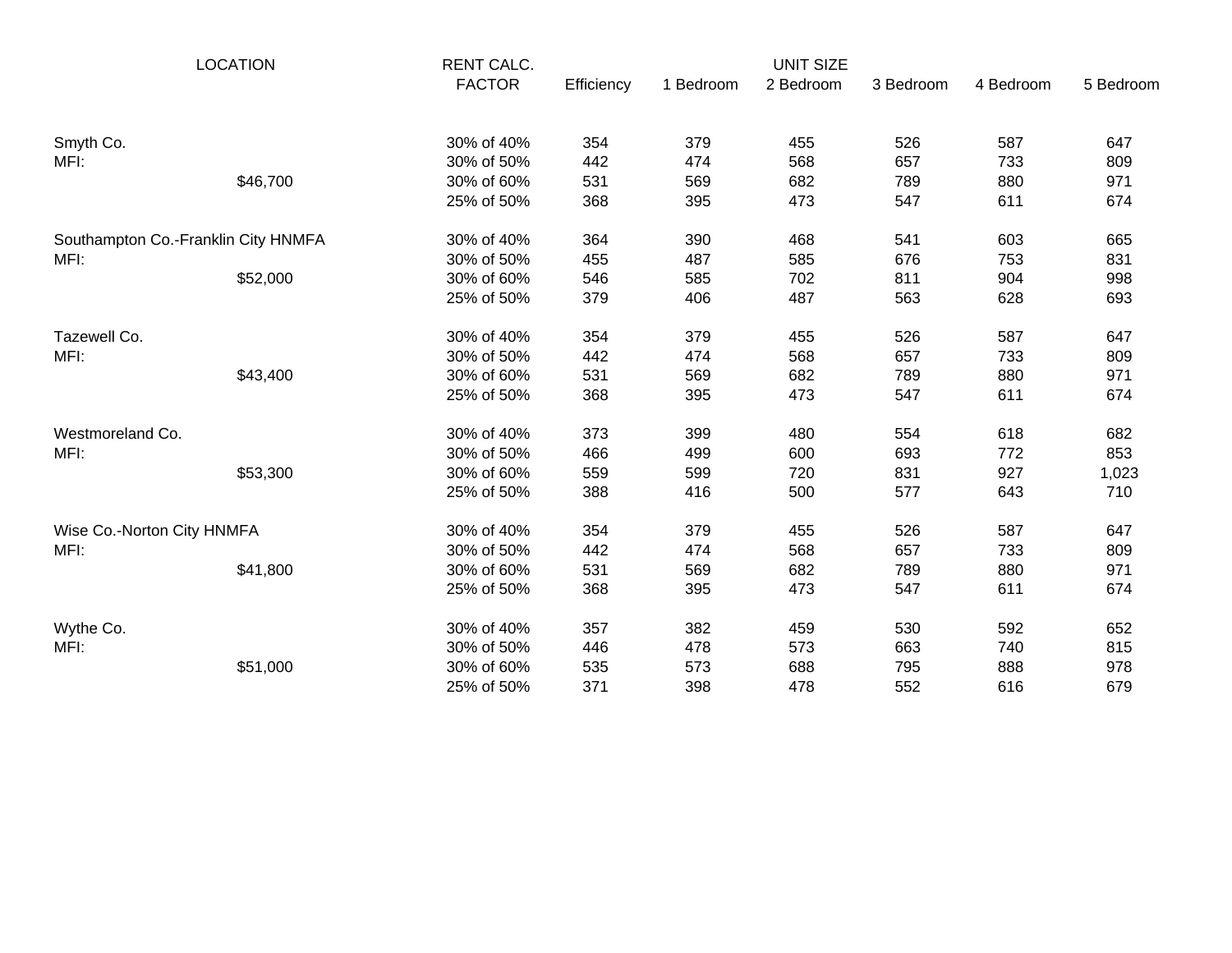LOCATION **RENT CALC.** THE RENT CALC **RENT CALC.** THE RENT ONLY A RENT CALC.

FACTOR Efficiency 1 Bedroom 2 Bedroom 3 Bedroom 4 Bedroom 5 Bedroom

#### **METROPOLITAN AREAS**

**Blacksburg-Christiansburg-Radford MSA:**

 **SA: Blacksburg-Christiansburg-Radford HMFA:** Montgomery, Radford city

 **SA: Giles County HMFA:** Giles

 **SA: Pulaski County HMFA:** Pulaski

**Charlottesville MSA:** Albemarle, Fluvanna, Greene, Nelson, Charlottesville city

**Danville MSA:** Pittsylvania, Danville city

**Harrisonburg MSA:** Rockingham, Harrisonburg city

**Kingsport-Bristol-Bristol TN-VA MSA:** Scott, Washington, Bristol city

**Lynchburg MSA:** Amherst, Appomattox, Bedford, Campbell, Bedford city, Lynchburg city

#### **Richmond MSA:**

| <b>SA: Louisa County HMFA:</b><br><b>CBSA: Richmond HMFA:</b>                              | Louisa<br>Hopewell city, Petersburg city, Richmond city | Amelia, Caroline, Charles City Co., Chesterfield, Cumberland, Dinwiddie, Goochland, Hanover, Henrico,<br>King and Queen, King William, New Kent, Powhatan, Prince George, Sussex, Colonial Heights city,                 |
|--------------------------------------------------------------------------------------------|---------------------------------------------------------|--------------------------------------------------------------------------------------------------------------------------------------------------------------------------------------------------------------------------|
| Roanoke MSA:                                                                               |                                                         |                                                                                                                                                                                                                          |
| <b>SA: Franklin County HMFA:</b>                                                           | <b>Franklin</b>                                         |                                                                                                                                                                                                                          |
| <b>CBSA: Roanoke HMFA:</b>                                                                 | Botetourt, Craig, Roanoke, Roanoke city, Salem city     |                                                                                                                                                                                                                          |
| Virginia Beach-Norfolk-                                                                    |                                                         |                                                                                                                                                                                                                          |
| <b>Newport News VA-NC MSA:</b>                                                             |                                                         | Gloucester, Isle of Wight, James City Co., Mathews, Surry, York, Chesapeake city, Hampton city, Newport News city,<br>Norfolk city, Poquoson city, Portsmouth city, Suffolk city, Virginia Beach city, Williamsburg city |
| Washington-Arlington-Alexandria, DC-VA-MD-WV MSA:<br><b>SA: Warren County HMFA: Warren</b> |                                                         |                                                                                                                                                                                                                          |
| CBSA: Washington-Arlington-Alexandria, DC-VA-MD HMFA:                                      |                                                         | Arlington, Clarke, Fairfax, Fauquier, Loudoun, Prince William, Spotsylvania, Stafford,<br>Alexandria city, Fairfax city, Falls Church city, Fredericksburg city, Manassas city,<br>Manassas Park city                    |

#### **Winchester, VA-WV M SA:** Frederick, Winchester city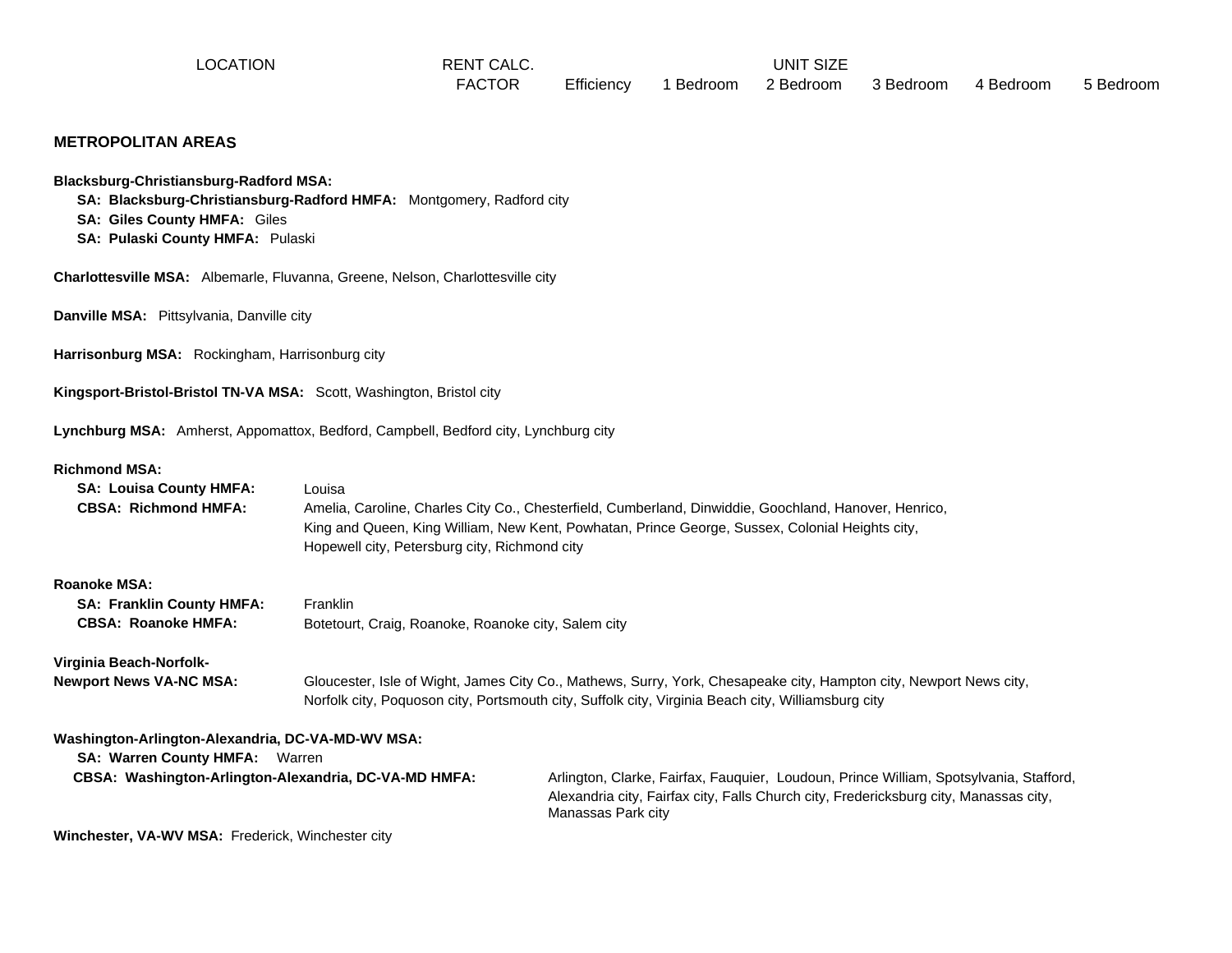

## **HUD Area Median Income Limits (VHDA does not guarantee the accuracy of the following figures.) VIRGINIA: HUD AREA MEDIAN INCOME LIMITS (Effective 2/13/08) VA Non Metro Median = \$50,600**

| <b>LOCATION</b>                                |          | % OF MED.<br><b>INCOME</b> | 1 PERSON                   | 2 PERSON                   | 3 PERSON                   | INCOME LIMITS PER HOUSEHOLD SIZE<br>4 PERSON | 5 PERSON                   | 6 PERSON                   | 7 PERSON                   | 8 PERSON                   |
|------------------------------------------------|----------|----------------------------|----------------------------|----------------------------|----------------------------|----------------------------------------------|----------------------------|----------------------------|----------------------------|----------------------------|
| Blacksburg-Christiansburg-Radford HMFA<br>MFI: | \$60,700 | 40%<br>50%<br>60%          | 17,240<br>21,550<br>25,860 | 19,720<br>24,650<br>29,580 | 22,160<br>27,700<br>33,240 | 24,640<br>30,800<br>36,960                   | 26,600<br>33,250<br>39,900 | 28,600<br>35,750<br>42,900 | 30,560<br>38,200<br>45,840 | 32,520<br>40,650<br>48,780 |
| Giles Co. HMFA<br>MFI:                         | \$53,400 | 40%<br>50%<br>60%          | 14,960<br>18,700<br>22,440 | 17,080<br>21,350<br>25,620 | 19,240<br>24,050<br>28,860 | 21,360<br>26,700<br>32,040                   | 23,080<br>28,850<br>34,620 | 24,760<br>30,950<br>37,140 | 26,480<br>33,100<br>39,720 | 28,200<br>35,250<br>42,300 |
| Pulaski Co. HMFA<br>MFI:                       | \$54,300 | 40%<br>50%<br>60%          | 15,200<br>19,000<br>22,800 | 17,360<br>21,700<br>26,040 | 19,560<br>24,450<br>29,340 | 21,720<br>27,150<br>32,580                   | 23,440<br>29,300<br>35,160 | 25,200<br>31,500<br>37,800 | 26,920<br>33,650<br>40,380 | 28,680<br>35,850<br>43,020 |
| <b>Charlottesville MSA</b><br>MFI:             | \$68,500 | 40%<br>50%<br>60%          | 19,200<br>24,000<br>28,800 | 21,920<br>27,400<br>32,880 | 24,680<br>30,850<br>37,020 | 27,400<br>34,250<br>41,100                   | 29,600<br>37,000<br>44,400 | 31,800<br>39,750<br>47,700 | 33,960<br>42,450<br>50,940 | 36,160<br>45,200<br>54,240 |
| Danville MSA<br>MFI:                           | \$46,800 | 40%<br>50%<br>60%          | 14,160<br>17,700<br>21,240 | 16,200<br>20,250<br>24,300 | 18,200<br>22,750<br>27,300 | 20,240<br>25,300<br>30,360                   | 21,840<br>27,300<br>32,760 | 23,480<br>29,350<br>35,220 | 25,080<br>31,350<br>37,620 | 26,720<br>33,400<br>40,080 |
| Harrisonburg MSA<br>MFI:                       | \$56,400 | 40%<br>50%<br>60%          | 15,880<br>19,850<br>23,820 | 18,160<br>22,700<br>27,240 | 20,400<br>25,500<br>30,600 | 22,680<br>28,350<br>34,020                   | 24,480<br>30,600<br>36,720 | 26,320<br>32,900<br>39,480 | 28,120<br>35,150<br>42,180 | 29,920<br>37,400<br>44,880 |
| Kingsport-Bristol MSA<br>MFI:                  | \$46,500 | 40%<br>50%<br>60%          | 13,040<br>16,300<br>19,560 | 14,880<br>18,600<br>22,320 | 16,760<br>20,950<br>25,140 | 18,600<br>23,250<br>27,900                   | 20,080<br>25,100<br>30,120 | 21,560<br>26,950<br>32,340 | 23,080<br>28,850<br>34,620 | 24,560<br>30,700<br>36,840 |
| Lynchburg MSA<br>MFI:                          | \$55,100 | 40%<br>50%<br>60%          | 15,440<br>19,300<br>23,160 | 17,640<br>22,050<br>26,460 | 19,840<br>24,800<br>29,760 | 22,040<br>27,550<br>33,060                   | 23,800<br>29,750<br>35,700 | 25,560<br>31,950<br>38,340 | 27,320<br>34,150<br>40,980 | 29,080<br>36,350<br>43,620 |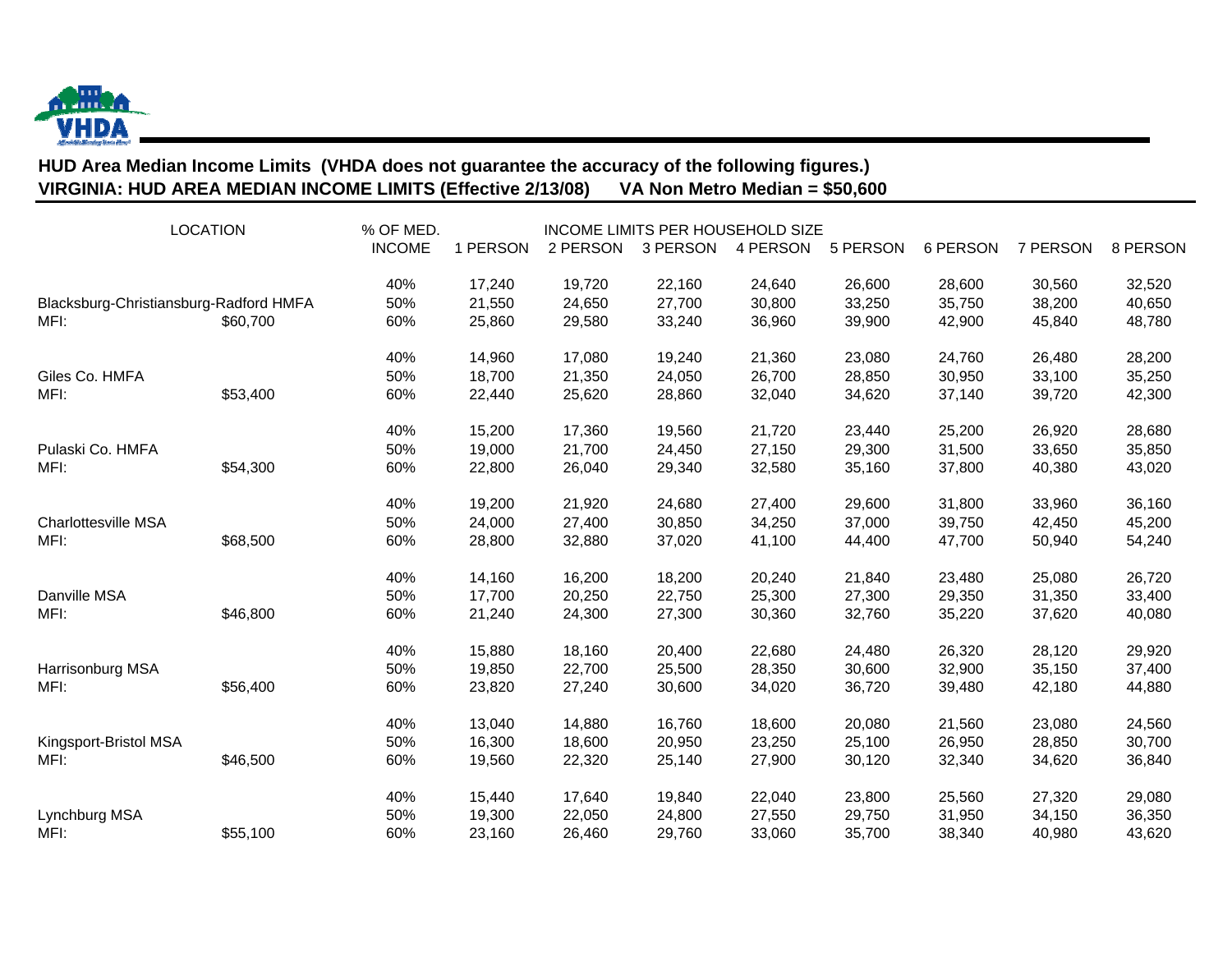| <b>LOCATION</b>                    |          | % OF MED.     |          |          |          | INCOME LIMITS PER HOUSEHOLD SIZE |          |          |          |          |
|------------------------------------|----------|---------------|----------|----------|----------|----------------------------------|----------|----------|----------|----------|
|                                    |          | <b>INCOME</b> | 1 PERSON | 2 PERSON | 3 PERSON | 4 PERSON                         | 5 PERSON | 6 PERSON | 7 PERSON | 8 PERSON |
|                                    |          | 40%           | 16,320   | 18,640   | 21,000   | 23,320                           | 25,200   | 27,040   | 28,920   | 30,800   |
| Louisa Co. HMFA                    |          | 50%           | 20,400   | 23,300   | 26,250   | 29,150                           | 31,500   | 33,800   | 36,150   | 38,500   |
| MFI:                               | \$58,300 | 60%           | 24,480   | 27,960   | 31,500   | 34,980                           | 37,800   | 40,560   | 43,380   | 46,200   |
|                                    |          | 40%           | 19,400   | 22,160   | 24,960   | 27,720                           | 29,920   | 32,160   | 34,360   | 36,600   |
| Richmond HMFA                      |          | 50%           | 24,250   | 27,700   | 31,200   | 34,650                           | 37,400   | 40,200   | 42,950   | 45,750   |
| MFI:                               | \$69,300 | 60%           | 29,100   | 33,240   | 37,440   | 41,580                           | 44,880   | 48,240   | 51,540   | 54,900   |
|                                    |          | 40%           | 16,120   | 18,400   | 20,720   | 23,000                           | 24,840   | 26,680   | 28,520   | 30,360   |
| Franklin Co. HMFA                  |          | 50%           | 20,150   | 23,000   | 25,900   | 28,750                           | 31,050   | 33,350   | 35,650   | 37,950   |
| MFI:                               | \$57,500 | 60%           | 24,180   | 27,600   | 31,080   | 34,500                           | 37,260   | 40,020   | 42,780   | 45,540   |
|                                    |          | 40%           | 16,840   | 19,280   | 21,680   | 24,080                           | 26,000   | 27,920   | 29,840   | 31,800   |
| Roanoke HMFA                       |          | 50%           | 21,050   | 24,100   | 27,100   | 30,100                           | 32,500   | 34,900   | 37,300   | 39,750   |
| MFI:                               | \$60,200 | 60%           | 25,260   | 28,920   | 32,520   | 36,120                           | 39,000   | 41,880   | 44,760   | 47,700   |
|                                    |          | 40%           | 18,240   | 20,840   | 23,440   | 26,040                           | 28,120   | 30,200   | 32,280   | 34,360   |
| Va. Beach-Norfolk-Newport News MSA |          | 50%           | 22,800   | 26,050   | 29,300   | 32,550                           | 35,150   | 37,750   | 40,350   | 42,950   |
| MFI:                               | \$65,100 | 60%           | 27,360   | 31,260   | 35,160   | 39,060                           | 42,180   | 45,300   | 48,420   | 51,540   |
|                                    |          | 40%           | 18,280   | 20,880   | 23,520   | 26,120                           | 28,200   | 30,280   | 32,400   | 34,480   |
| Warren Co. HMFA                    |          | 50%           | 22,850   | 26,100   | 29,400   | 32,650                           | 35,250   | 37,850   | 40,500   | 43,100   |
| MFI:                               | \$65,300 | 60%           | 27,420   | 31,320   | 35,280   | 39,180                           | 42,300   | 45,420   | 48,600   | 51,720   |
|                                    |          | 40%           | 27,560   | 31,480   | 35,440   | 39,360                           | 42,520   | 45,640   | 48,800   | 51,960   |
| Washington, DC-MD-VA HMFA          |          | 50%           | 34,450   | 39,350   | 44,300   | 49,200                           | 53,150   | 57,050   | 61,000   | 64,950   |
| MFI:                               | \$99,000 | 60%           | 41,340   | 47,220   | 53,160   | 59,040                           | 63,780   | 68,460   | 73,200   | 77,940   |
|                                    |          | 40%           | 17,040   | 19,480   | 21,920   | 24,360                           | 26,320   | 28,240   | 30,200   | 32,160   |
| Winchester, VA-WV MSA              |          | 50%           | 21,300   | 24,350   | 27,400   | 30,450                           | 32,900   | 35,300   | 37,750   | 40,200   |
| MFI:                               | \$59,800 | 60%           | 25,560   | 29,220   | 32,880   | 36,540                           | 39,480   | 42,360   | 45,300   | 48,240   |
|                                    |          | 40%           | 14,160   | 16,200   | 18,200   | 20,240                           | 21,840   | 23,480   | 25,080   | 26,720   |
| Accomack Co.                       |          | 50%           | 17,700   | 20,250   | 22,750   | 25,300                           | 27,300   | 29,350   | 31,350   | 33,400   |
| MFI:                               | \$45,000 | 60%           | 21,240   | 24,300   | 27,300   | 30,360                           | 32,760   | 35,220   | 37,620   | 40,080   |
| Alleghany Co.-Clifton Forge city   |          | 40%           | 14,320   | 16,400   | 18,440   | 20,480                           | 22,120   | 23,760   | 25,400   | 27,040   |
| & Covington City                   |          | 50%           | 17,900   | 20,500   | 23,050   | 25,600                           | 27,650   | 29,700   | 31,750   | 33,800   |
| MFI:                               | \$51,200 | 60%           | 21,480   | 24,600   | 27,660   | 30,720                           | 33,180   | 35,640   | 38,100   | 40,560   |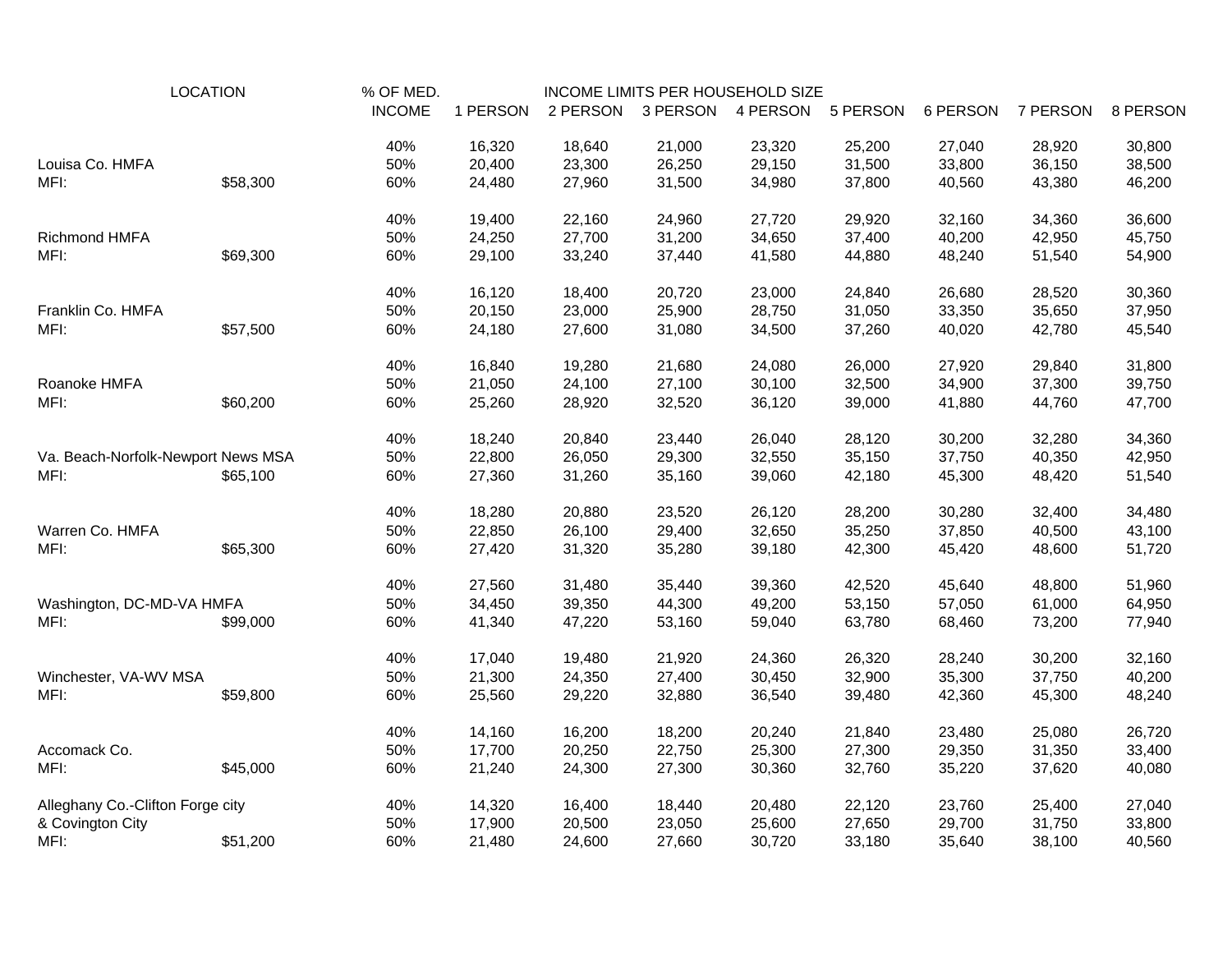| <b>LOCATION</b>              |          | % OF MED.     |          | INCOME LIMITS PER HOUSEHOLD SIZE |          |          |          |          |          |          |
|------------------------------|----------|---------------|----------|----------------------------------|----------|----------|----------|----------|----------|----------|
|                              |          | <b>INCOME</b> | 1 PERSON | 2 PERSON                         | 3 PERSON | 4 PERSON | 5 PERSON | 6 PERSON | 7 PERSON | 8 PERSON |
| Augusta Co.-Staunton city    |          | 40%           | 16,160   | 18,480                           | 20,760   | 23,080   | 24,920   | 26,760   | 28,600   | 30,480   |
| & Waynesboro city            |          | 50%           | 20,200   | 23,100                           | 25,950   | 28,850   | 31,150   | 33,450   | 35,750   | 38,100   |
| MFI:                         | \$57,700 | 60%           | 24,240   | 27,720                           | 31,140   | 34,620   | 37,380   | 40,140   | 42,900   | 45,720   |
|                              |          | 40%           | 14,480   | 16,560                           | 18,600   | 20,680   | 22,320   | 24,000   | 25,640   | 27,280   |
| Bath Co.                     |          | 50%           | 18,100   | 20,700                           | 23,250   | 25,850   | 27,900   | 30,000   | 32,050   | 34,100   |
| MFI:                         | \$51,700 | 60%           | 21,720   | 24,840                           | 27,900   | 31,020   | 33,480   | 36,000   | 38,460   | 40,920   |
|                              |          | 40%           | 14,160   | 16,200                           | 18,200   | 20,240   | 21,840   | 23,480   | 25,080   | 26,720   |
| Bland Co.                    |          | 50%           | 17,700   | 20,250                           | 22,750   | 25,300   | 27,300   | 29,350   | 31,350   | 33,400   |
| MFI:                         | \$45,900 | 60%           | 21,240   | 24,300                           | 27,300   | 30,360   | 32,760   | 35,220   | 37,620   | 40,080   |
|                              |          | 40%           | 14,160   | 16,200                           | 18,200   | 20,240   | 21,840   | 23,480   | 25,080   | 26,720   |
| Brunswick Co.                |          | 50%           | 17,700   | 20,250                           | 22,750   | 25,300   | 27,300   | 29,350   | 31,350   | 33,400   |
| MFI:                         | \$49,600 | 60%           | 21,240   | 24,300                           | 27,300   | 30,360   | 32,760   | 35,220   | 37,620   | 40,080   |
|                              |          | 40%           | 14,160   | 16,200                           | 18,200   | 20,240   | 21,840   | 23,480   | 25,080   | 26,720   |
| Buchanan Co.                 |          | 50%           | 17,700   | 20,250                           | 22,750   | 25,300   | 27,300   | 29,350   | 31,350   | 33,400   |
| MFI:                         | \$35,800 | 60%           | 21,240   | 24,300                           | 27,300   | 30,360   | 32,760   | 35,220   | 37,620   | 40,080   |
|                              |          | 40%           | 14,160   | 16,200                           | 18,200   | 20,240   | 21,840   | 23,480   | 25,080   | 26,720   |
| Buckingham Co.               |          | 50%           | 17,700   | 20,250                           | 22,750   | 25,300   | 27,300   | 29,350   | 31,350   | 33,400   |
| MFI:                         | \$48,100 | 60%           | 21,240   | 24,300                           | 27,300   | 30,360   | 32,760   | 35,220   | 37,620   | 40,080   |
|                              |          | 40%           | 14,160   | 16,200                           | 18,200   | 20,240   | 21,840   | 23,480   | 25,080   | 26,720   |
| Carroll Co.-Galax City HNMFA |          | 50%           | 17,700   | 20,250                           | 22,750   | 25,300   | 27,300   | 29,350   | 31,350   | 33,400   |
| MFI:                         | \$47,100 | 60%           | 21,240   | 24,300                           | 27,300   | 30,360   | 32,760   | 35,220   | 37,620   | 40,080   |
|                              |          | 40%           | 14,160   | 16,200                           | 18,200   | 20,240   | 21,840   | 23,480   | 25,080   | 26,720   |
| Charlotte Co.                |          | 50%           | 17,700   | 20,250                           | 22,750   | 25,300   | 27,300   | 29,350   | 31,350   | 33,400   |
| MFI:                         | \$44,500 | 60%           | 21,240   | 24,300                           | 27,300   | 30,360   | 32,760   | 35,220   | 37,620   | 40,080   |
|                              |          | 40%           | 18,560   | 21,200                           | 23,880   | 26,520   | 28,640   | 30,760   | 32,880   | 35,000   |
| Culpeper Co.                 |          | 50%           | 23,200   | 26,500                           | 29,850   | 33,150   | 35,800   | 38,450   | 41,100   | 43,750   |
| MFI:                         | \$66,300 | 60%           | 27,840   | 31,800                           | 35,820   | 39,780   | 42,960   | 46,140   | 49,320   | 52,500   |
|                              |          | 40%           | 14,160   | 16,200                           | 18,200   | 20,240   | 21,840   | 23,480   | 25,080   | 26,720   |
| Dickenson Co.                |          | 50%           | 17,700   | 20,250                           | 22,750   | 25,300   | 27,300   | 29,350   | 31,350   | 33,400   |
| MFI:                         | \$36,300 | 60%           | 21,240   | 24,300                           | 27,300   | 30,360   | 32,760   | 35,220   | 37,620   | 40,080   |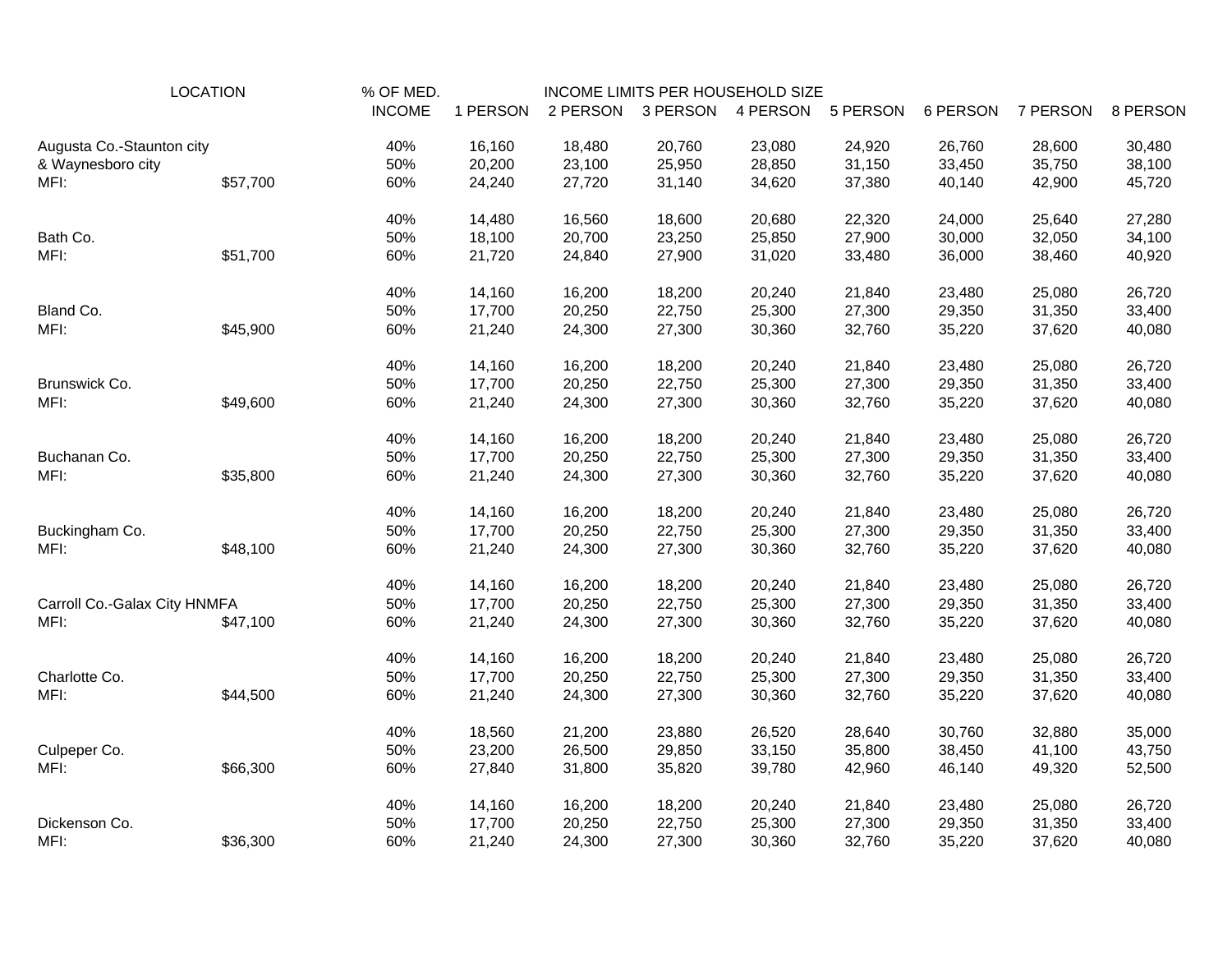| <b>LOCATION</b>                    |          | % OF MED.     |          |          |          | INCOME LIMITS PER HOUSEHOLD SIZE |          |          |          |          |
|------------------------------------|----------|---------------|----------|----------|----------|----------------------------------|----------|----------|----------|----------|
|                                    |          | <b>INCOME</b> | 1 PERSON | 2 PERSON | 3 PERSON | 4 PERSON                         | 5 PERSON | 6 PERSON | 7 PERSON | 8 PERSON |
|                                    |          | 40%           | 15,720   | 17,960   | 20,200   | 22,440                           | 24,240   | 26,040   | 27,840   | 29,640   |
| Essex Co.                          |          | 50%           | 19,650   | 22,450   | 25,250   | 28,050                           | 30,300   | 32,550   | 34,800   | 37,050   |
| MFI:                               | \$56,100 | 60%           | 23,580   | 26,940   | 30,300   | 33,660                           | 36,360   | 39,060   | 41,760   | 44,460   |
|                                    |          | 40%           | 14,160   | 16,200   | 18,200   | 20,240                           | 21,840   | 23,480   | 25,080   | 26,720   |
| Floyd Co.                          |          | 50%           | 17,700   | 20,250   | 22,750   | 25,300                           | 27,300   | 29,350   | 31,350   | 33,400   |
| MFI:                               | \$48,900 | 60%           | 21,240   | 24,300   | 27,300   | 30,360                           | 32,760   | 35,220   | 37,620   | 40,080   |
|                                    |          | 40%           | 14,160   | 16,200   | 18,200   | 20,240                           | 21,840   | 23,480   | 25,080   | 26,720   |
| Grayson Co.                        |          | 50%           | 17,700   | 20,250   | 22,750   | 25,300                           | 27,300   | 29,350   | 31,350   | 33,400   |
| MFI:                               | \$44,400 | 60%           | 21,240   | 24,300   | 27,300   | 30,360                           | 32,760   | 35,220   | 37,620   | 40,080   |
|                                    |          | 40%           | 14,160   | 16,200   | 18,200   | 20,240                           | 21,840   | 23,480   | 25,080   | 26,720   |
| Greensville Co.-Emporia city HNMFA |          | 50%           | 17,700   | 20,250   | 22,750   | 25,300                           | 27,300   | 29,350   | 31,350   | 33,400   |
| MFI:                               | \$48,400 | 60%           | 21,240   | 24,300   | 27,300   | 30,360                           | 32,760   | 35,220   | 37,620   | 40,080   |
|                                    |          | 40%           | 14,160   | 16,200   | 18,200   | 20,240                           | 21,840   | 23,480   | 25,080   | 26,720   |
| Halifax Co.                        |          | 50%           | 17,700   | 20,250   | 22,750   | 25,300                           | 27,300   | 29,350   | 31,350   | 33,400   |
| MFI:                               | \$48,200 | 60%           | 21,240   | 24,300   | 27,300   | 30,360                           | 32,760   | 35,220   | 37,620   | 40,080   |
|                                    |          | 40%           | 14,160   | 16,200   | 18,200   | 20,240                           | 21,840   | 23,480   | 25,080   | 26,720   |
| Henry Co.-Martinsville city HNMFA  |          | 50%           | 17,700   | 20,250   | 22,750   | 25,300                           | 27,300   | 29,350   | 31,350   | 33,400   |
| MFI:                               | \$45,700 | 60%           | 21,240   | 24,300   | 27,300   | 30,360                           | 32,760   | 35,220   | 37,620   | 40,080   |
|                                    |          | 40%           | 14,160   | 16,200   | 18,200   | 20,240                           | 21,840   | 23,480   | 25,080   | 26,720   |
| Highland Co.                       |          | 50%           | 17,700   | 20,250   | 22,750   | 25,300                           | 27,300   | 29,350   | 31,350   | 33,400   |
| MFI:                               | \$48,400 | 60%           | 21,240   | 24,300   | 27,300   | 30,360                           | 32,760   | 35,220   | 37,620   | 40,080   |
|                                    |          | 40%           | 20,120   | 22,960   | 25,840   | 28,720                           | 31,000   | 33,320   | 35,600   | 37,920   |
| King George Co.                    |          | 50%           | 25,150   | 28,700   | 32,300   | 35,900                           | 38,750   | 41,650   | 44,500   | 47,400   |
| MFI:                               | \$71,800 | 60%           | 30,180   | 34,440   | 38,760   | 43,080                           | 46,500   | 49,980   | 53,400   | 56,880   |
|                                    |          | 40%           | 15,480   | 17,680   | 19,920   | 22,120                           | 23,880   | 25,640   | 27,440   | 29,200   |
| Lancaster Co.                      |          | 50%           | 19,350   | 22,100   | 24,900   | 27,650                           | 29,850   | 32,050   | 34,300   | 36,500   |
| MFI:                               | \$55,300 | 60%           | 23,220   | 26,520   | 29,880   | 33,180                           | 35,820   | 38,460   | 41,160   | 43,800   |
|                                    |          | 40%           | 14,160   | 16,200   | 18,200   | 20,240                           | 21,840   | 23,480   | 25,080   | 26,720   |
| Lee Co.                            |          | 50%           | 17,700   | 20,250   | 22,750   | 25,300                           | 27,300   | 29,350   | 31,350   | 33,400   |
| MFI:                               | \$36,700 | 60%           | 21,240   | 24,300   | 27,300   | 30,360                           | 32,760   | 35,220   | 37,620   | 40,080   |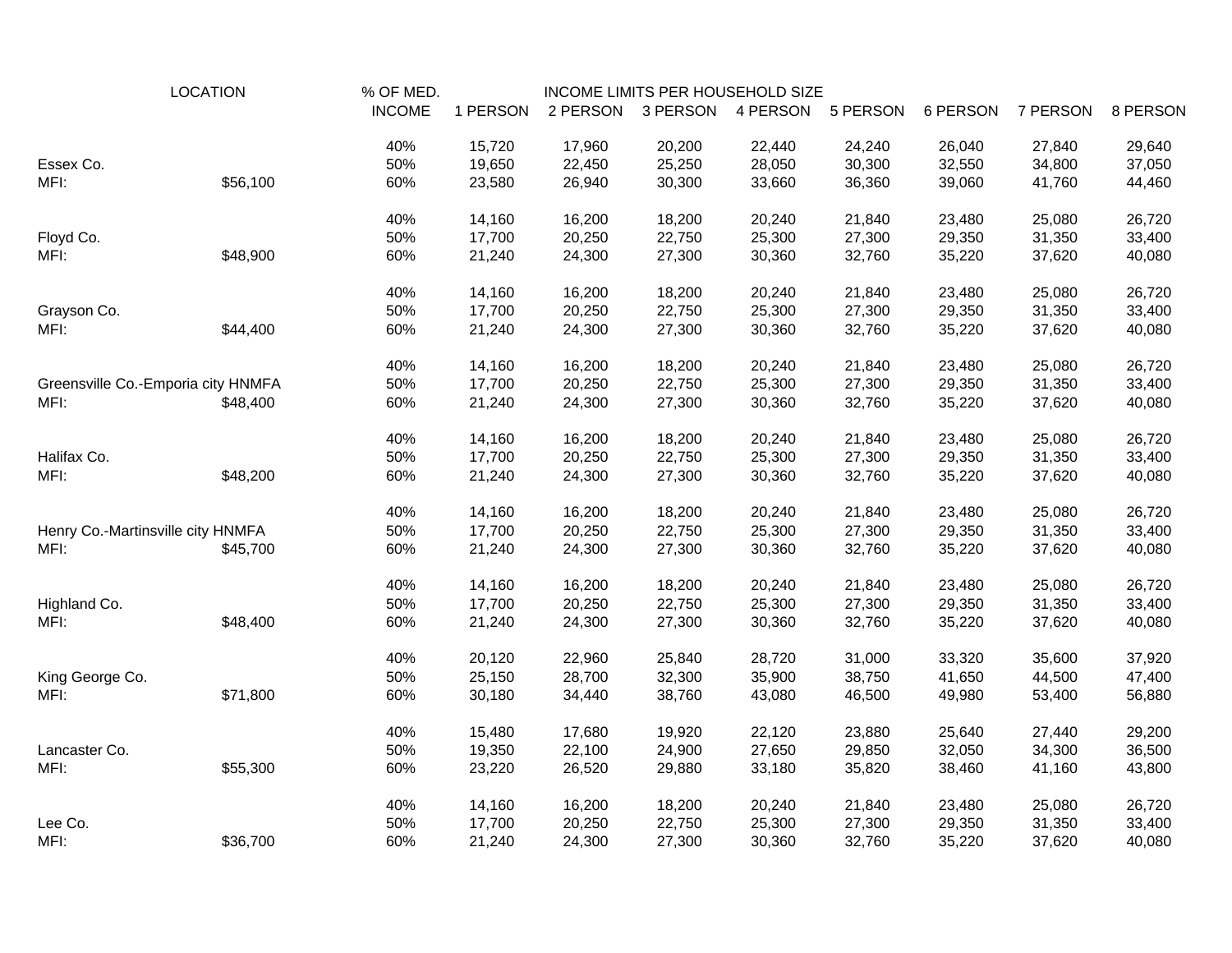| <b>LOCATION</b>    |          | % OF MED.     | INCOME LIMITS PER HOUSEHOLD SIZE |          |          |          |          |          |          |          |
|--------------------|----------|---------------|----------------------------------|----------|----------|----------|----------|----------|----------|----------|
|                    |          | <b>INCOME</b> | 1 PERSON                         | 2 PERSON | 3 PERSON | 4 PERSON | 5 PERSON | 6 PERSON | 7 PERSON | 8 PERSON |
|                    |          | 40%           | 14,160                           | 16,200   | 18,200   | 20,240   | 21,840   | 23,480   | 25,080   | 26,720   |
| Lunenburg Co.      |          | 50%           | 17,700                           | 20,250   | 22,750   | 25,300   | 27,300   | 29,350   | 31,350   | 33,400   |
| MFI:               | \$44,000 | 60%           | 21,240                           | 24,300   | 27,300   | 30,360   | 32,760   | 35,220   | 37,620   | 40,080   |
|                    |          | 40%           | 16,080                           | 18,360   | 20,680   | 22,960   | 24,800   | 26,640   | 28,480   | 30,320   |
| Madison Co.        |          | 50%           | 20,100                           | 22,950   | 25,850   | 28,700   | 31,000   | 33,300   | 35,600   | 37,900   |
| MFI:               | \$57,400 | 60%           | 24,120                           | 27,540   | 31,020   | 34,440   | 37,200   | 39,960   | 42,720   | 45,480   |
|                    |          | 40%           | 14,160                           | 16,200   | 18,200   | 20,240   | 21,840   | 23,480   | 25,080   | 26,720   |
| Mecklenburg Co.    |          | 50%           | 17,700                           | 20,250   | 22,750   | 25,300   | 27,300   | 29,350   | 31,350   | 33,400   |
| MFI:               | \$48,400 | 60%           | 21,240                           | 24,300   | 27,300   | 30,360   | 32,760   | 35,220   | 37,620   | 40,080   |
|                    |          | 40%           | 15,760                           | 18,000   | 20,280   | 22,520   | 24,320   | 26,120   | 27,920   | 29,720   |
| Middlesex Co.      |          | 50%           | 19,700                           | 22,500   | 25,350   | 28,150   | 30,400   | 32,650   | 34,900   | 37,150   |
| MFI:               | \$56,300 | 60%           | 23,640                           | 27,000   | 30,420   | 33,780   | 36,480   | 39,180   | 41,880   | 44,580   |
|                    |          | 40%           | 14,160                           | 16,200   | 18,200   | 20,240   | 21,840   | 23,480   | 25,080   | 26,720   |
| Northampton Co.    |          | 50%           | 17,700                           | 20,250   | 22,750   | 25,300   | 27,300   | 29,350   | 31,350   | 33,400   |
| MFI:               | \$45,700 | 60%           | 21,240                           | 24,300   | 27,300   | 30,360   | 32,760   | 35,220   | 37,620   | 40,080   |
|                    |          | 40%           | 17,760                           | 20,280   | 22,840   | 25,360   | 27,400   | 29,400   | 31,440   | 33,480   |
| Northumberland Co. |          | 50%           | 22,200                           | 25,350   | 28,550   | 31,700   | 34,250   | 36,750   | 39,300   | 41,850   |
| MFI:               | \$63,400 | 60%           | 26,640                           | 30,420   | 34,260   | 38,040   | 41,100   | 44,100   | 47,160   | 50,220   |
|                    |          | 40%           | 14,160                           | 16,200   | 18,200   | 20,240   | 21,840   | 23,480   | 25,080   | 26,720   |
| Nottoway Co.       |          | 50%           | 17,700                           | 20,250   | 22,750   | 25,300   | 27,300   | 29,350   | 31,350   | 33,400   |
| MFI:               | \$50,500 | 60%           | 21,240                           | 24,300   | 27,300   | 30,360   | 32,760   | 35,220   | 37,620   | 40,080   |
|                    |          | 40%           | 17,520                           | 20,000   | 22,520   | 25,000   | 27,000   | 29,000   | 31,000   | 33,000   |
| Orange Co.         |          | 50%           | 21,900                           | 25,000   | 28,150   | 31,250   | 33,750   | 36,250   | 38,750   | 41,250   |
| MFI:               | \$62,500 | 60%           | 26,280                           | 30,000   | 33,780   | 37,500   | 40,500   | 43,500   | 46,500   | 49,500   |
|                    |          | 40%           | 14,160                           | 16,200   | 18,200   | 20,240   | 21,840   | 23,480   | 25,080   | 26,720   |
| Page Co.           |          | 50%           | 17,700                           | 20,250   | 22,750   | 25,300   | 27,300   | 29,350   | 31,350   | 33,400   |
| MFI:               | \$50,000 | 60%           | 21,240                           | 24,300   | 27,300   | 30,360   | 32,760   | 35,220   | 37,620   | 40,080   |
|                    |          | 40%           | 14,160                           | 16,200   | 18,200   | 20,240   | 21,840   | 23,480   | 25,080   | 26,720   |
| Patrick Co.        |          | 50%           | 17,700                           | 20,250   | 22,750   | 25,300   | 27,300   | 29,350   | 31,350   | 33,400   |
| MFI:               | \$45,900 | 60%           | 21,240                           | 24,300   | 27,300   | 30,360   | 32,760   | 35,220   | 37,620   | 40,080   |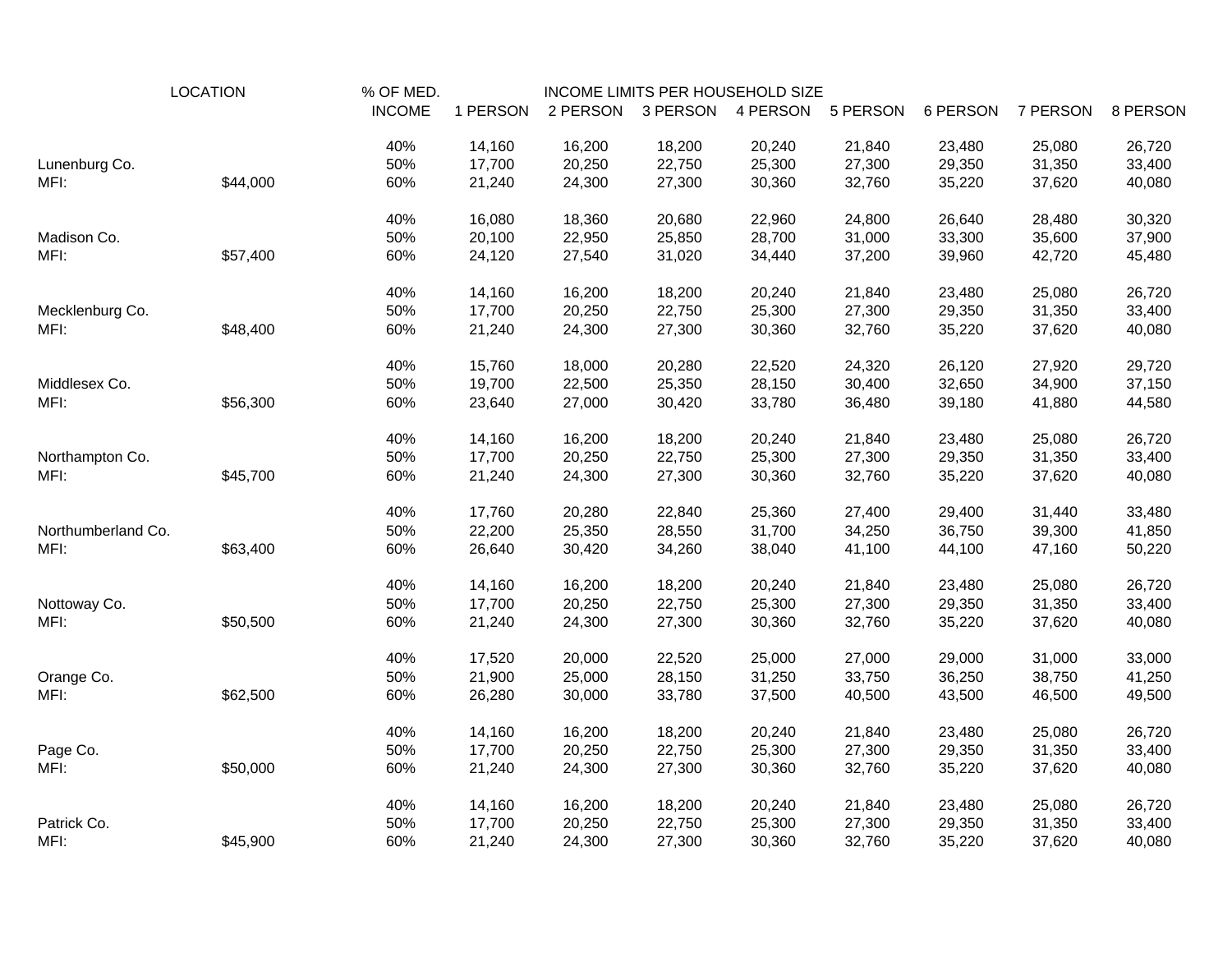| <b>LOCATION</b>                     |          | % OF MED.     |          | INCOME LIMITS PER HOUSEHOLD SIZE |          |          |          |          |          |          |
|-------------------------------------|----------|---------------|----------|----------------------------------|----------|----------|----------|----------|----------|----------|
|                                     |          | <b>INCOME</b> | 1 PERSON | 2 PERSON                         | 3 PERSON | 4 PERSON | 5 PERSON | 6 PERSON | 7 PERSON | 8 PERSON |
|                                     |          | 40%           | 14,160   | 16,200                           | 18,200   | 20,240   | 21,840   | 23,480   | 25,080   | 26,720   |
| Prince Edward Co.                   |          | 50%           | 17,700   | 20,250                           | 22,750   | 25,300   | 27,300   | 29,350   | 31,350   | 33,400   |
| MFI:                                | \$49,200 | 60%           | 21,240   | 24,300                           | 27,300   | 30,360   | 32,760   | 35,220   | 37,620   | 40,080   |
|                                     |          | 40%           | 18,840   | 21,520                           | 24,240   | 26,920   | 29,080   | 31,240   | 33,400   | 35,520   |
| Rappahannock Co.                    |          | 50%           | 23,550   | 26,900                           | 30,300   | 33,650   | 36,350   | 39,050   | 41,750   | 44,400   |
| MFI:                                | \$67,300 | 60%           | 28,260   | 32,280                           | 36,360   | 40,380   | 43,620   | 46,860   | 50,100   | 53,280   |
|                                     |          | 40%           | 15,240   | 17,400                           | 19,600   | 21,760   | 23,520   | 25,240   | 27,000   | 28,720   |
| Richmond Co.                        |          | 50%           | 19,050   | 21,750                           | 24,500   | 27,200   | 29,400   | 31,550   | 33,750   | 35,900   |
| MFI:                                | \$54,400 | 60%           | 22,860   | 26,100                           | 29,400   | 32,640   | 35,280   | 37,860   | 40,500   | 43,080   |
| Rockbridge Co.-Buena Vista city     |          | 40%           | 15,080   | 17,240                           | 19,400   | 21,560   | 23,280   | 25,000   | 26,720   | 28,440   |
| & Lexington city HNMFA              |          | 50%           | 18,850   | 21,550                           | 24,250   | 26,950   | 29,100   | 31,250   | 33,400   | 35,550   |
| MFI:                                | \$53,900 | 60%           | 22,620   | 25,860                           | 29,100   | 32,340   | 34,920   | 37,500   | 40,080   | 42,660   |
|                                     |          | 40%           | 14,160   | 16,200                           | 18,200   | 20,240   | 21,840   | 23,480   | 25,080   | 26,720   |
| Russell Co.                         |          | 50%           | 17,700   | 20,250                           | 22,750   | 25,300   | 27,300   | 29,350   | 31,350   | 33,400   |
| MFI:                                | \$40,100 | 60%           | 21,240   | 24,300                           | 27,300   | 30,360   | 32,760   | 35,220   | 37,620   | 40,080   |
|                                     |          | 40%           | 16,200   | 18,520                           | 20,840   | 23,160   | 25,000   | 26,880   | 28,720   | 30,560   |
| Shenandoah Co.                      |          | 50%           | 20,250   | 23,150                           | 26,050   | 28,950   | 31,250   | 33,600   | 35,900   | 38,200   |
| MFI:                                | \$57,900 | 60%           | 24,300   | 27,780                           | 31,260   | 34,740   | 37,500   | 40,320   | 43,080   | 45,840   |
|                                     |          | 40%           | 14,160   | 16,200                           | 18,200   | 20,240   | 21,840   | 23,480   | 25,080   | 26,720   |
| Smyth Co.                           |          | 50%           | 17,700   | 20,250                           | 22,750   | 25,300   | 27,300   | 29,350   | 31,350   | 33,400   |
| MFI:                                | \$46,700 | 60%           | 21,240   | 24,300                           | 27,300   | 30,360   | 32,760   | 35,220   | 37,620   | 40,080   |
|                                     |          | 40%           | 14,560   | 16,640                           | 18,720   | 20,800   | 22,480   | 24,120   | 25,800   | 27,440   |
| Southampton Co.-Franklin City HNMFA |          | 50%           | 18,200   | 20,800                           | 23,400   | 26,000   | 28,100   | 30,150   | 32,250   | 34,300   |
| MFI:                                | \$52,000 | 60%           | 21,840   | 24,960                           | 28,080   | 31,200   | 33,720   | 36,180   | 38,700   | 41,160   |
|                                     |          | 40%           | 14,160   | 16,200                           | 18,200   | 20,240   | 21,840   | 23,480   | 25,080   | 26,720   |
| Tazewell Co.                        |          | 50%           | 17,700   | 20,250                           | 22,750   | 25,300   | 27,300   | 29,350   | 31,350   | 33,400   |
| MFI:                                | \$43,400 | 60%           | 21,240   | 24,300                           | 27,300   | 30,360   | 32,760   | 35,220   | 37,620   | 40,080   |
|                                     |          | 40%           | 14,920   | 17,040                           | 19,200   | 21,320   | 23,040   | 24,720   | 26,440   | 28,160   |
| Westmoreland Co.                    |          | 50%           | 18,650   | 21,300                           | 24,000   | 26,650   | 28,800   | 30,900   | 33,050   | 35,200   |
| MFI:                                | \$53,300 | 60%           | 22,380   | 25,560                           | 28,800   | 31,980   | 34,560   | 37,080   | 39,660   | 42,240   |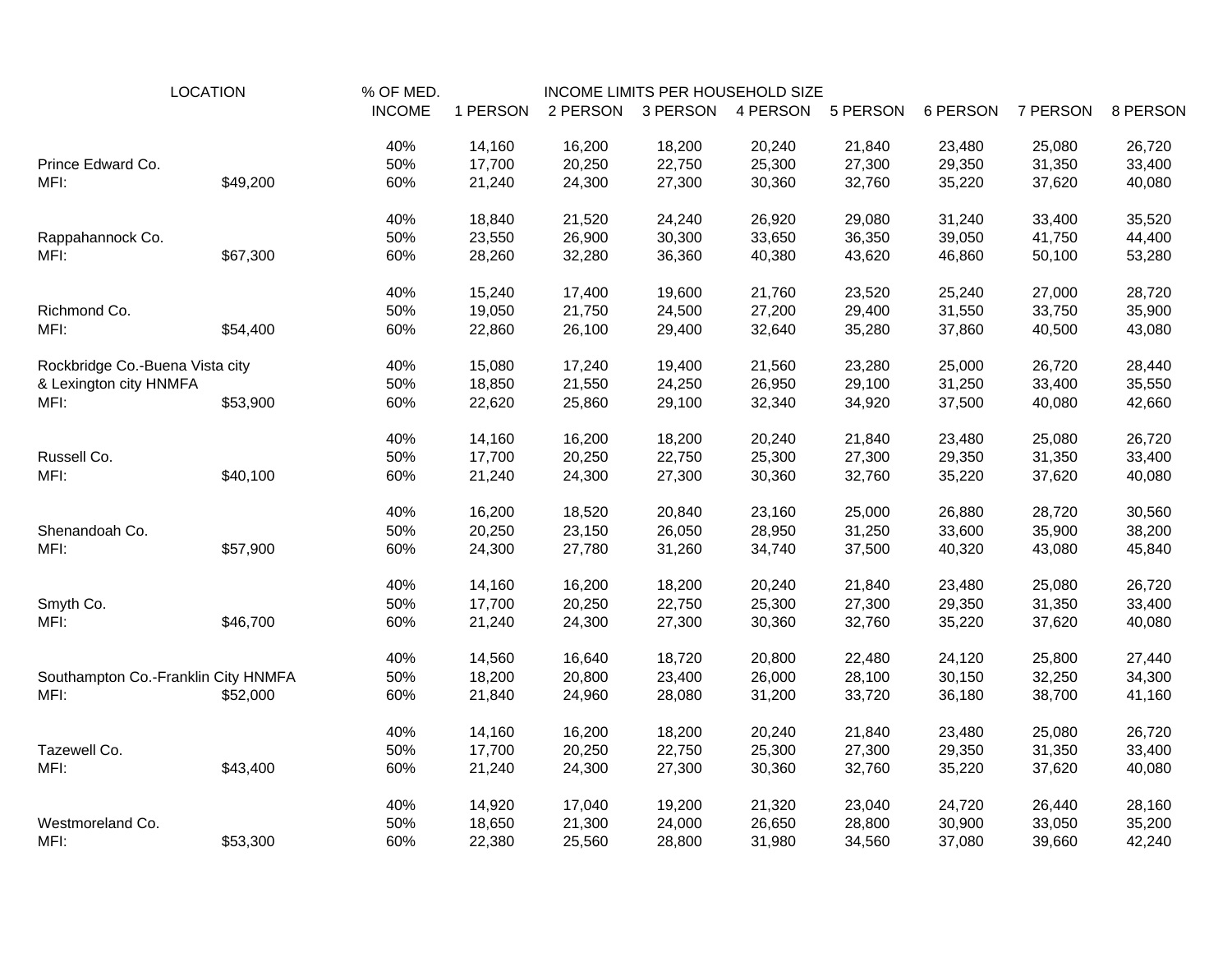|                            | <b>LOCATION</b> | % OF MED.     |        | INCOME LIMITS PER HOUSEHOLD SIZE |          |          |          |          |          |          |  |  |  |
|----------------------------|-----------------|---------------|--------|----------------------------------|----------|----------|----------|----------|----------|----------|--|--|--|
|                            |                 | <b>INCOME</b> | PERSON | 2 PERSON                         | 3 PERSON | 4 PERSON | 5 PERSON | 6 PERSON | 7 PERSON | 8 PERSON |  |  |  |
|                            |                 | 40%           | 14.160 | 16.200                           | 18.200   | 20,240   | 21.840   | 23.480   | 25,080   | 26,720   |  |  |  |
| Wise Co.-Norton city HNMFA |                 | 50%           | 17.700 | 20,250                           | 22,750   | 25,300   | 27,300   | 29,350   | 31.350   | 33,400   |  |  |  |
| MFI:                       | \$41,800        | 60%           | 21.240 | 24.300                           | 27,300   | 30,360   | 32.760   | 35.220   | 37.620   | 40,080   |  |  |  |
|                            |                 | 40%           | 14.280 | 16.320                           | 18.360   | 20,400   | 22,040   | 23,680   | 25,280   | 26,920   |  |  |  |
| Wythe Co.                  |                 | 50%           | 17.850 | 20.400                           | 22,950   | 25,500   | 27.550   | 29,600   | 31.600   | 33,650   |  |  |  |
| MFI:                       | \$51,000        | 60%           | 21.420 | 24,480                           | 27,540   | 30,600   | 33,060   | 35,520   | 37.920   | 40,380   |  |  |  |

#### **METROPOLITAN AREAS**

| <b>Blacksburg-Christiansburg-Radford MSA:</b><br><b>SA: Giles County HMFA: Giles</b><br>SA: Pulaski County HMFA: Pulaski                               | SA: Blacksburg-Christiansburg-Radford HMFA: Montgomery, Radford city                                                                                                                                                                                                |
|--------------------------------------------------------------------------------------------------------------------------------------------------------|---------------------------------------------------------------------------------------------------------------------------------------------------------------------------------------------------------------------------------------------------------------------|
| Charlottesville MSA: Albemarle, Fluvanna, Greene, Nelson, Charlottesville city                                                                         |                                                                                                                                                                                                                                                                     |
| Danville MSA: Pittsylvania, Danville city                                                                                                              |                                                                                                                                                                                                                                                                     |
| Harrisonburg MSA: Rockingham, Harrisonburg city                                                                                                        |                                                                                                                                                                                                                                                                     |
| Kingsport-Bristol-Bristol TN-VA MSA: Scott, Washington, Bristol city                                                                                   |                                                                                                                                                                                                                                                                     |
|                                                                                                                                                        | Lynchburg MSA: Amherst, Appomattox, Bedford, Campbell, Bedford city, Lynchburg city                                                                                                                                                                                 |
| <b>Richmond MSA:</b><br><b>SA: Louisa County HMFA:</b><br><b>CBSA: Richmond HMFA:</b>                                                                  | Louisa<br>Amelia, Caroline, Charles City Co., Chesterfield, Cumberland, Dinwiddie, Goochland, Hanover, Henrico,<br>King and Queen, King William, New Kent, Powhatan, Prince George, Sussex, Colonial Heights city,<br>Hopewell city, Petersburg city, Richmond city |
| <b>Roanoke MSA:</b><br><b>SA: Franklin County HMFA:</b><br><b>CBSA: Roanoke HMFA:</b>                                                                  | Franklin<br>Botetourt, Craig, Roanoke, Roanoke city, Salem city                                                                                                                                                                                                     |
| Virginia Beach-Norfolk-<br><b>Newport News VA-NC MSA:</b>                                                                                              | Gloucester, Isle of Wight, James City Co., Mathews, Surry, York, Chesapeake city, Hampton city, Newport News city,<br>Norfolk city, Poquoson city, Portsmouth city, Suffolk city, Virginia Beach city, Williamsburg city                                            |
| Washington-Arlington-Alexandria, DC-VA-MD-WV MSA:<br><b>SA: Warren County HMFA:</b><br>Warren<br>CBSA: Washington-Arlington-Alexandria, DC-VA-MD HMFA: | Arlington, Clarke, Fairfax, Fauguier, Loudoun, Prince William, Spotsylvania, Stafford, Alexandria city,<br>Fairfax city, Falls Church city, Fredericksburg city, Manassas city, Manassas Park city                                                                  |

**Winchester, VA-WV MSA:** Frederick, Winchester city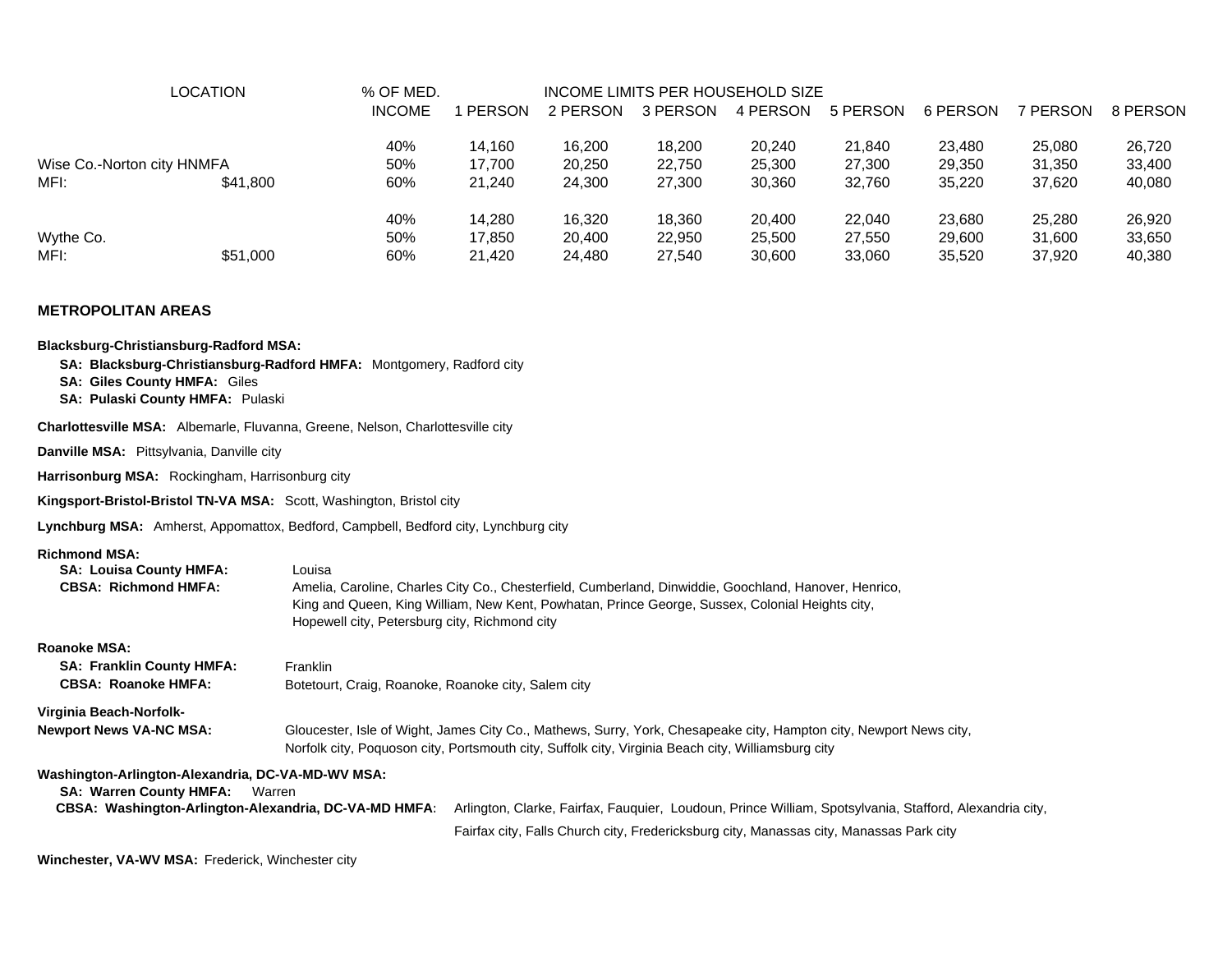

# **Qualified Census Tracts**

## **2009 IRS SECTION 42(d)(5)(C) QUALIFIED CENSUS TRACTS (2000 Census Date; OMB Metropolitan Area Definitions, December 5, 2005)**

**METROPOLITAN AREA: Blacksburg-Christiansburg-Radford, VA MSA**

| <b>COUNTY OR COUNTY EQUIVALENT</b><br><b>Montgomery County</b><br><b>Radford city</b> | <b>TRACT</b><br>0202.00<br>0101.00 | <b>TRACT</b><br>0204.00 | TRACT<br>0207.00        | <b>TRACT</b>            | <b>TRACT</b>            | <b>TRACT</b> | <b>TRACT</b> | <b>TRACT</b> | <b>TRACT</b> | <b>TRACT</b> | <b>TRACT</b> | <b>TRACT</b> |
|---------------------------------------------------------------------------------------|------------------------------------|-------------------------|-------------------------|-------------------------|-------------------------|--------------|--------------|--------------|--------------|--------------|--------------|--------------|
| <b>METROPOLITAN AREA: Charlottesville, VA MSA</b>                                     |                                    |                         |                         |                         |                         |              |              |              |              |              |              |              |
| <b>COUNTY OR COUNTY EQUIVALENT</b><br><b>Albemarle County</b>                         | <b>TRACT</b><br>0109.02            | <b>TRACT</b><br>0109.03 | <b>TRACT</b>            | <b>TRACT</b>            | <b>TRACT</b>            | <b>TRACT</b> | <b>TRACT</b> | <b>TRACT</b> | <b>TRACT</b> | <b>TRACT</b> | <b>TRACT</b> | <b>TRACT</b> |
| <b>Charlottesville city</b>                                                           | 0002.01                            | 0002.02                 | 0004.01                 | 0006.00                 |                         |              |              |              |              |              |              |              |
| <b>METROPOLITAN AREA: Danville, VA MSA</b>                                            |                                    |                         |                         |                         |                         |              |              |              |              |              |              |              |
| <b>COUNTY OR COUNTY EQUIVALENT</b><br>Danville city                                   | <b>TRACT</b><br>0003.00            | <b>TRACT</b><br>0004.00 | <b>TRACT</b><br>0005.00 | <b>TRACT</b><br>0006.00 | <b>TRACT</b><br>0010.00 | <b>TRACT</b> | <b>TRACT</b> | <b>TRACT</b> | <b>TRACT</b> | <b>TRACT</b> | <b>TRACT</b> | <b>TRACT</b> |
| <b>METROPOLITAN AREA: Harrisonburg, VA MSA</b>                                        |                                    |                         |                         |                         |                         |              |              |              |              |              |              |              |
| <b>COUNTY OR COUNTY EQUIVALENT</b><br><b>Harrisonburg city</b>                        | <b>TRACT</b><br>0002.02            | <b>TRACT</b><br>0003.00 | <b>TRACT</b>            | <b>TRACT</b>            | <b>TRACT</b>            | <b>TRACT</b> | <b>TRACT</b> | <b>TRACT</b> | <b>TRACT</b> | <b>TRACT</b> | <b>TRACT</b> | <b>TRACT</b> |
| METROPOLITAN AREA: Kingsport - Bristol-Bristol, TN-VA MSA                             |                                    |                         |                         |                         |                         |              |              |              |              |              |              |              |
| <b>NONE IN VIRGINIA</b>                                                               |                                    |                         |                         |                         |                         |              |              |              |              |              |              |              |
| <b>METROPOLITAN AREA: Lynchburg, VA MSA</b>                                           |                                    |                         |                         |                         |                         |              |              |              |              |              |              |              |
| <b>COUNTY OR COUNTY EQUIVALENT</b><br><b>Amherst County</b>                           | <b>TRACT</b><br>0105.02            | <b>TRACT</b>            | <b>TRACT</b>            | <b>TRACT</b>            | <b>TRACT</b>            | <b>TRACT</b> | <b>TRACT</b> | <b>TRACT</b> | <b>TRACT</b> | <b>TRACT</b> | <b>TRACT</b> | <b>TRACT</b> |
| Lynchburg city                                                                        | 0002.03                            | 0004.00                 | 0005.00                 | 0006.00                 | 0007.00                 | 0011.00      |              |              |              |              |              |              |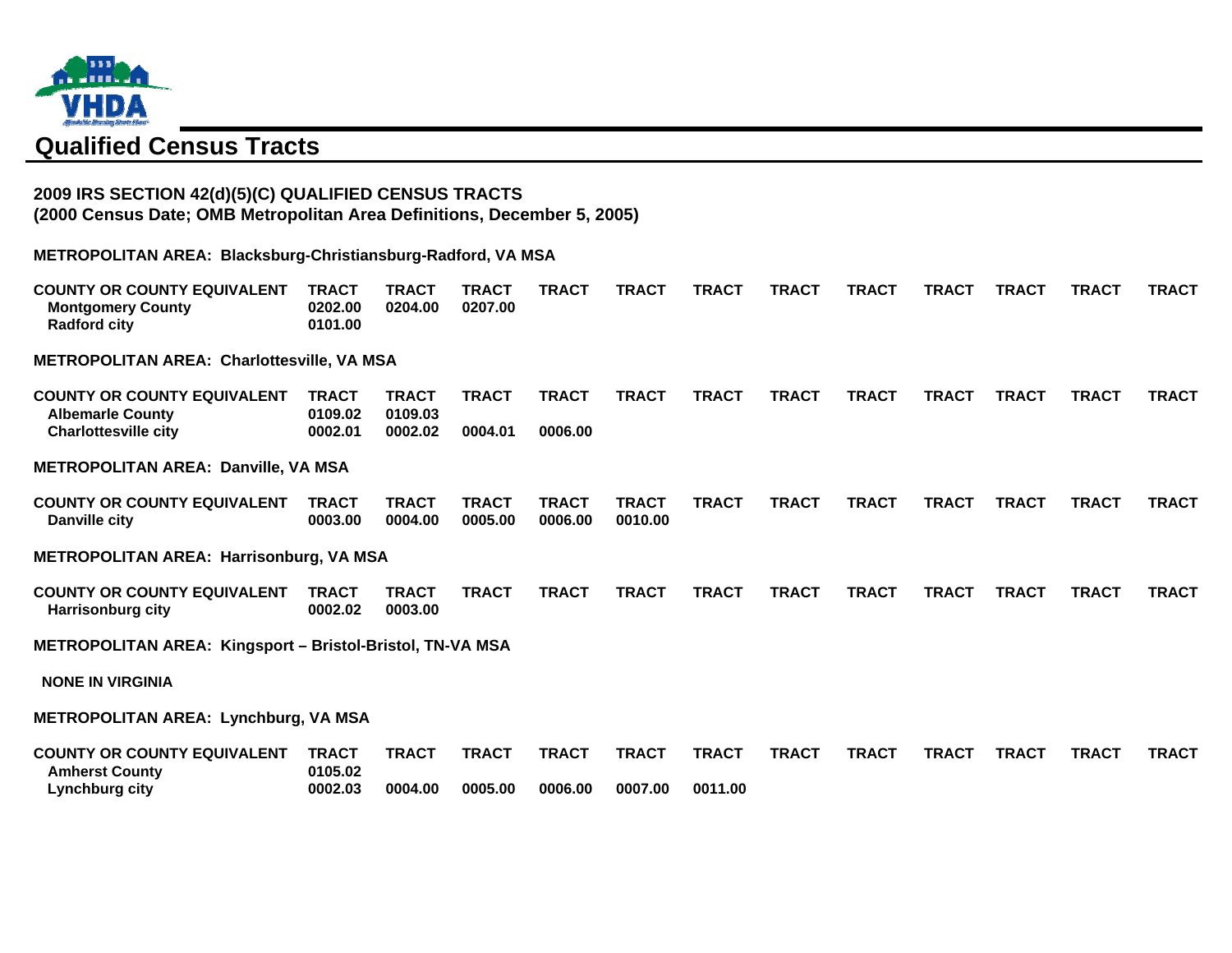## **2009 IRS SECTION 42(d)(5)(C) QUALIFIED CENSUS TRACTS (2000 Census Date; OMB Metropolitan Area Definitions, December 5, 2005)**

### **METROPOLITAN AREA: Richmond, VA MSA**

| <b>COUNTY OR COUNTY EQUIVALENT</b><br><b>Chesterfield County</b><br><b>Goochland County</b> | <b>TRACT</b><br>1004.06<br>4003.00 | <b>TRACT</b>       | TRACT        | <b>TRACT</b>       | <b>TRACT</b>       | <b>TRACT</b>       | <b>TRACT</b>       | <b>TRACT</b> | <b>TRACT</b> | TRACT        | TRACT        | <b>TRACT</b> |
|---------------------------------------------------------------------------------------------|------------------------------------|--------------------|--------------|--------------------|--------------------|--------------------|--------------------|--------------|--------------|--------------|--------------|--------------|
| <b>Henrico County</b>                                                                       | 2008.05                            |                    |              |                    |                    |                    |                    |              |              |              |              |              |
| <b>Sussex County</b>                                                                        | 8704.00                            |                    |              |                    |                    |                    |                    |              |              |              |              |              |
| <b>Hopewell city</b>                                                                        | 8203.00                            | 8207.00            |              |                    |                    |                    |                    |              |              |              |              |              |
| <b>Petersburg city</b>                                                                      | 8101.00                            | 8102.00            | 8105.00      | 8106.00            | 8107.00            | 8108.00            |                    |              |              |              |              |              |
| <b>Richmond city</b>                                                                        | 0103.00                            | 0108.00            | 0109.00      | 0110.00            | 0111.00            | 0201.00            | 0202.00            | 0203.00      | 0204.00      | 0205.00      | 0206.00      | 0207.00      |
|                                                                                             | 0208.00<br>0601.00                 | 0209.00<br>0602.00 | 0210.00      | 0211.00<br>0604.00 | 0301.00<br>0607.00 | 0302.00<br>0608.00 | 0305.00<br>0609.00 | 0402.00      | 0403.00      | 0404.00      | 0413.00      | 0414.00      |
|                                                                                             |                                    |                    | 0603.00      |                    |                    |                    |                    |              |              |              |              |              |
| <b>METROPOLITAN AREA: Roanoke, VA MSA</b>                                                   |                                    |                    |              |                    |                    |                    |                    |              |              |              |              |              |
| <b>COUNTY OR COUNTY EQUIVALENT</b>                                                          | <b>TRACT</b>                       | <b>TRACT</b>       | <b>TRACT</b> | <b>TRACT</b>       | <b>TRACT</b>       | <b>TRACT</b>       | <b>TRACT</b>       | <b>TRACT</b> | <b>TRACT</b> | <b>TRACT</b> | <b>TRACT</b> | <b>TRACT</b> |
| Roanoke city                                                                                | 0007.00                            | 0008.00            | 0009.00      | 0010.00            | 0011.00            | 0012.00            | 0013.00            |              |              |              |              |              |
| Salem city                                                                                  | 0104.00                            |                    |              |                    |                    |                    |                    |              |              |              |              |              |
| METROPOLITAN AREA: Virginia Beach - Norfolk - Newport News, VA-NC MSA                       |                                    |                    |              |                    |                    |                    |                    |              |              |              |              |              |
| <b>COUNTY OR COUNTY EQUIVALENT</b>                                                          | <b>TRACT</b>                       | <b>TRACT</b>       | <b>TRACT</b> | <b>TRACT</b>       | <b>TRACT</b>       | <b>TRACT</b>       | <b>TRACT</b>       | <b>TRACT</b> | <b>TRACT</b> | <b>TRACT</b> | <b>TRACT</b> | <b>TRACT</b> |
| <b>York County</b>                                                                          | 0505.00                            |                    |              |                    |                    |                    |                    |              |              |              |              |              |
| <b>Chesapeake city</b>                                                                      | 0201.00                            | 0202.00            | 0203.00      | 0205.01            | 0205.02            | 0207.00            |                    |              |              |              |              |              |
| <b>Hampton city</b>                                                                         | 0106.01                            | 0106.02            | 0113.00      | 0114.00            |                    |                    |                    |              |              |              |              |              |
| <b>Newport News city</b>                                                                    | 0301.00                            | 0303.00            | 0304.00      | 0305.00            | 0306.00            | 0308.00            | 0309.00            |              |              |              |              |              |
| <b>Norfolk city</b>                                                                         | 0014.00                            | 0025.00            | 0026.00      | 0027.00            | 0029.00            | 0034.00            | 0035.01            | 0041.00      | 0042.00      | 0043.00      | 0044.00      | 0046.00      |
|                                                                                             | 0047.00                            | 0048.00            | 0050.00      | 0051.00            | 0052.00            | 0053.00            | 0057.01            | 0058,00      | 0065.01      | 0065.02      |              |              |
| <b>Portsmouth city</b>                                                                      | 2105.00                            | 2111.00            | 2114.00      | 2118.00            | 2119.00            | 2120.00            | 2121.00            | 2126.00      |              |              |              |              |
| <b>Suffolk city</b>                                                                         | 0651.00                            | 0653.00            | 0654.00      | 0655.00            |                    |                    |                    |              |              |              |              |              |

#### **METROPOLITAN AREA: Washington – Arlington – Alexandria, DC-MD-VA-WV MSA**

**Virginia Beach city 0442.00 0458.10** 

**Williamsburg city 3702.00** 

| <b>COUNTY OR COUNTY EQUIVALENT</b> | <b>TRACT</b> | <b>TRACT</b> | <b>TRACT</b> | TRACT | <b>TRACT</b> | <b>TRACT</b> | <b>TRACT</b> | <b>TRACT</b> | <b>TRACT</b> | <b>TRACT</b> | TRACT | <b>TRACT</b> |
|------------------------------------|--------------|--------------|--------------|-------|--------------|--------------|--------------|--------------|--------------|--------------|-------|--------------|
| <b>Arlington County</b>            | 1027.00      |              |              |       |              |              |              |              |              |              |       |              |
| <b>Fairfax County</b>              | 4215.00      | 4219.00      |              |       |              |              |              |              |              |              |       |              |
| <b>Prince William County</b>       | 9009.01      | 9009.03      | 9011.00      |       |              |              |              |              |              |              |       |              |
| <b>Fredericksburg city</b>         | 0002.00      | 0004.00      | 0005.00      |       |              |              |              |              |              |              |       |              |